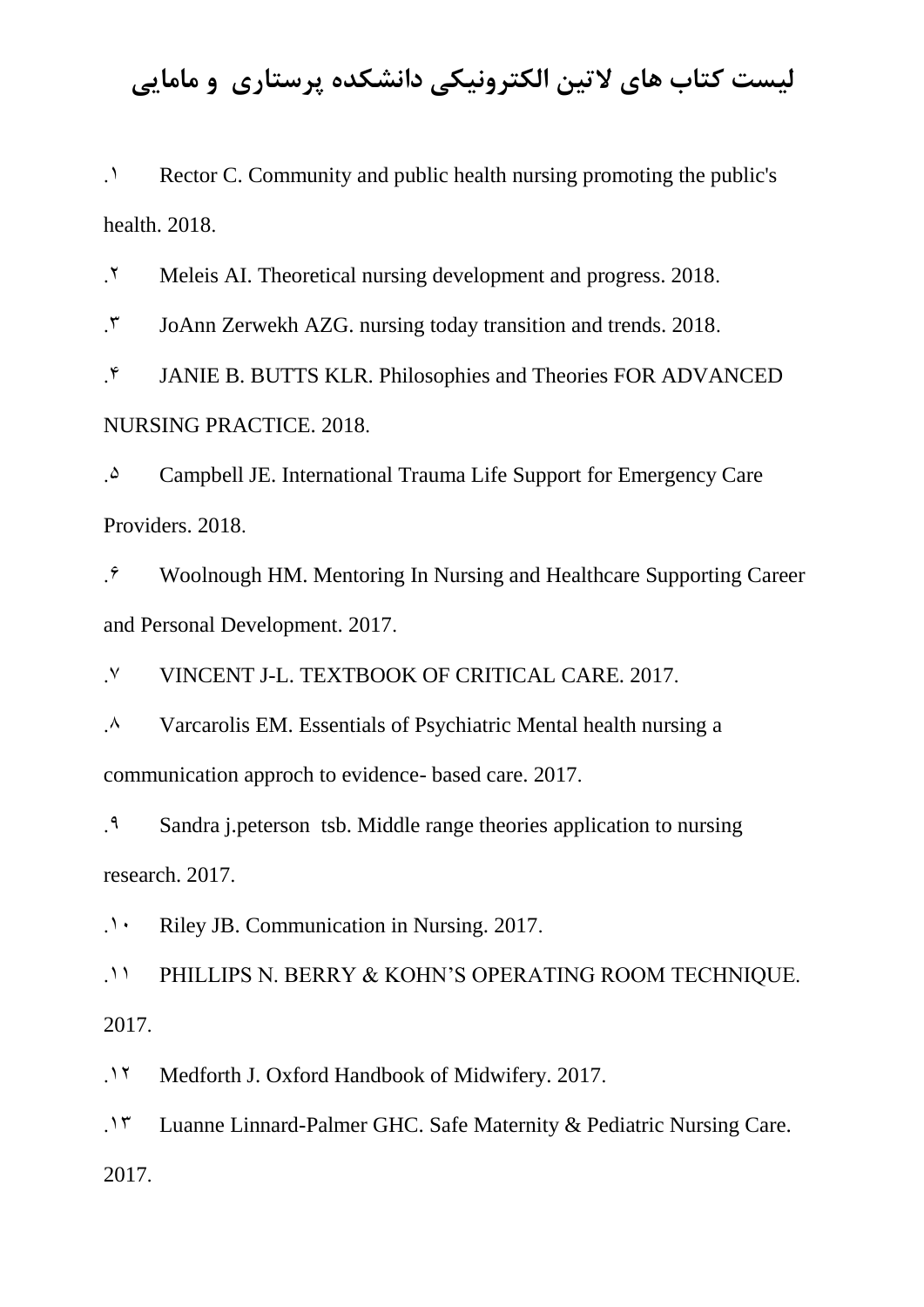.14 Linda Lane Lilley SRC, Julie S. Snyder. Pharmacology and the nursing process. 2017.

.<sup>1</sup><sup> $\triangle$ </sup> Lazenby M. CARING MATTERS MOST. 2017.

.<sup>16</sup> Keebler JR. Human Factors and Ergonomics of Prehospital Emergency Care. 2017.

.17 Kathleen Motacki KB. NURSING DELEGATION AND MANAGEMENT OF PATIENT CARE. 2017.

.18 Jeffrey S. Jones JJF. PSYCHIATRIC-MENTAL HEALTH NURSING: An Interpersonal Approach. 2017.

.19 j.huston c. professional issues in nursing : challenges and oppertunities. 2017.

.21 Ian Peate KW, Muralitharan Nair. editors. Fundamentals of Anatomy and Physiology For Nursing and Healthcare Students. 2017.

.21 Galvin IHaK. Qualitative Research in Nursing and Healthcare. 2017.

.22 Desai BDA. Primary Care for Emergency Physicians. 2017.

.23 Davies AM. Children and Young People's Nursing Principles for Practice. 2017.

.24 Carolyn Feher Waltz OLS, Elizabeth R. Lenz. Measurement in Nursing and Health Research. 2017.

.25 Caroli D. Day Nurseries & Childcare in Europe, 1800–1939. 2017.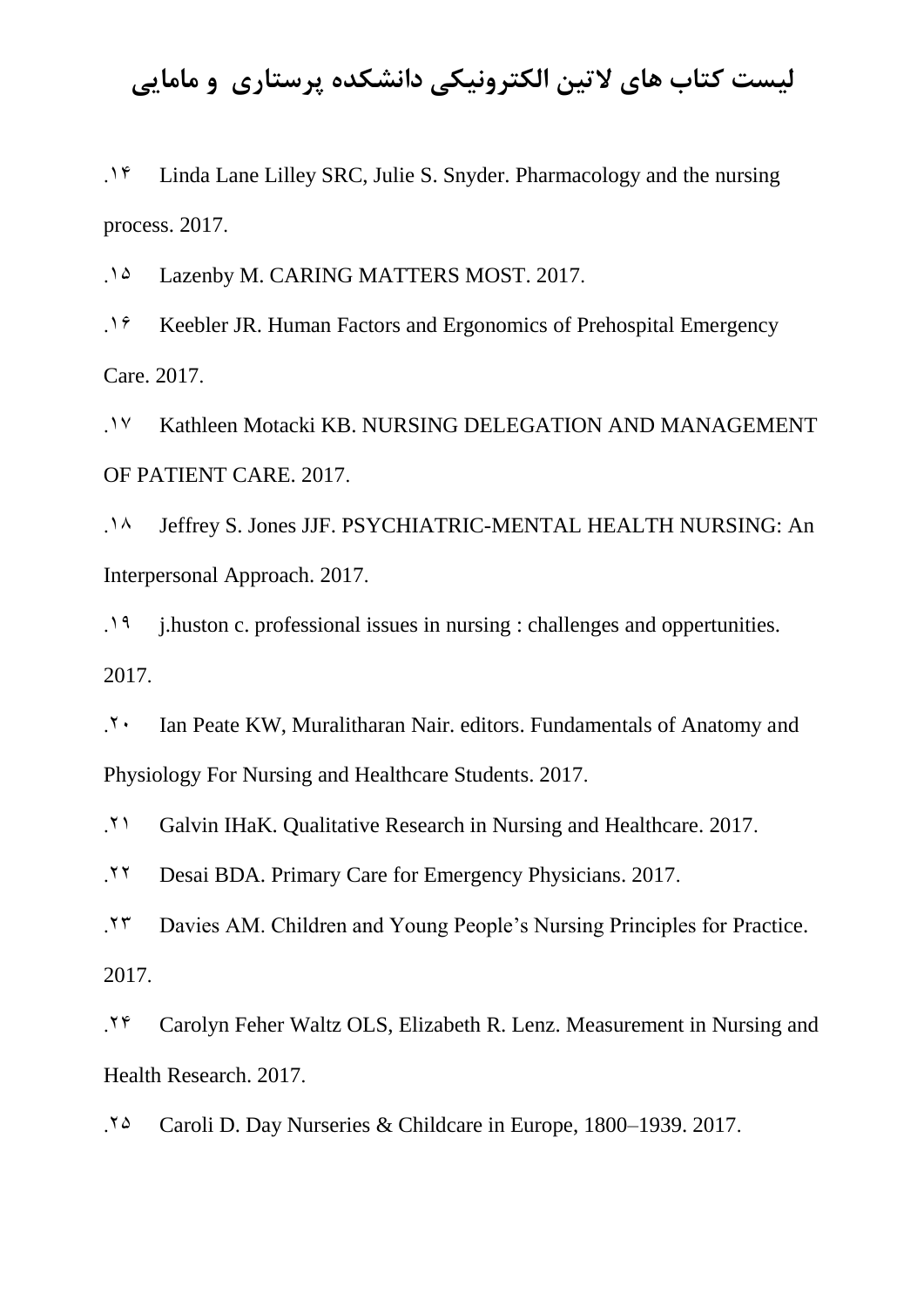.<sup>26</sup> Bickley LS. B AT E S' Guide to Physical Examination AND History Taking. 2017.

.27 Betty J. Ackley GBL. NURSING DIAGNOSIS HANDBOOK : AN EVIDENCE-BASED GUIDE TO PLANNING CARE. 2017.

.28 Young S. Medicines Management for Nurses at a Glance. 2016.

.29 Yeung EFMCEGCPES-CJ. Oncologic Emergencies. 2016.

.31 Woodrow P. Nursing Acutely Ill Adults. 2016.

.31 Vincent J-L. Annual Update in Intensive Care and EmergencyMedicine 2016. 2016.

.32 Varon J. Handbook of Critical and Intensive Care Medicine. 2016.

.33 tantano c. developing a program of research in nursing. 2016.

.34 Swearingen PL. ALL-IN-ONE NURSING CARE PLANNING

RESOURCE Medical-Surgical, Pediatric, Maternity, and Psychiatric-Mental Health. 2016.

.35 Susan McBride MT. NURSING INFORMATICS for the Advanced Practice Nurse. 2016.

 $.56$  Susan Mattson JES. Core curriculum for maternal- newborn nursing. 2016. .37 Solheim J. EMERGENCY NURSING. 2016.

.<sup>74</sup> Singh NR. NURSING The Ultimate Study Guide. 2016.

.39 Segal JMERDUS. Anesthesia Student Survival Guide A Case-Based Approach. 2016.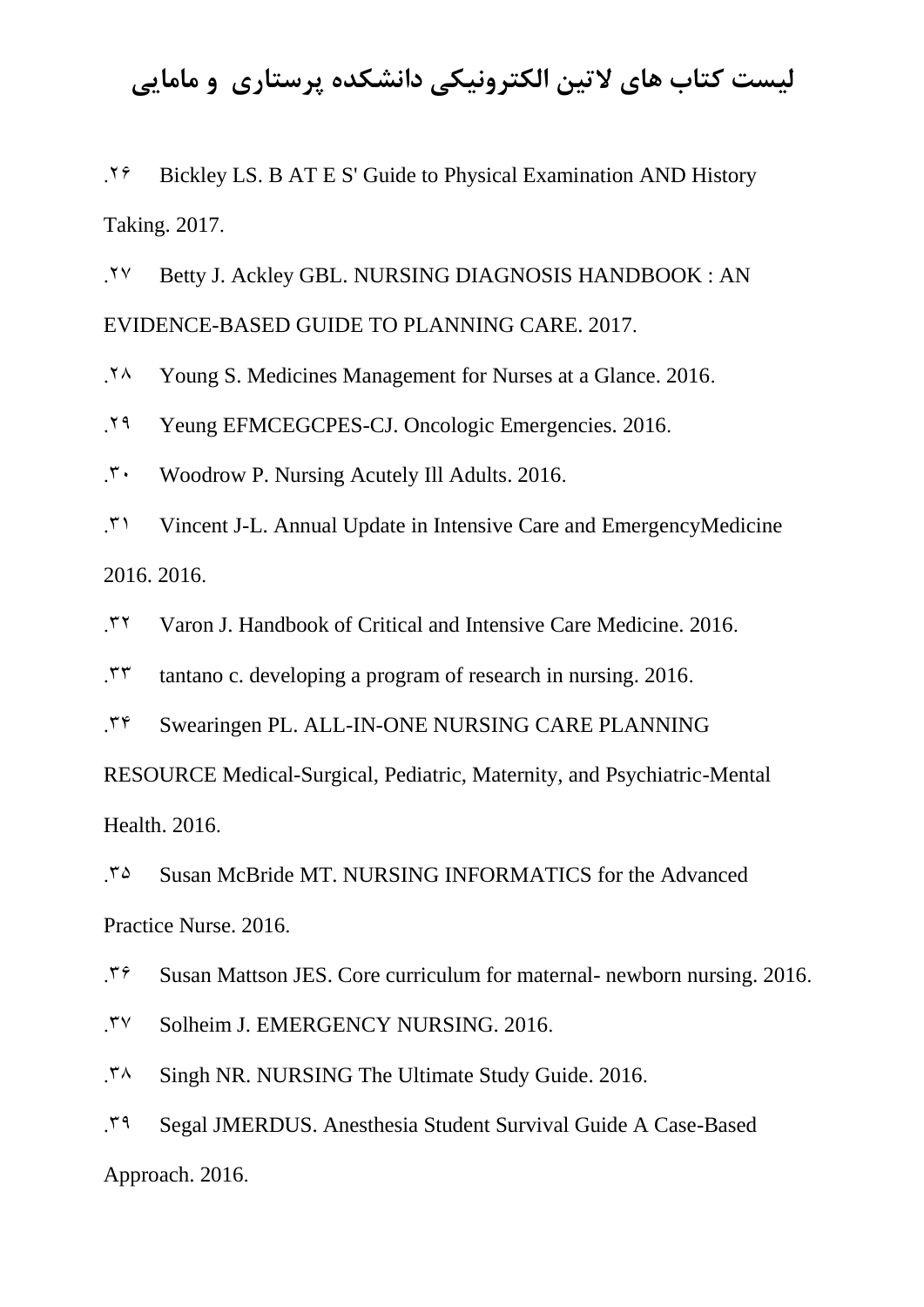$\mathcal{N}$ . Schober M. Advanced Practice in Nursing Under the Auspices of the International Council of Nurses. 2016.

.41 Schiappa CAJM. Complications in Laparoscopic Surgery. 2016.

.42 Saito S. Anesthesia Management for Electroconvulsive Therapy. 2016.

.43 ROBERT J. KIZIOR BBH. SAUNDERS NURSING DRUG

HANDBOOK. 2016.

.44 ROBERT J. KIZIOR BBH. NURSING DRUG HANDBOOK 2016. 2016.

.45 Peate I. Medical-Surgical Nursing at a Glance. 2016.

.46 Patricia Williams. Basic Geriatric Nursing. 2016.

 $.64$  Neville F. Hacker JCG. Hacker & Moore's essentials of obstetrics & gynecology. 2016.

.48 Minini DRG. Childbirth-Related Pelvic Floor Dysfunction. 2016.

.49 Michele R. Davidson MLL. OLDS' MATERNALNEWBORN NURSING & WOMEN'S HEALTH. 2016.

 $\therefore$ <sup>3</sup> Michael D. Dahnke HMD. Philosophy of Science for Nursing Practice. 2016.

.51 marilynn e. doenges mfm, alice c. murr. nursing diagnosis manual planning individualizing and documenting client care. 2016.

.52 Marcia Stanhope JL. PUBLIC HEALTH NURSING Population-Centered Health Care in the Community. 2016.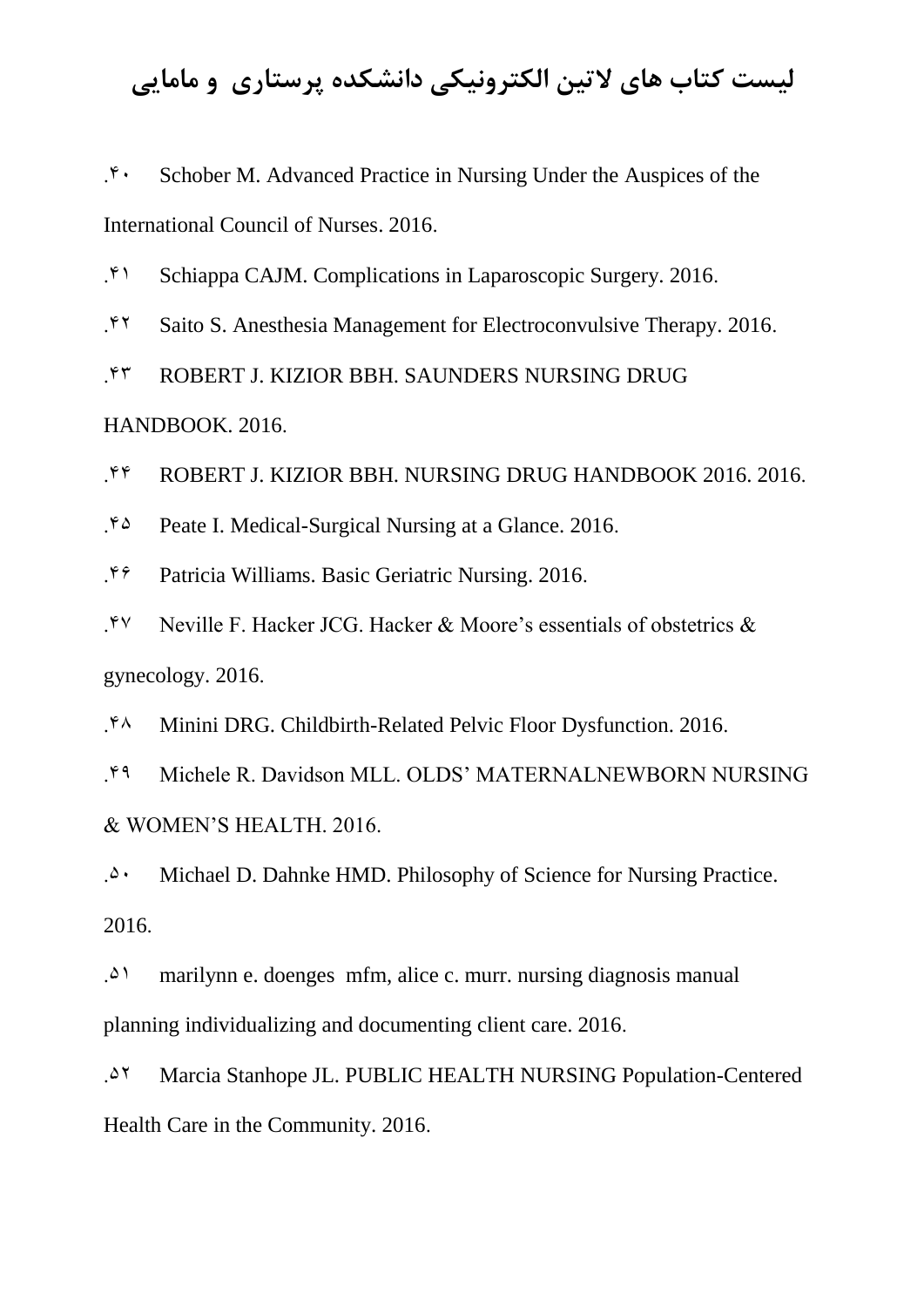.53 Marcia Stanhope JL. PUBLIC HEALTH NURSING :Population-Centered Health Care in the Community. 2016.

.54 Maher LLM. Care of the Obese in Advanced Practice Nursing. 2016.

.55 Linton AD. Introduction to Medical-Surgical Nursing. 2016.

.56 Linda D. Urden KMS. Priorities in Critical Care Nursing. 2016.

.57 Knox H. Todd • Charles R. Thomas J. Oncologic Emergency Medicine. 2016.

.58 Knox H. Todd • Charles R. Thomas J. Oncologic Emergency Medicine. 2016.

.59 Keogh J. Cardiovascular Nursing DeMYSTiFieD. 2016.

.<sup>6</sup> Kelley T. ELECTRONIC HEALTH RECORDS for OUALITY NURSING & HEALTH CARE. 2016.

.61 Keith L. Moore TVNVP. BEFORE WE ARE BORN : ESSENTIALS oƒ EMBRYOLOGY and BIRTH DEFECTS. 2016.

.62 Kasper CE. LASHLEY'S ESSENTIALS of Clinical Genetics in Nursing Practice. 2016.

 $.55$  Kaplan NDMLJ. Principles of Adult Surgical Critical Care. 2016.

.64 JARVIS C. LABORATORY MANUAL FOR PHYSICAL

EXAMINATION AND HEALTH ASSESSMENT,. 2016.

 $\ell^2$  jacqueline rosenjack burchum ldr. lehnes pharmacology for nursing care 2016.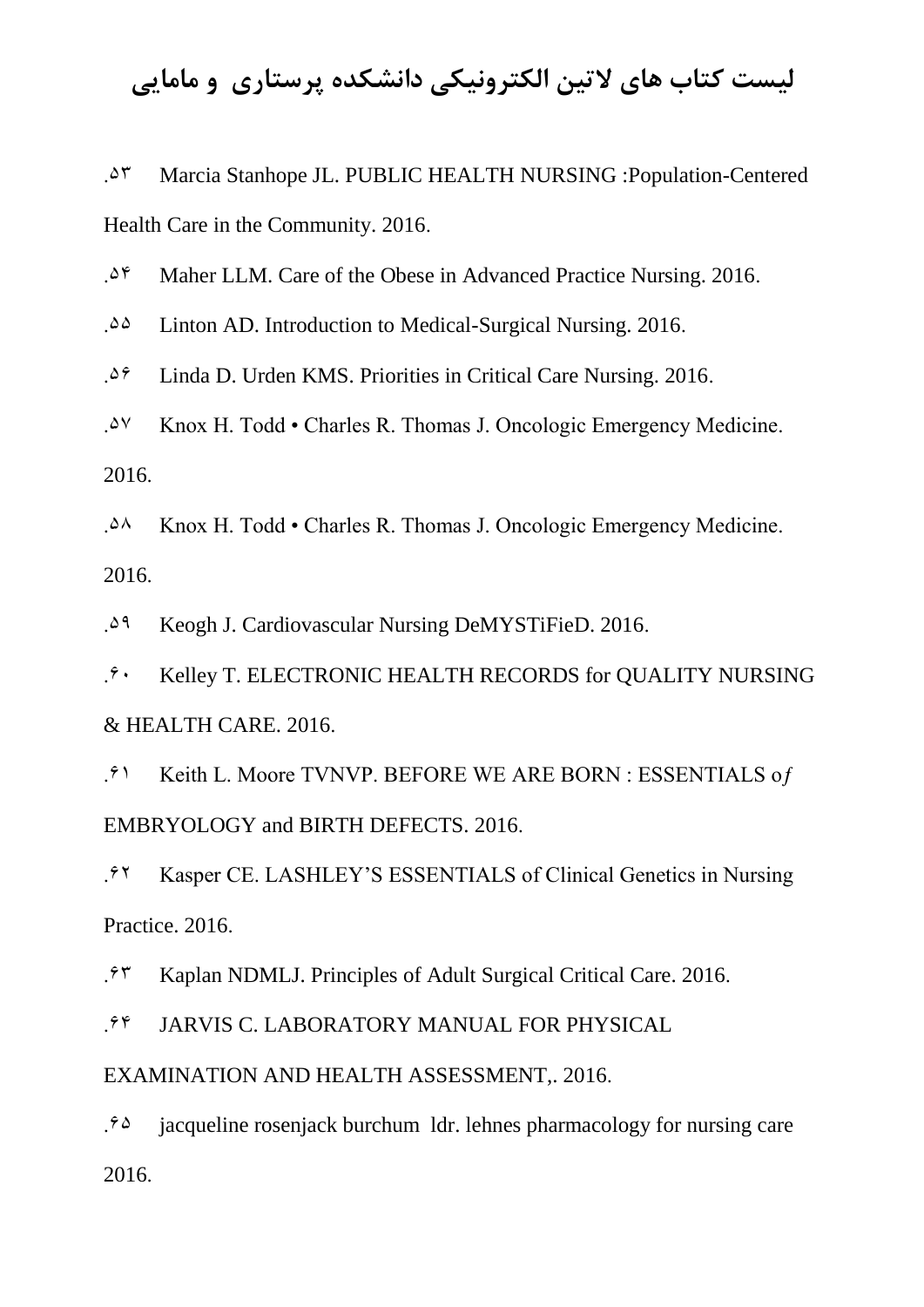|                | .77 Hutchings SD. Trauma and Combat Critical Care in Clinical Practice. 2016.     |
|----------------|-----------------------------------------------------------------------------------|
|                | . <sup>5</sup> <sup>Y</sup> Godshall M. FAST FACTS FOR EVIDENCE-BASED PRACTICE IN |
| NURSING. 2016. |                                                                                   |

- . $64$  George A. Macones. Management of Labor and Delivery. 2016.
- .69 Gandhi A. Principles of Critical Care in Obstetrics. 2016.
- .71 Friedewald VE. Clinical Guide to Cardiovascular Disease. 2016.
- .71 Ellen F. Manzullo CEG. Oncologic Emergencies. 2016.
- .72 diane m.billings jah. Teaching in Nursing A Guide for Faculty. 2016.
- .73 Dennis A. Taylor Scott P. Sherry RFS. Interventional Critical Care. 2016.
- .<sup> $\forall \hat{r}$ </sup> deitra leonard lowdermilk sep. maternity & women s health care. 2016.
- .75 Dahlkemper TR. Caring for Older Adults Holistically. 2016.
- .76 Dahlin C. Advanced Practice Palliative Nursing. 2016.
- .77 Curley ALC. Population-Based Nursing Concepts and Competencies for Advanced Practice. 2016.

.78 Courtet P. Understanding Suicide From Diagnosis to Personalized Treatment. 2016.

.79 Courtet P. Understanding Suicide From Diagnosis to Personalized Treatment. 2016.

.81 Brixey JJ. Essentials of Nursing Informatics Study Guide. 2016.

.81 Billie Ann Wilson MTS, Kelly M. Shields. Pearson Nurse's Drug Guide 2016 2016.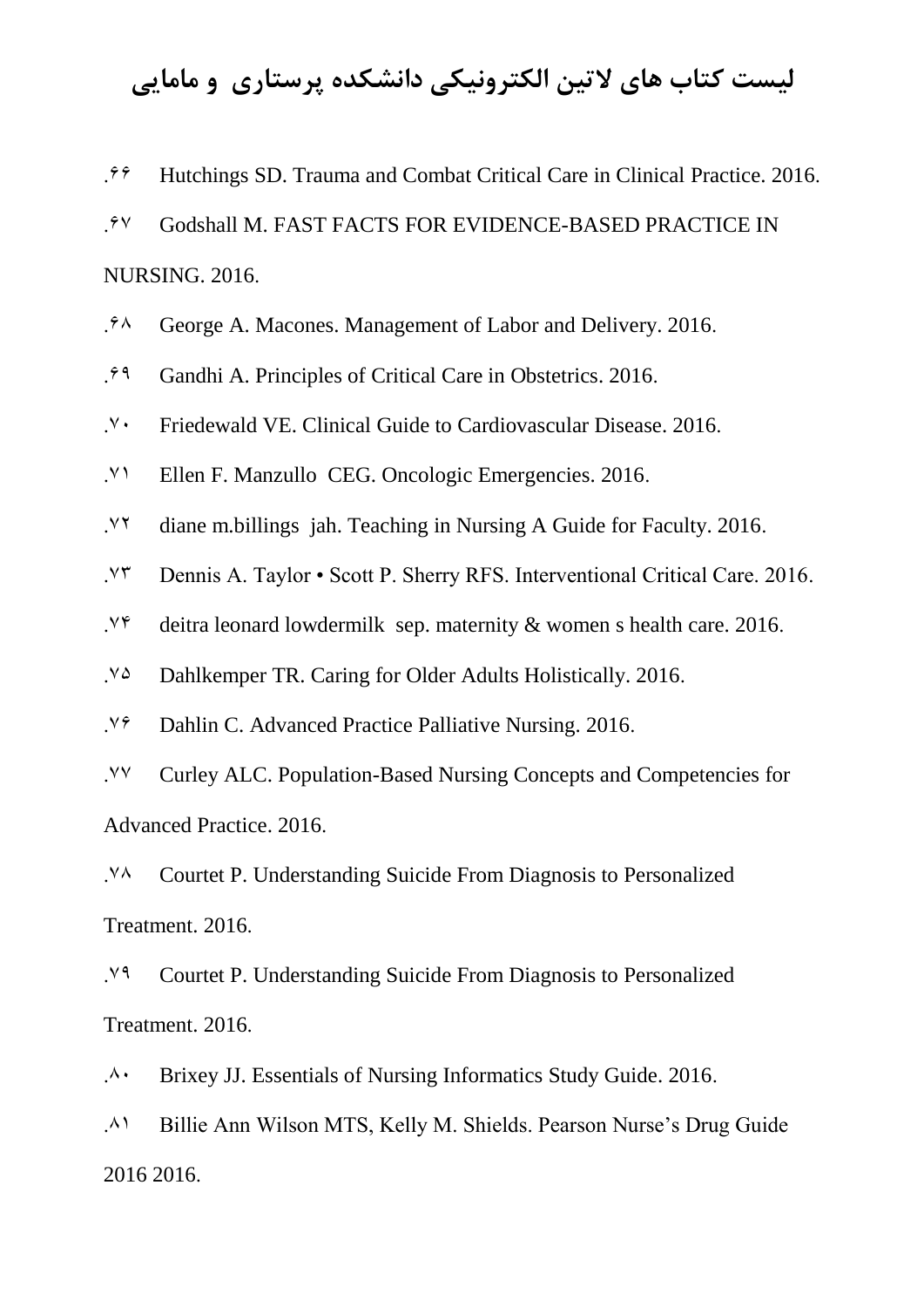.82 Beck CT. Developing a Program of Research in Nursing. 2016.

.83 BARBARITO DA. Health & Physical Assessment in Nursing. 2016.

.84 Barbara L. Hoffman. Williams GYNECOLOGY. 2016.

.85 Barbara Holmes Gobel ST-R, Wendy H. Vogel. Advanced Oncology Nursing Certification Review and Resource Manual. 2016.

 $.86$  Braine ME. Supporting Families &CarersA Nursing Perspective. 2016.

 $.8\%$  Dodgen CE. Simple lessons for a better life unexpected inspiration from inside the nursing home. 2015

.88 Wrycraft N. Assessment and Care Planning in Mental Health Nursing. 2015.

.89 wise Psy-. LEADING and MANAGING in NURSING. 2015.

 $\mathcal{N}$  Wilson BA. Pearson nurse's drug guide 2015.

.91 Wilks J. CHOICES in Pregnancy and Childbirth. 2015.

.92 Wicker P. Perioperative Practice at a Glance. 2015.

.93 Webber BMJaPB. An introduction to theory and reasoning in nursing 2015.

.94 Virginia K. Saba KAM. Essentials of Nursing Informatics. 2015.

.95 Tuangsit Wataganara RKP, Asim Kurjak. Donald School Textbook of

PowerPoint Presentation on Advanced Ultrasound in OBSTETRICS &

#### GYNECOLOGY. 2015.

.96 Tscheschlog BA. Emergency Nursing made Incredibly Easy! 2015.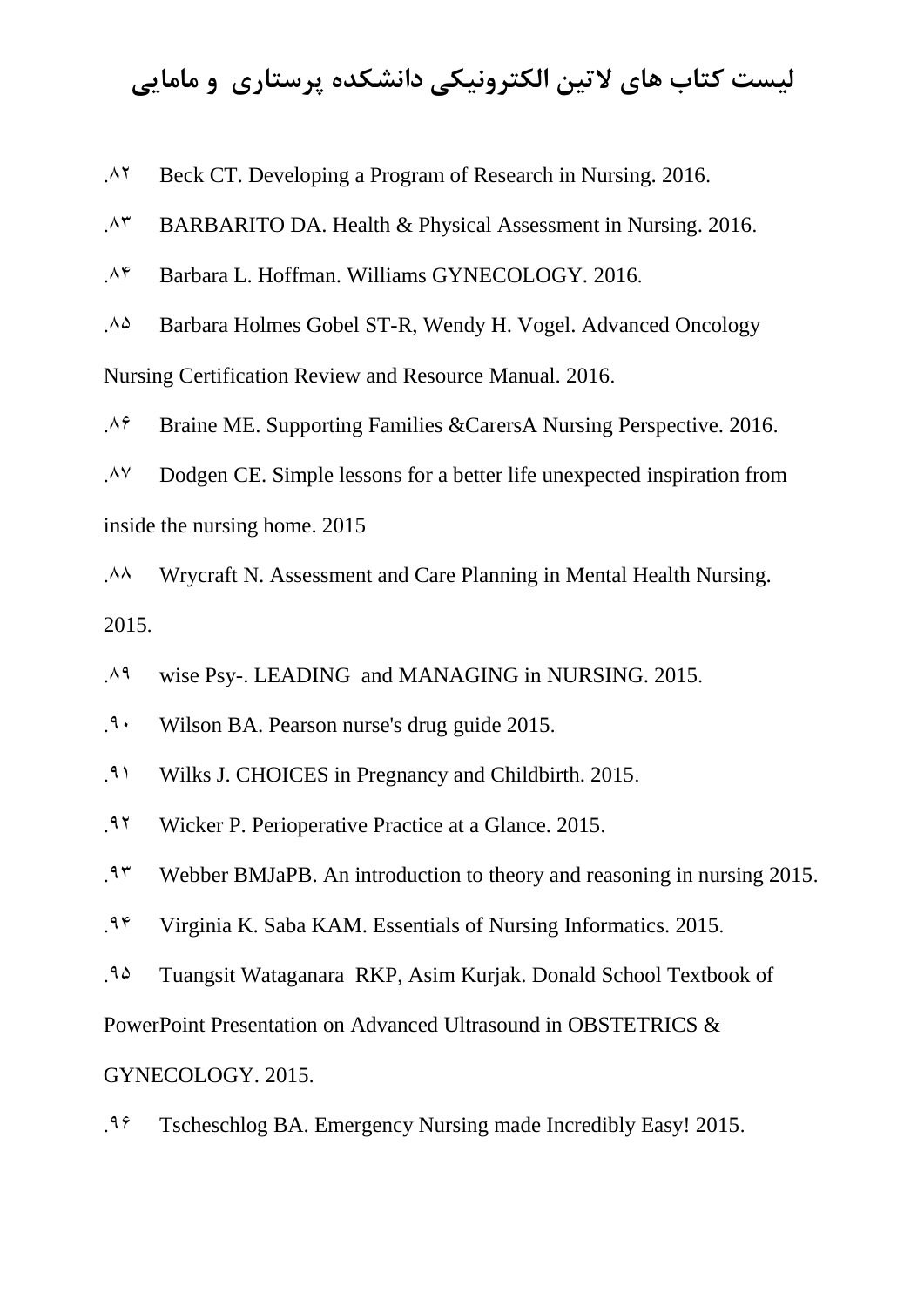.97 Townsend MC. Psychiatric Mental Health Nursing: Concepts of Care in Evidence-Based Practice. 2015.

.<sup>94</sup> Susan M. Houston. An Introduction to Nursing Informatics Evolution  $\&$ Innovation. 2015.

.99 Slade D. Communicating in Hospital Emergency Departments. 2015.

.<sup>1</sup>.111 Sandy Summers HJS. Saving lives : why the media's portrayal of nursing puts us all at risk 2015.

.<sup>1</sup>.1 Sally A. Weiss RMT. Essentials of Nursing Leadership and Management. 2015.

 $.1 \cdot 7$  roth ls-. mosby nursing drug refrence 2015 2015.

.<sup>1</sup> The Robyn Horsager SWR. Williams Obstetrics study Gu id e. 2015.

 $1 \cdot$  Peate I. Pathophysiology for Nurses at a Glance. 2015.

 $\cdot$ <sup>1</sup>  $\cdot$ <sup>5</sup> Peate I. Anatomy and Physiology for Nurses at a Glance. 2015.

 $1 \cdot \hat{z}$  Patricia Clutter. EKG for nursing. 2015.

.117 Patricia A. Potter AGP. ESSENTIALS for NURSING PRACTICE 2015.

 $\cdot$ <sup>1</sup>  $\cdot$ <sup>A</sup> miller cA. nursing for wellness older adults. 2015.

 $.119$  Mary Jane Smith RDC, Joyce J. Fitzpatrick. Encyclopedia of Nursing Education. 2015.

.<sup>11</sup> Marlaine C. Smith MEP. Nursing Theories & Nursing Practice. 2015.

.111 Marilyn J. Hockenberry DW. Wong's Nursing Care of Infants and Children. 2015.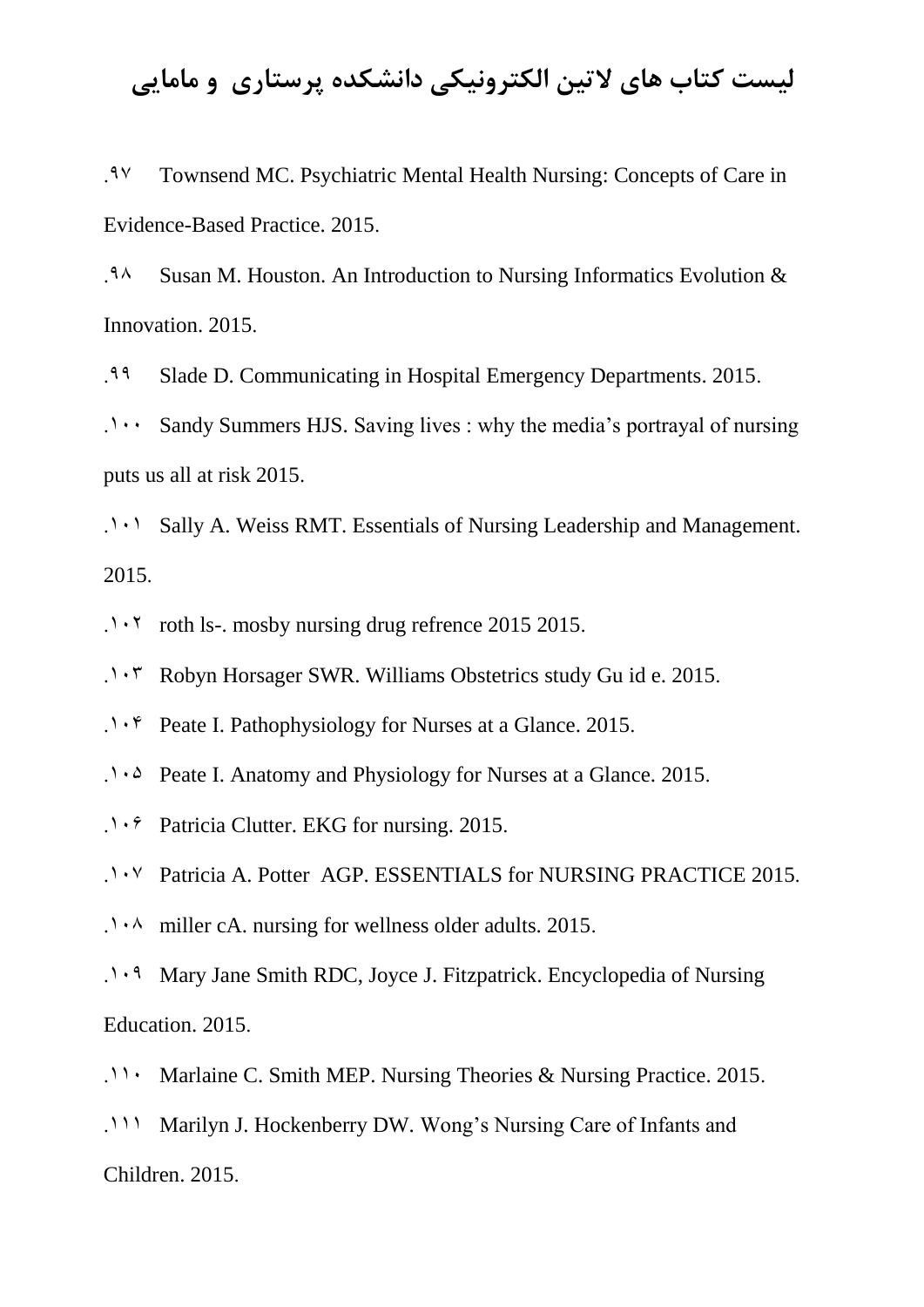.112 Marianne Matzo DWS. Palliative Care Nursing: Quality Care to the End of Life. 2015.

.113 M. TERESE VERKLAN MW. CORE CURRICULUM FOR NEONATAL INTENSIVE CARE NURSING. 2015.

- .114 LEWIS L. Fundamentals of Midwifery A Textbook for Students. 2015.
- .115 Leifer G. Introduction to Maternity and Pediatric Nursing. 2015.
- .116 l.king t. varneys midwifery. 2015.
- .117 Korniewicz DM. Nursing Leadership and Management. 2015.
- .118 Kim Cooper KG. Adult Health Nursing. 2015.
- .119 KATHLEEN B. GABERSON MHO, TERESA SHELLENBARGER.

Clinical Teaching Strategies in Nursing. 2015.

.17 JUDY BOTHAMLEY MB. INFECTIONS AFFECTING PREGNANCY AND CHILDBIRTH. 2015.

.121 Joanna Rowe Kaakinen D, Padgett Coehlo. Family health care nursing : theory, practice, and research. 2015.

.122 Jensen S. Nursing health assessment a best practice approach. 2015.

.123 Jeffrey J. Schaider RMB, Stephen R. Hayden, Richard E. Wolfe, Adam Z. Barkin, Philip Shayne, Peter Rosen. Rosen & Barkin's 5-Minute Emergency Medicine Consult. 2015.

.124 Jane Rothrock DM. Alexander's care of the patient in surgery. 2015.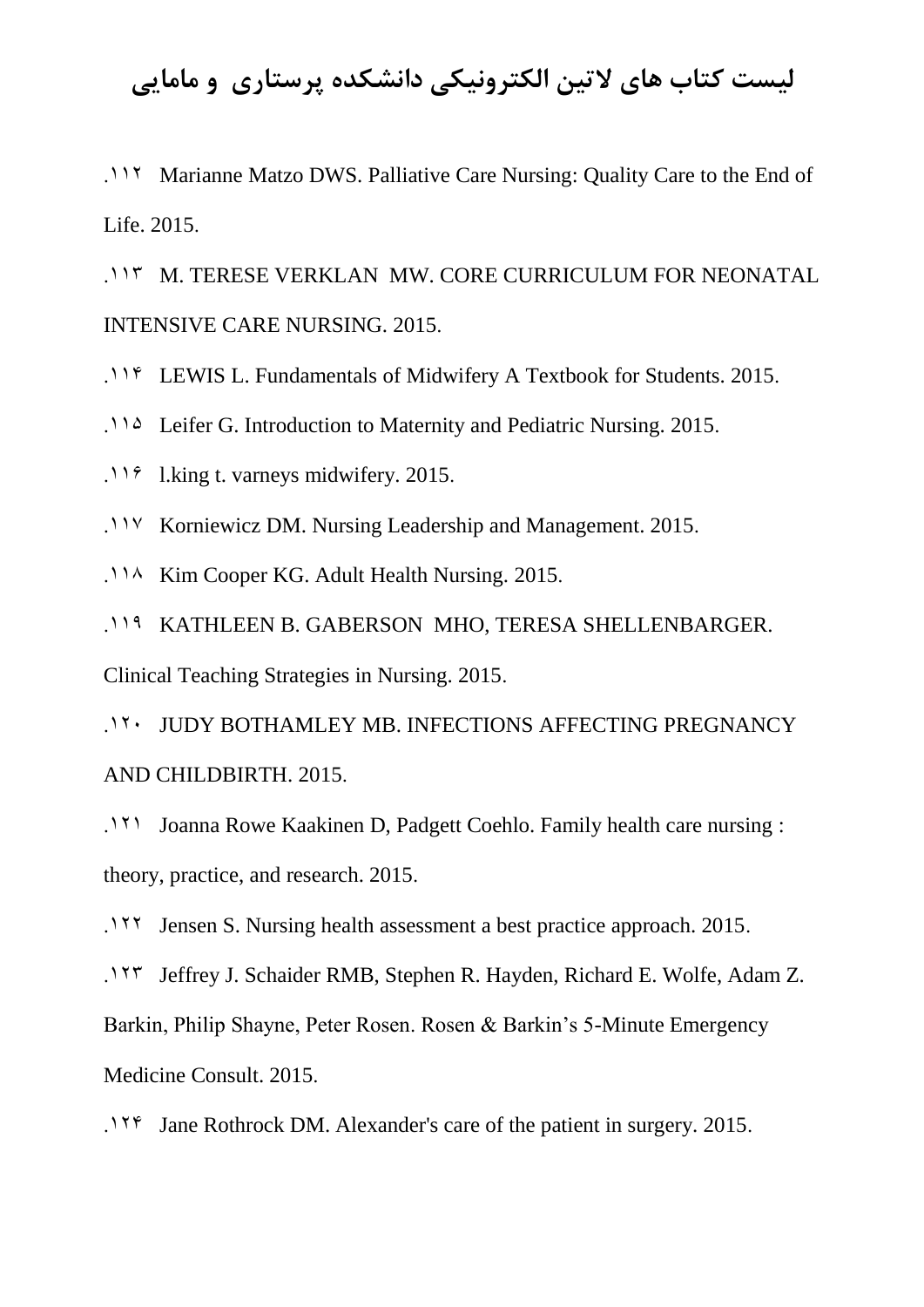.125 Jacqueline Rhoads PJMM. Clinical consult to psychiatric nursing for advanced practice 2015.

.126 Howard W. Jones JAR. TE linde's operative gynecology. 2015.

.127 Günter Burg WK. Atlas of Dermatopathology : Practical Differential Diagnosis by Clinicopathologic Pattern. 2015.

.128 GILADI A. Muslim Midwives The Craft of Birthing in the Premodern Middle East. 2015.

.129 Gerald G. Briggs B, Roger K. Freeman. Drugs in pregnancy and lactation: a reference guide to fetal and neonatal risk. 2015.

.131 Douglas E. Mitchell RKR. Professional Responsibility: The Fundamental Issue in Education and Health Care Reform2015.

.131 DICKINSON T. CURING QUEERS Mental nurses and their patients. 2015.

.<sup>132</sup> Clutter P. EKG for nursing. 2015.

.133 Chesnay Md. Nursing Research Using Data Analysis: Qualitative Designs and Methods in Nursing. 2015.

.<sup>144</sup> Chesnay Md. Nursing Research Using Life History : Qualitative Designs and Methods in Nursing. 2015.

.135 Chesnay Md. Nursing Research Using Ethnography : Qualitative Designs and Methods in Nursing. 2015.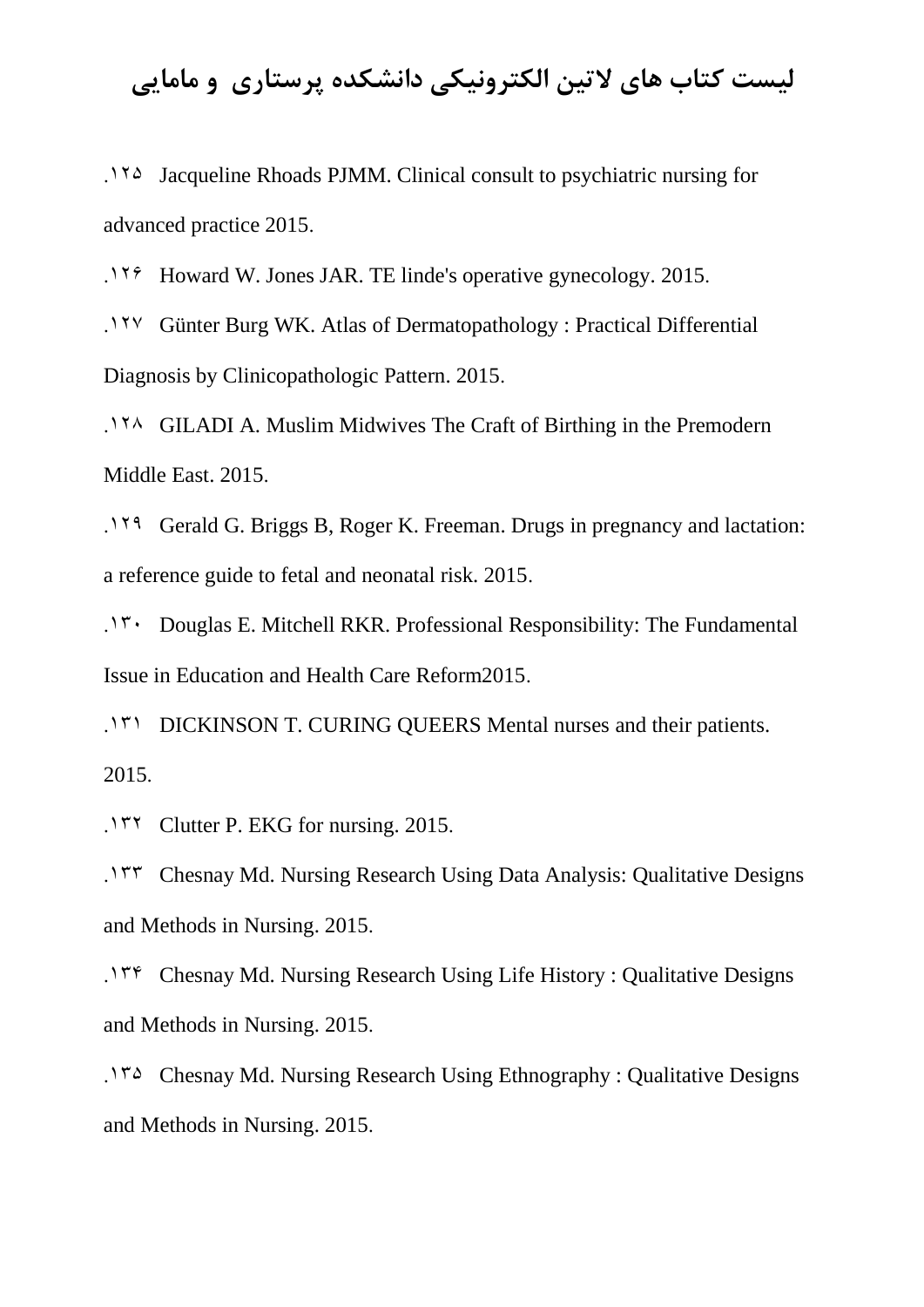.<sup>146</sup> Chesnay Md. Nursing Research Using Participatory Action Research : Qualitative Designs and Methods in Nursing. 2015.

.137 Chesnay Md. Nursing Research Using Grounded Theory: Qualitative Designs and Methods in Nursing. 2015.

.138 Chesnay Md. Nursing Research Using Data Analysis : Qualitative Designs and Methods in Nursing. 2015.

.139 cecilia bottomley jr. 100 Cases in Obstetrics and Gynaecology\_ Second Edition. 2015.

.<sup>14</sup> Caron RM. Preparing the Public Health Workforce Educational Pathways for the Field and the Classroom 2015.

.141 Booker KJ. Critical care nursing monitoring and treatment for advanced nursing practice. 2015.

.142 bessie L. Marquis CJH. leadership roles and management functions in nursing : theory and application. 2015.

.143 Baillie L. Professional Values in Nursing. 2015.

.144 Arbo JE. Decision Making in Emergency Critical Care An Evidence-Based Handbook. 2015.

.145 Alan Glasper JC. Children and young people's nursing at a glance 2015.

.146 Alan David Kaye RDU, Nalini Vadivelu. Essentials of Pharmacology for Anesthesia, Pain Medicine, and Critical Care. 2015.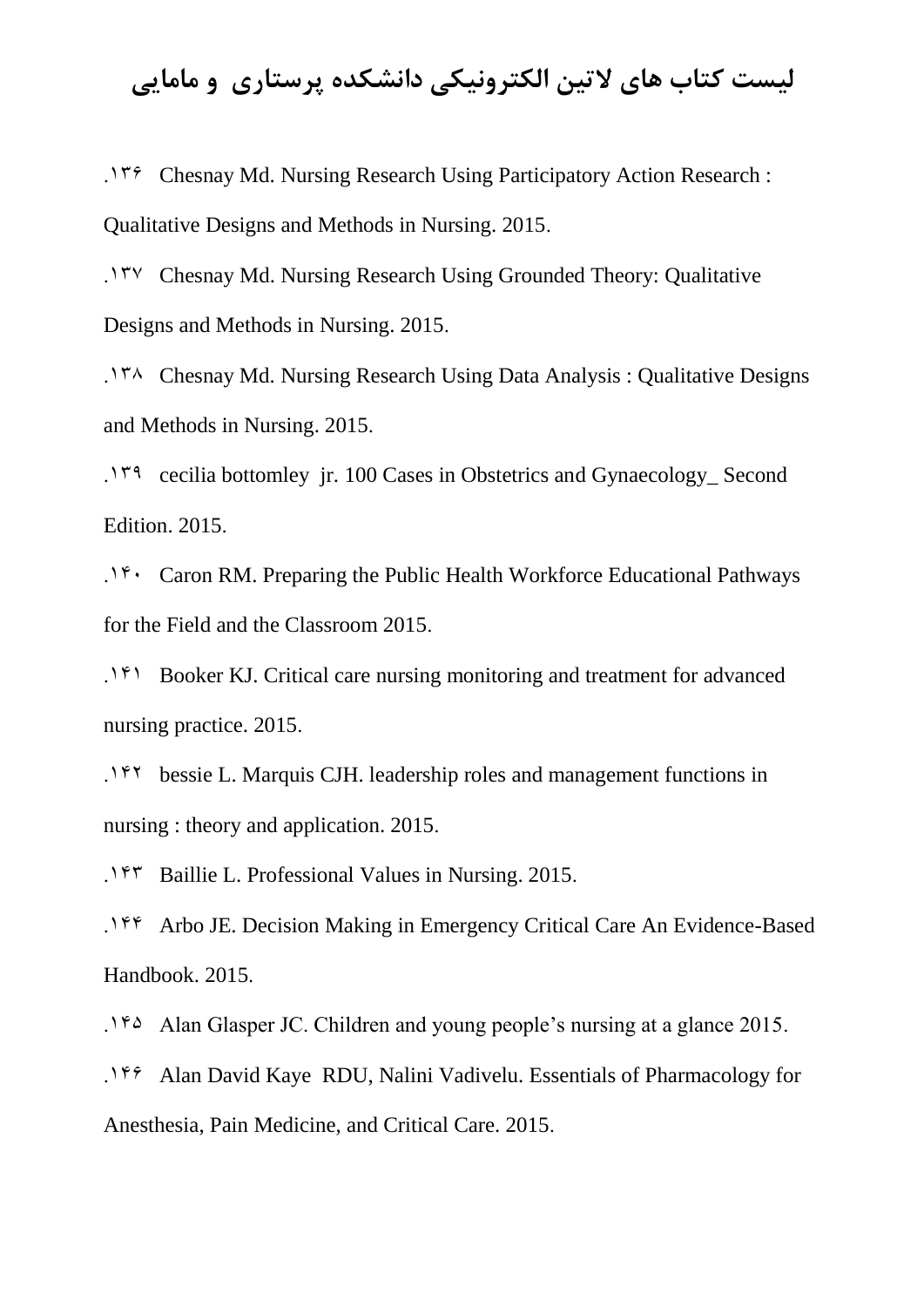.147 Alan David Kaye AMK, Richard D. Urman. Essentials of Pharmacology for Anesthesia, Pain Medicine, and Critical Care. 2015.

.<sup>144</sup> (editor) NGH. Health communication : theory, method, and application 2015.

.149 Zaheer BM. 101 Clinical Cases in Emergency Room. 2014.

.151 Wanda Nicholson KB-R, editors. Obesity During Pregnancy in Clinical Practice 2014.

.151 Ugwumadu A. Basic Sciences for Obstetrics and Gynaecology Core Materials for MRCOG Part 1 2014.

.152 Townsend MC. Essentials of psychiatric mental health nursing : concepts of care in evidence-based practice 2014.

.153 Tabloski PA. Gerontological

Nursing. 2014.

.154 T. Heather Herdman SK, (editor). NANDA International, Inc. NURSING DIAGNOSES: Definitions & Classification 2015–2017. 2014.

.155 T. Heather Herdman, Shigemi Kamitsuru, (editor). NANDA International, Inc.NURSING DIAGNOSES:Definitions & Classification 2015–2017 2014.

.156 Sharon Smith Murray ESM. FOUNDATIONS OF MATERNAL-

NEWBORN AND WOMEN'S HEALTH NURSING, SIXTH EDITION. 2014.

.157 Sharon Smith Murray ESM. Foundations of maternal newborn and woman's health nursing 2014.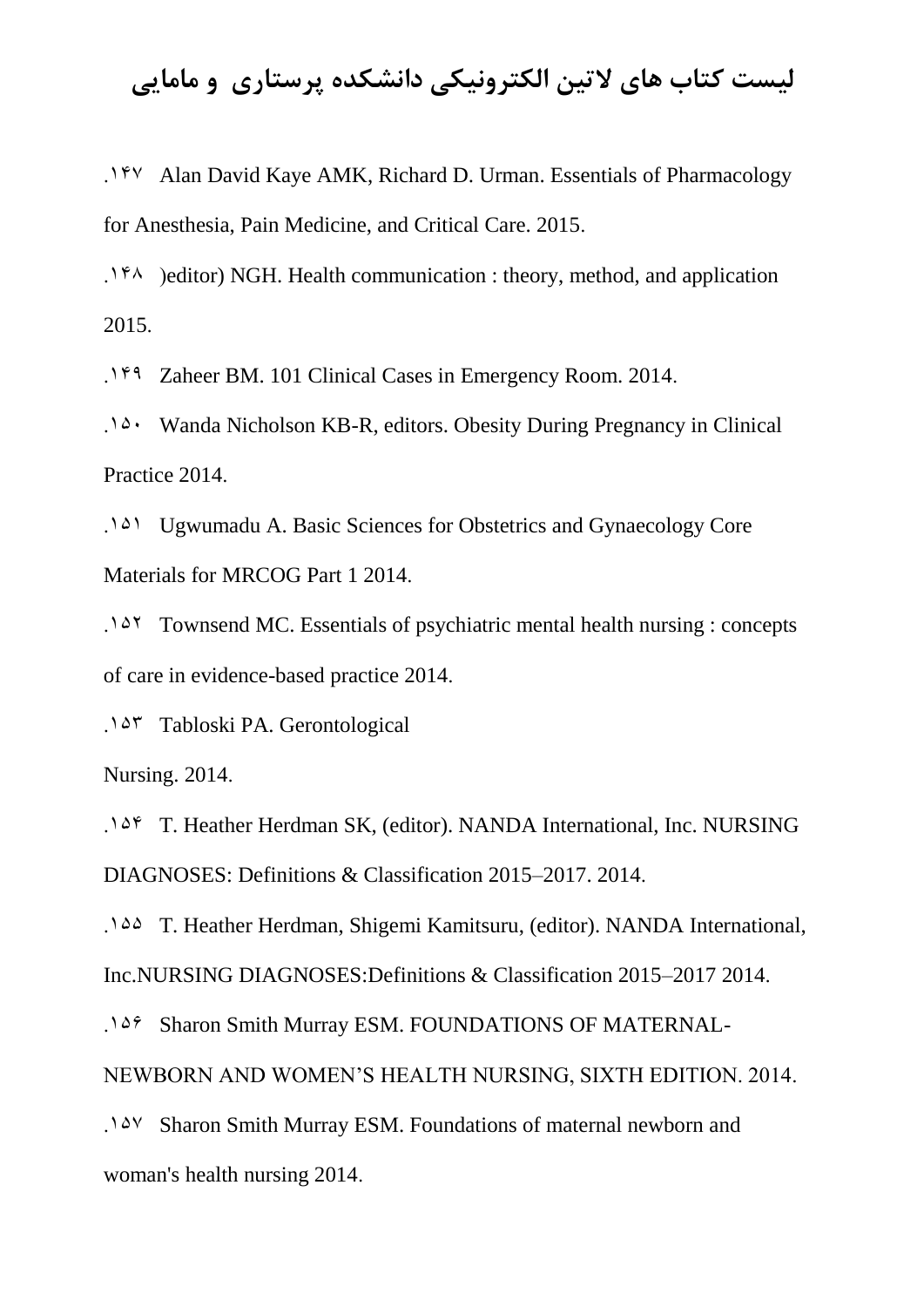.158 Sharon L. Lewis SAS. Study Guide for Medical-Surgical

Nursing:Assessment and Management of Clinical Problems 2014.

.159 Shannon E. Perry . Marilyn J. Hockenberry DLL, David Wilson.

MATERNAL CHILD NURSING CARE 2014.

.<sup>16</sup> Santy SCaJ. Orthopaedic and trauma nursing : an evidence-based approach to musculoskeletal care 2014.

.161 Rodriquez J. Labors of Love Nursing Homes and the Structures of Care Work. 2014.

.162 Roberts JR. Clinical Procedures in Emergency Medicine. 2014.

.163 Richard A. Polin ARSe. Fetal and neonatal secrets 2014.

.1 $54$  raynor jmm. myles textbook for midwives. 2014.

.164 Pillitteri A. Maternal and child health nursing: care of the childbearing and childrearing family. 2014.

.166 Patricia M. Nugent BAV. Fundamentals of nursing : content review plus practice questions 2014.

.167 Patricia Kelly JT. Essentials of Nursing Leadership & Management. 2014.

.<sup>164</sup> Nemitz R. Surgical instrumentation an interactive approach. 2014.

.169 Mistovich JJ. Prehospital emergency care. 2014.

.<sup>17</sup> Michael Patrick Adams LNH, Carol Urban. Pharmacology for nurses: a pathophysiologic approach 2014.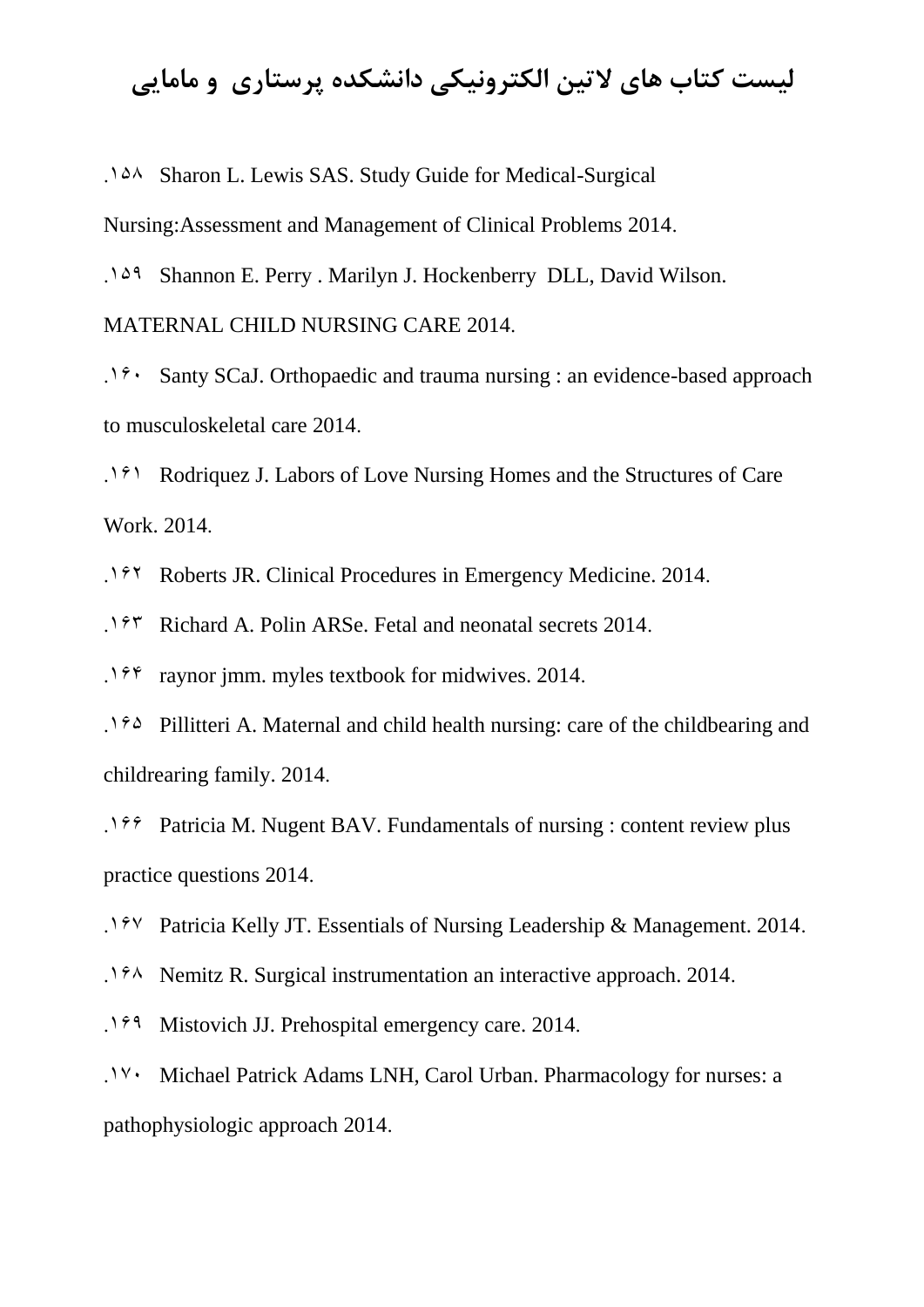.171 Megan Rosser HWe. Fundamentals of palliative care for student nurses 2014.

.172 Meg Gulanick JLM. Nursing care plans: Diagnoses, interventions, and outcomes. 2014.

.173 Mauk KL. Gerontological Nursing COMPETENCIES FOR CARE. 2014. .174 Mary Alexander AC, Lisa A. Gorski, Lynn Phillips. Core Curriculum for Infusion Nursing. 2014.

.175 Marilynn E. Doenges MFM. Nursing Care Plans :Guidelines for Individualizing Client Care Across the Life Span. 2014.

.176 Manfred Stommel KJD. Statistics for advanced practice nurses and health professionals 2014.

.177 Linda M. Gorman RFA. Neeb's fundamentals of mental health nursing 2014.

.178 Leik MTC. Family nurse practitioner certifi cation intensive review : fast facts and practice questions. 2014.

.179 KennethW. R. General , organic, & biological chemistry in integrated approach 2014.

.181 Joseph H. Kahn BGMJ, Jonathan S. Olshaker. Geriatric Emergency Medicine Principles and Practice. 2014.

.181 John A. Marx RSH, Ron M. Walls. Rosen's emergency medicine : concepts and clinical practice 2014.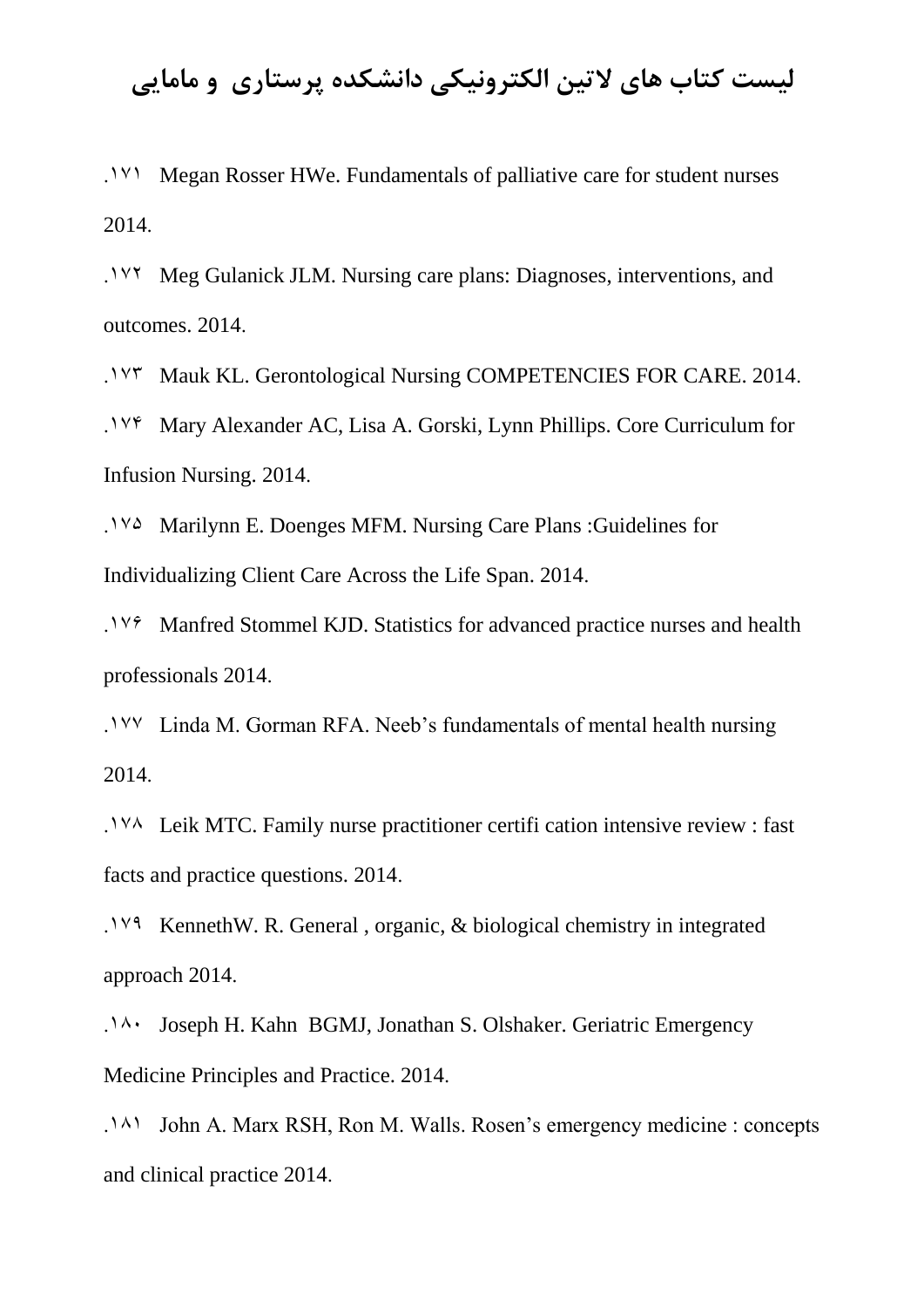.182 Janet R. Weber JHK. Health assessment in nursing 2014.

.183 Jan Dewing BM, Angie Titchen. Practice development workbook for nursing, health and social care teams 2014.

.184 Ian Peate KW, Muralitharan Nair. editors. Nursing practice : knowledge and care 2014.

.<sup>144</sup> Hugh P. McKenna MP. Fundamentals of Nursing Models, Theories and Practice. 2014.

.<sup>146</sup> Hugh P. McKenna MP. Fundamentals of nursing models, theories and practice. 2014.

.187 Huber DL. Leadership and nursing care management. 2014.

.188 Helen Chapel MH, Siraj Misbah, Neil Snowden. Essentials of Clinical Immunology 2014.

 $.149$  Edgecombe K. Clinical Learning and Teaching Innovations in Nursing: Dedicated Education Units Building a Better Future 2014.

.191 Dudek SG. Nutrition essentials for nursing practice. 7th.ed ed2014.

.191 Delaney CP. Netter's Surgical Anatomy and Approaches. 2014.

.192 David L. Katz JGE, Dorothea M.G. Wild, Sean C. Lucan. Jekel's

Epidemiology, Biostatistics, Preventive Medicine, and Public Health. 2014.

.193 Conor P. Delaney. NETTER'S SURGICAL ANATOMY AND

APROACHES. 2014.

.194 Claire Boyd JD. Communication skills for nurses 2014.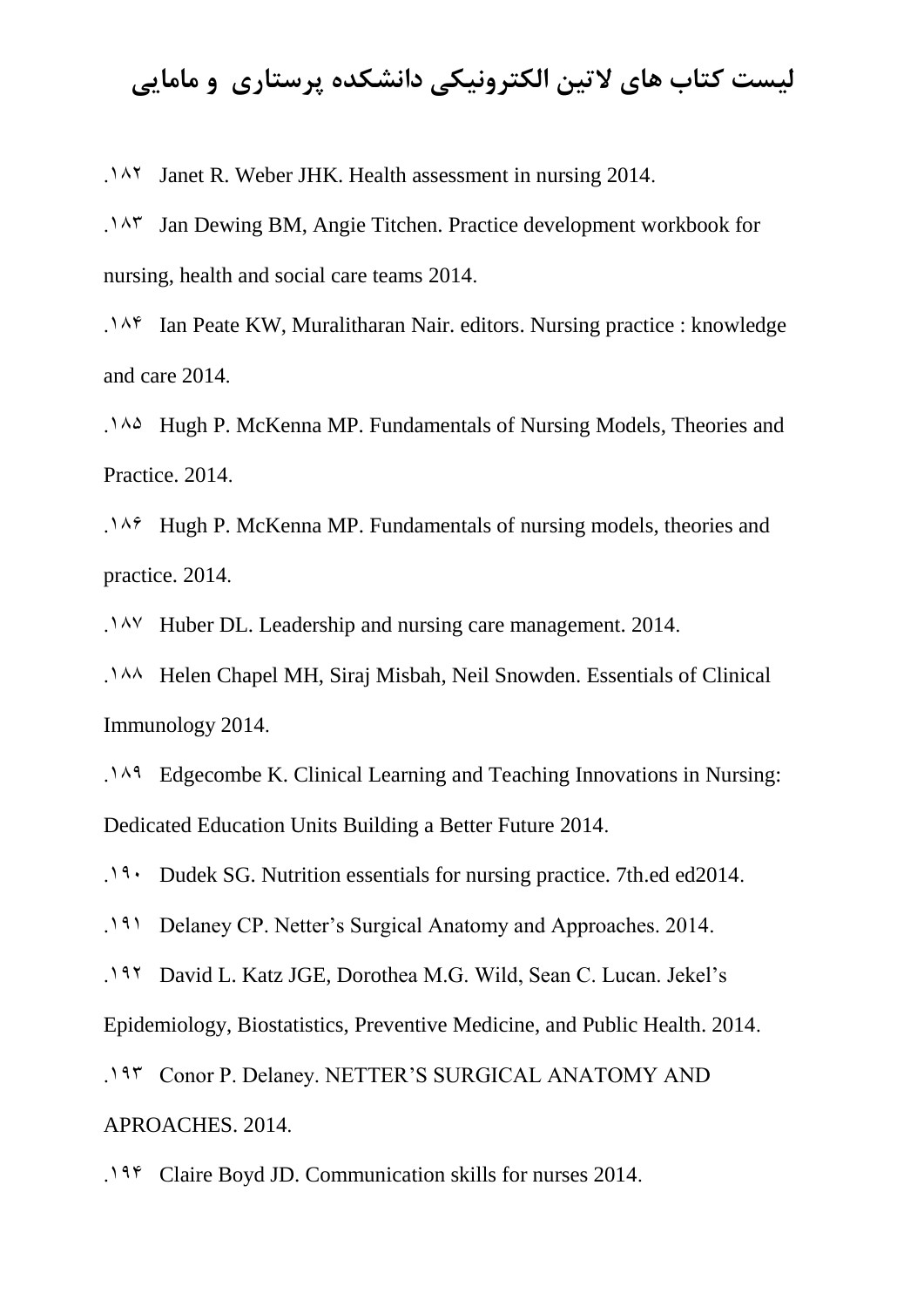.195 Chand Wattal NKe. Hospital Infection prevention: Principles & Practices 2014.

.196 Burlew CC. Enteral Nutrition in The Open Abdomen after Injury. 2014.

.197 Boyd C. Study skills for nurses 2014.

.198 Black BP. Professional Nursing CONCEPTS & CHALLENGES. 2014.

.199 Black BP. Professional Nursing: CONCEPTS & CHALLENGES. 2014.

.211 BETTY L. GAHART ARN. INTRAVENOUS MEDICATIONSA: A Handbook for Nurses and Health Professionals 2014.

.211 Barbara Cherry SRJe. Contemporary nursing: issues, trends, & management 2014.

.212 Barbara Cherry SRJ. Contemporary Nursing Issues, Trends, & Management. 2014.

.213 BAlen PH. Infertility in Practice. 2014.

.<sup> $1.4$ </sup> b.nastable s. Nurse as Educator Principles of Teaching and Learning for Nursing Practice 2014.

 $2014$ . Anthony FT Brown TRN. Pocket Prescriber Emergency Medicine 2014.

.216 Anne Griffin Perry PAP. Nursing Skills & Techniques. 2014.

.217 Allender JA. COMMUNITY & PUBLIC HEALTH NURSING Promoting the Public's Health. 2014.

 $21.8$  (editor) YS. Faculty Development in the Health Professions: A Focus on Research and Practice 2014.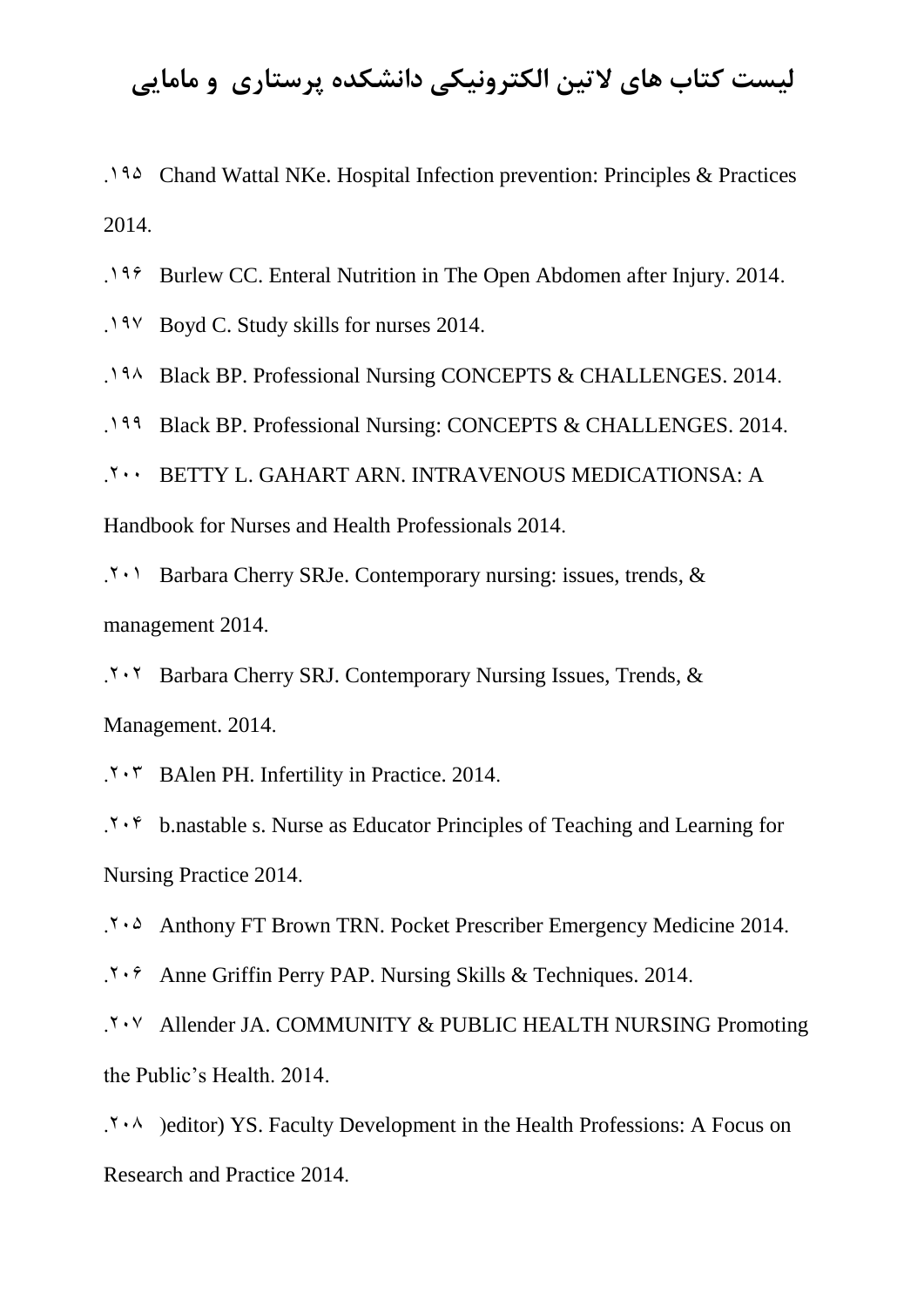- $21.1$ <sup>4</sup> (editor) JW. Fundamentals of health promotion for nurses 2014.
- .211 (editor) JH. Health Practice Relationships2014.
- .<sup>211</sup> (ed.) MRA. Nursing theorists and their work 2014.
- .212 (ed) SH. PRACTICAL LEADERSHIP IN NURSING AND HEALTH CARE 2014.
- $(2014.715)$  (ed) JT. Nursing law and ethics 2014.
- .214 SAUNDERS NURSING DRUG HANDBOOK 2014.
- .215 WESTERKAMP TA. MAINTENANCE MANAGER'S STANDARD MANUAL. 2013.
- .216 Veenema TG. DISASTER NURSING AND EMERGENCY
- PREPAREDNESS FOR CHEMICAL, BIOLOGICAL, AND RADIOLOGICAL
- TERRORISM AND OTHER HAZARDS 2013.
- .217 Vallerand AH. Davis drug guide for nurses 2013.
- .218 Traci L. Thoureen SBSe. Emergency Medicine Simulation Workbook: a Tool for Bringing the curriculum to life 2013.
- .219 Tim Nutbeam MBe. ABC of prehospital emergency medicine2013.
- .<sup>27</sup> Terri Kyle SC. Essentials of pediatric nursing. 2013.
- .221 Terri Kyle SC. Essentials of pediatric nursing 2013.
- .222 Taraneh Shirazian EGe. Around the global for women's health: apractical guide for the health care provider2013.
- .223 Tamara L. Callahan ABC. Blueprints obstetrics & gynecology 2013.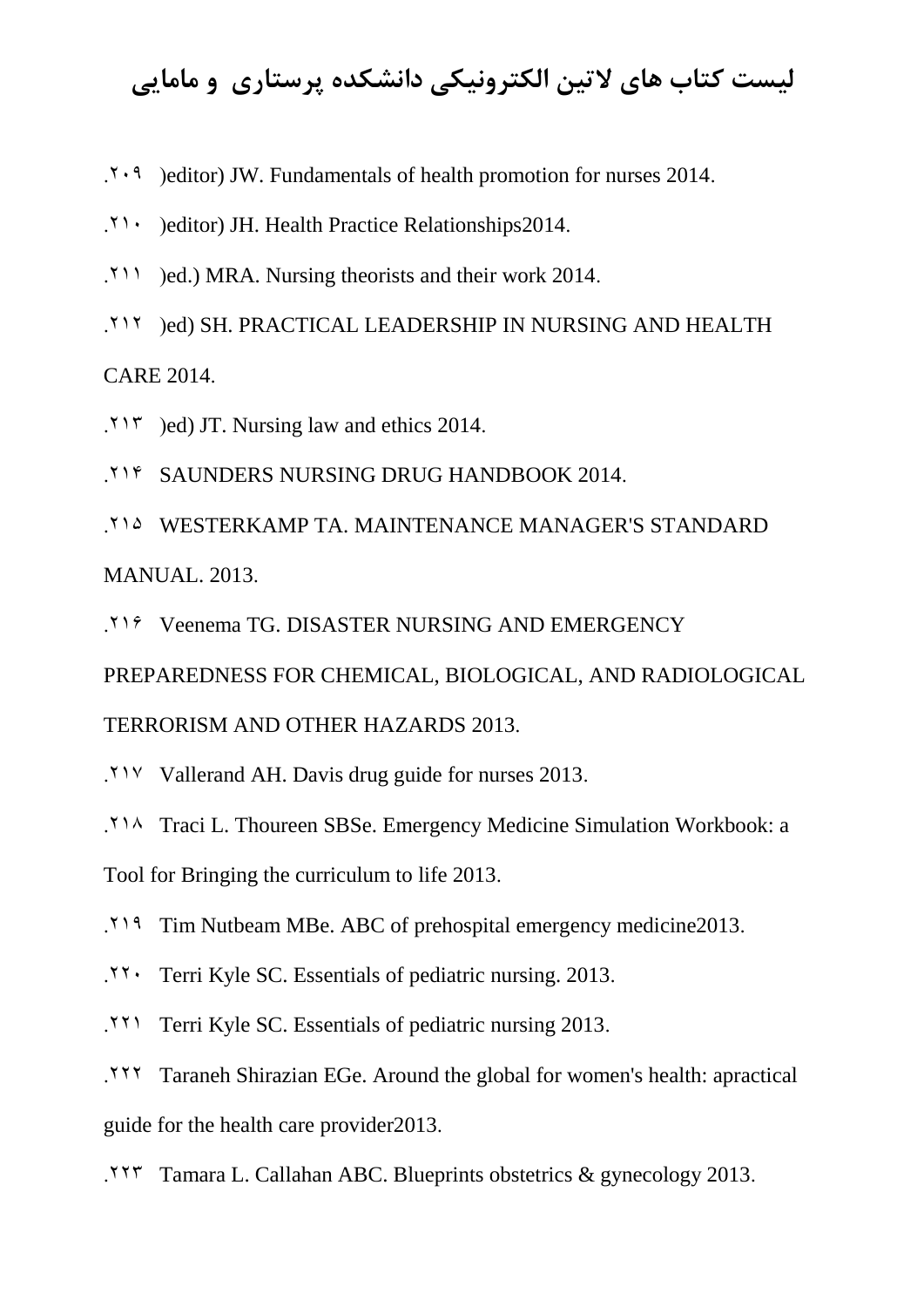.224 T.Denton B. Handbook of healthcare operations management: methoda and application 2013.

.225 SUSAN ROWEN JAMES KAN, JEAN WEILER ASHWILL. NURSING CARE OF CHILDREN: PRINCIPLES AND PRACTICE. 2013.

.<sup>226</sup> Susan K. Grove NB. THE PRACTICE OF NURSING RESEARCH: APPRAISAL, SYNTHESIS, AND GENERATION OF EVIDENCE, SEVENTH EDITION. 2013.

.227 Susan K. Grove NB. THE PRACTICE OF NURSING RESEARCH: Appraisal, Synthesis, and Generation of Evidence. 2013.

.228 Stuart GW. Principles and practice of psychiatric nursing 2013.

.<sup>229</sup> Saxena R. Evidence Based Color Atlas of OBSTETRICS &

GYNECOLOGY Diagnosis and Management. 2013.

.231 sandra j.peterson tsb. middle range theories. 2013.

.231 Samuel M Galvagno FS. Emergency Pathophysiology: Clinical Applications for Prehospital Care 2013.

.232 S.Zaric G. Operations research and health care policy2013.

.233 Ryan TP. Sample size determination and power 2013.

.234 Ruth A. Wittmann-Price FHC. Leadership and management in nursing test success : an unfolding case study review 2013.

.235 Rogers RL. Practical teaching in emergency medicine 2013.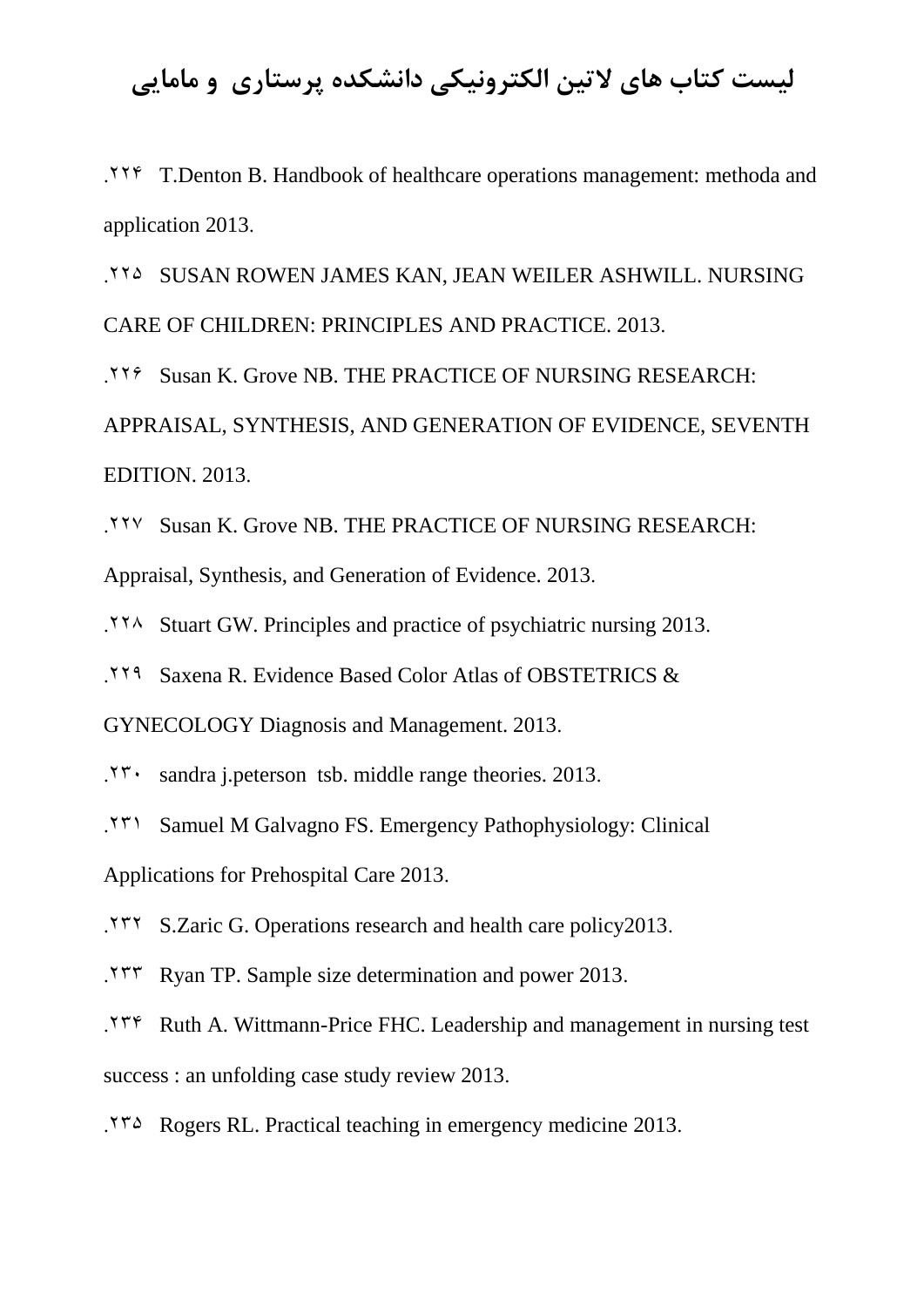.<sup>144</sup> Roberts LW. Community based participatory research for improved mental healthcare2013.

.237 Pines JM. Evidence-Based Emergency Care. 2013.

.<sup>248</sup> Pile JC. Clinical care conundrums: challenging diagnoses in hospital medicine 2013.

.<sup>249</sup> Patricia A. Potter AGP. Fundamentals of nursing (potter  $\&$  perry) 2013.

.241 Pamela Stitzlein Davies YDA. Compact clinical guide to cancer pain management : an evidence-based approach for nurses 2013.

.<sup>241</sup> Ochs G. Study Guide for Fundamentals of Nursing (potter  $\&$  perry ) 2013.

.242 Nixon V. Professional Practice in Paramedic, Emergency and Urgent Care. 2013.

.243 marilyn hockenberry dw. wong's essentials of pediatric nursing. 2013.

.244 Marcelle Kaplan. UNDERSTANDING AND MANAGING ONCOLOGIC EMERGENCIES A RESOURCE FOR NURSES. 2013.

.245 KONAR H. DC DUTTA's OBSTETRICS including Perinatology and Contraception. 2013.

.<sup>246</sup> Jesse M. Pines CRC. Evidence-Based Emergency Care Diagnostic Testing and Clinical Decision Rules. 2013.

.247 Jane Mallett JWA, Annette Richardson, editor. Critical care manual of clinical procedures and competencies2013.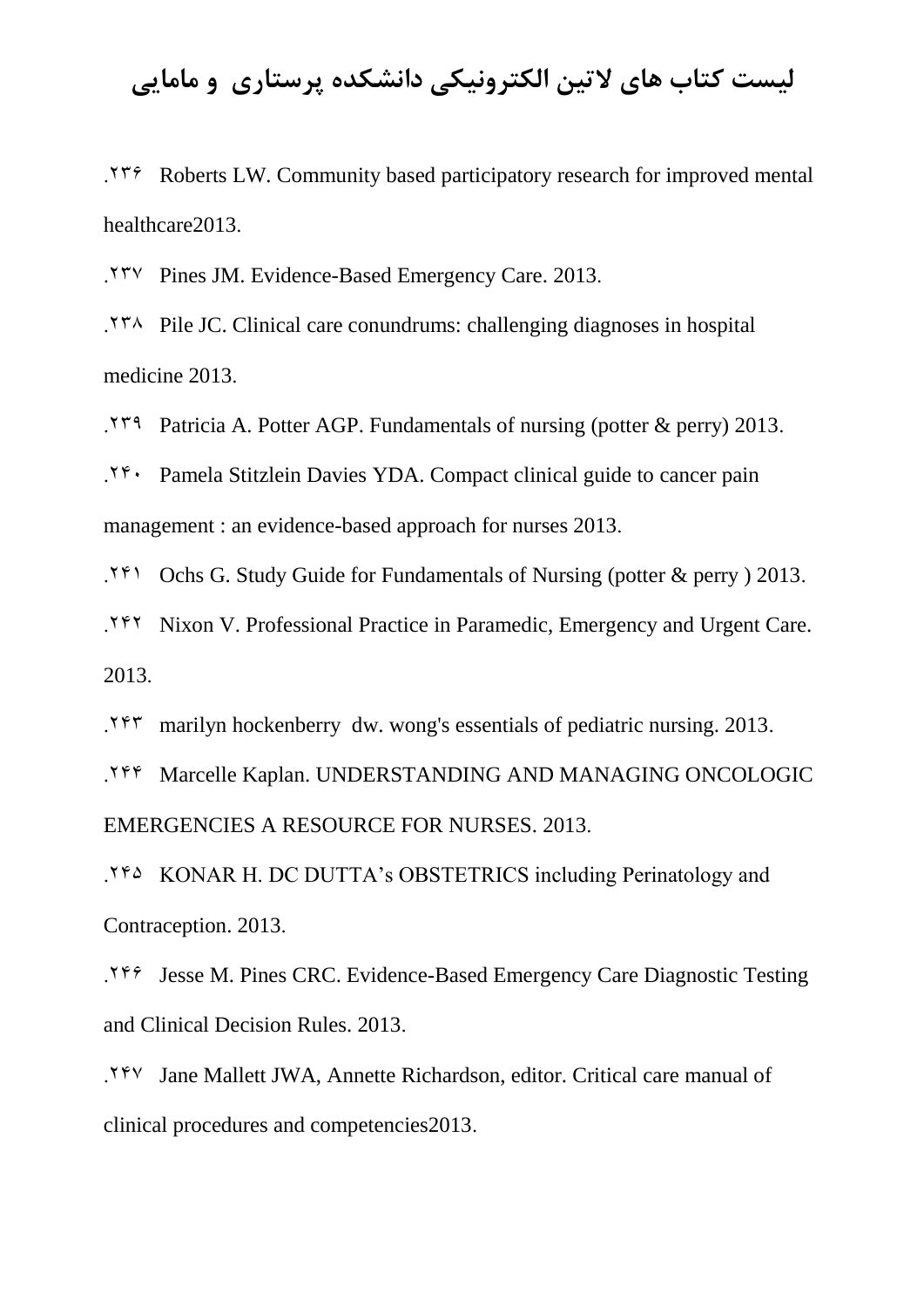.248 Hon Justice Patricia J Staunton PMC. LAW for Nurses and Midwives. 2013.

.249 Harold Ellis VM. Clinical anatomy : applied anatomy for students and junior doctors / 2013.

.<sup>24</sup> Guzik A. Essentials for occupational health nursing 2013.

.251 Fawcett J. Contemporary nursing knowledge : analysis and evaluation of nursing models and theories. 2013.

.252 Errol R. Norwitz JOS. Obstetrics and gynecology at a glance 2013.

.253 EDITOR S. Williams MANUAL OF PREGNANCY COMPLICATIONS. 2013.

.<sup>244</sup> edited by Rodney A. Rhoades DRB. Medical Physiology : principles for clinical medicine 2013.

.255 ed. SAA. Evidence-based nursing care for stroke and neurovascular conditions 2013.

.<sup>246</sup> David W. Crippen e. ICU resource allocation in the new Millennium : Will We Say "No" 2013.

.257 Daniel Strech IH. Ethics in Public Health and Health Policy: Concepts, Methods, Case Studies 2013.

.<sup>248</sup> Christopher J. L. Cunningham BLW. Understanding and Conducting Research in the Health Sciences 2013.

.259 Catherine E. Burns NBS, Ardys M. Dunn,. Pediatric Primary Care. 2013.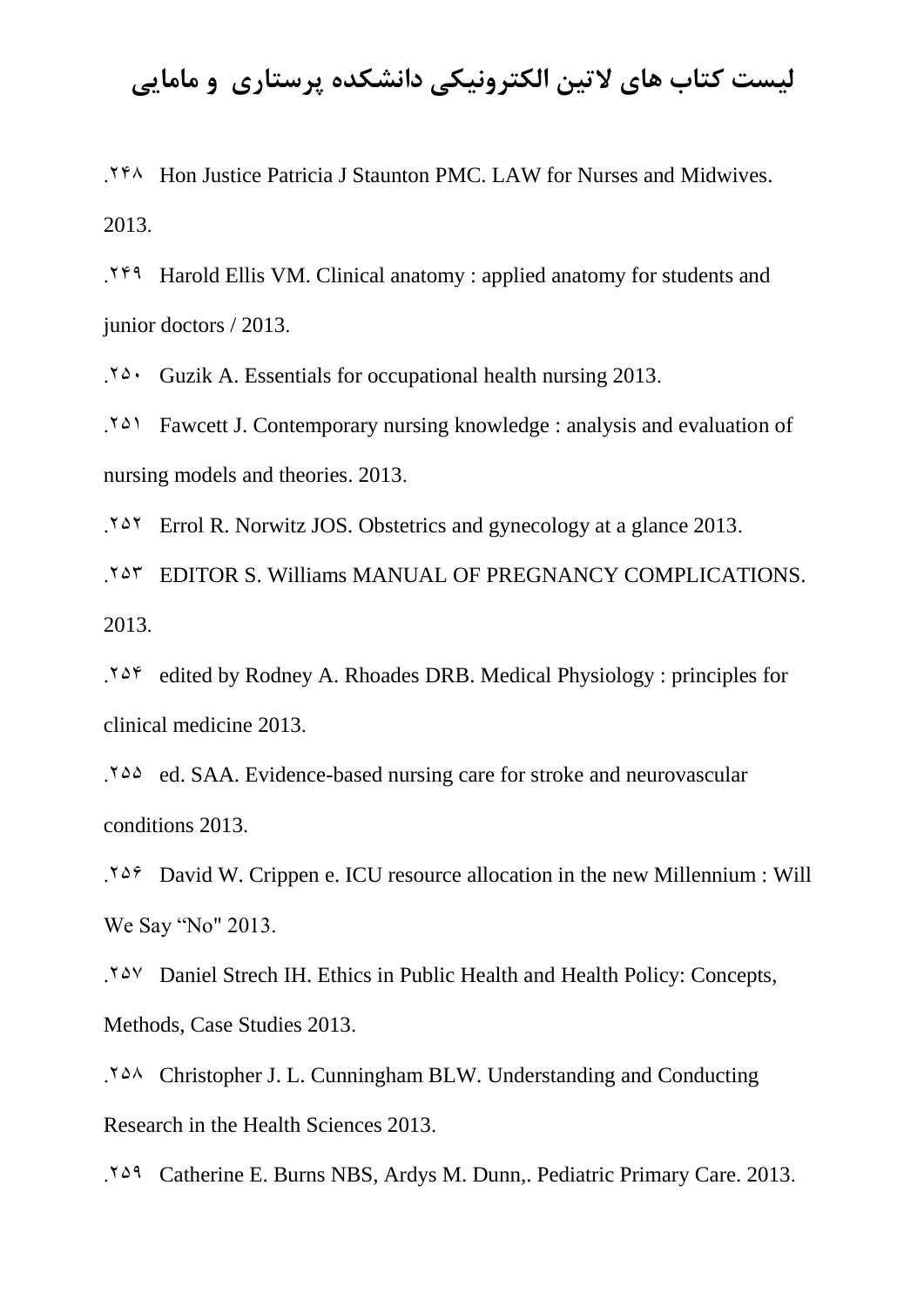.261 Cartwright CC. Nursing Care of the Pediatric NeurosurgeryPatient 2013.

.261 Brian Dolan LH. Accident & Emergency Theory into Practice. 2013.

.262 BRENT C. WILLIAMS PNM. HOSPITALISTS ' GUIDE TO THE CARE OF OLDER PATIENTS 2013.

.263 Brandon Allen LG. Quick Hits in Emergency Medicine2013.

.264 Bradon Allen LG, Bobby Desai. Quick Hits in Emergency Medicine 2013.

.<sup>26</sup> Barba ebTMBaKA. Nursing care of the hospitalized older patient 2013.

.<sup>266</sup> Avery MD. Supporting a Physiologic Approach to Pregnancy and Birth 2013.

.<sup>267</sup> Arlene G. Essentials for occupational health nursing 2013.

.<sup>268</sup> al.] WJBe. The ECG in prehospital emergency care 2013.

.269 Agarwal A. Studies on Women's Health 2013.

.<sup> $\gamma \vee \cdot$ </sup> a.kelvin spke. munro's statistical mrthods for health care research. 2013.

.271 (editor) SAA. Evidence-based nursing care for stroke and neurovascular conditions 2013.

 $.7<sup>4</sup>$  (editor) RLR. Practical teaching in emergency medicine 2013.

.273 (editor) JM. Children's respiratory nursing 2013.

.<sup> $1\forall$ 4</sup> (editor) CCCDCW. Nursing Care of the Pediatric Neurosurgery Patient 2013.

.<sup> $1\sqrt{2}$ </sup> (editor) CB. Routledge international handbook of qualitative nursing research 2013.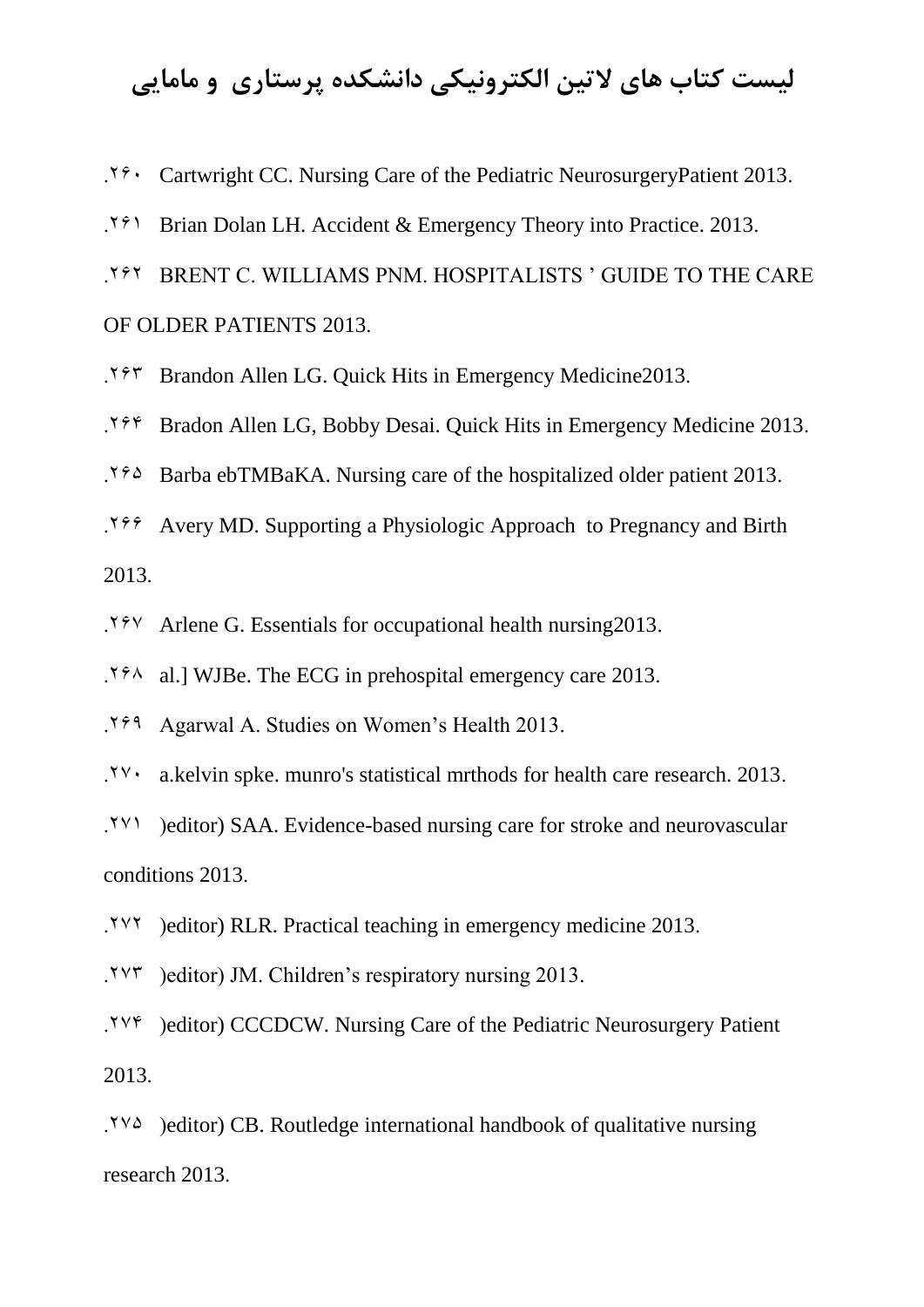.<sup> $1\sqrt{6}$ </sup> (ed.) SAA. Evidence based nursing care for stroke and neurovascular conditions2013.

.277 (ed.) RLR. Practical Teaching in Emergency Medicine 2013.

.<sup>278</sup> (ed) MNaIP. Fundamentals of applied pathophysiology : an essential guide for nursing and healthcare students 2013.

 $(2013.27)$  (ed) GT. Improving mental health care: the global challenge 2013.

 $.144$  Sheehy's manual of emergency care. 2013.

.281 Weindling GBRBM. Neonatology A Practical Approach to Neonatal Diseases 2012.

.282 Teresa A. Sullivan CM, William F. Massy. Improving Measurement of Productivity in Higher Education 2012.

.283 Steven M. Donn SKS. Manual of Neonatal Respiratory Care 2012.

.<sup> $7\text{AF}$ </sup> Sommerville A. Medical ethics today : the BMAs handbook of ethics and law 2012.

.285 Shives LR. Basic Concepts of Psychiatric–Mental Health Nursing 2012.

.286 SHEILA A. SORRENTINO ; LEIGHANN N. REMMERT. Mosby's Textbook for Nursing Assistants. 2012.

.287 Sarah Masseyaw Leifer DPH. MATERNITY NURSING: AN INTRODUCTORY TEXT. 2012.

.<sup>744</sup> Rosenfeld JV. practical management of HEAD AND NECK INJURY. 2012.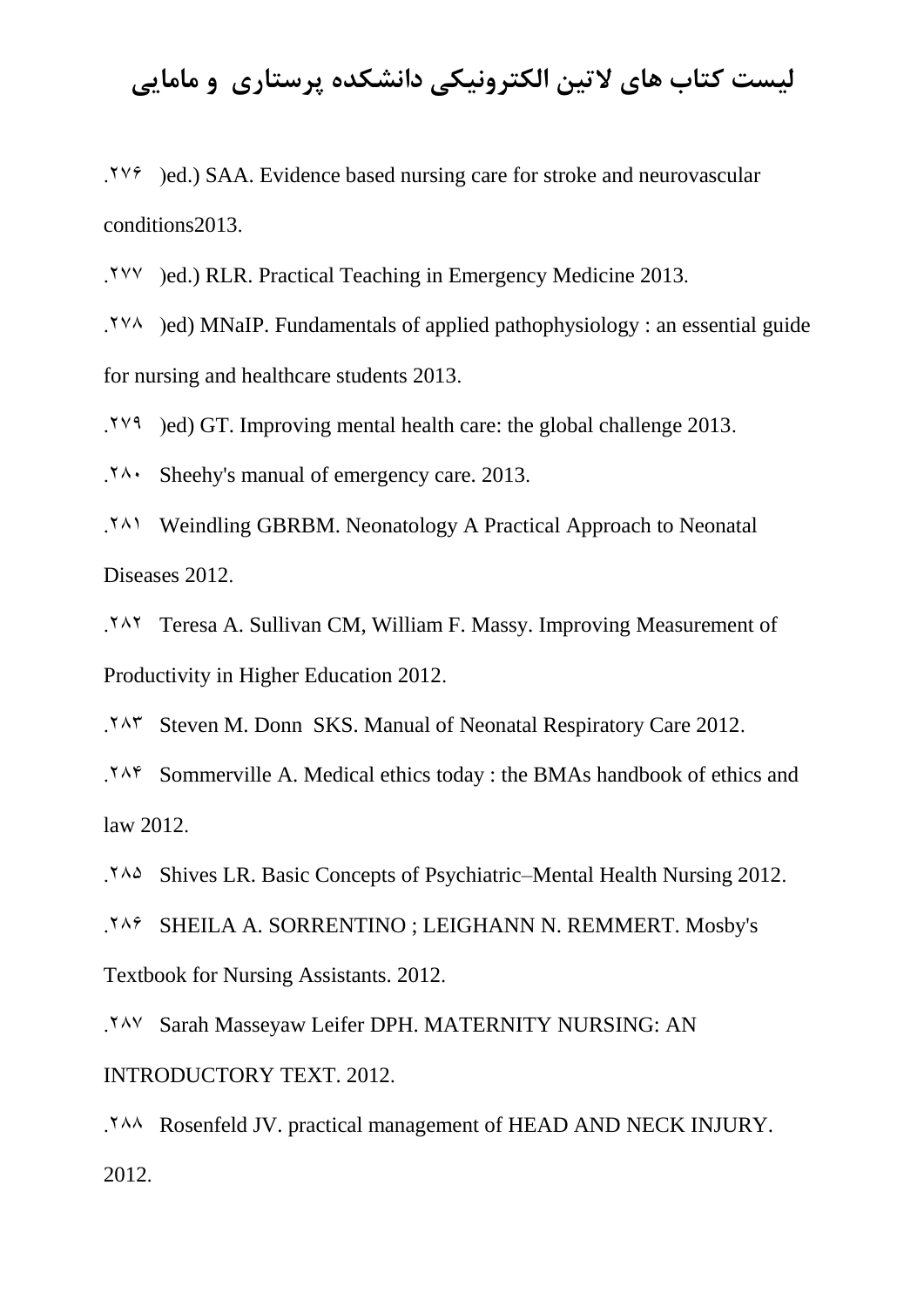.289 riley jb. communication in nursing. 2012.

.291 Rick Daniels LHN. Contemporary medical surgical nursing 2012.

.291 Philip Jevon and Beverley Ewens ;consulting editor JSP. Monitoring the critically ill patient 2012.

.292 Pfeifer. SM. NMS obstetrics and gynecology 2012.

.293 Nurse. ADaK. The Global Economic Crisis and the Developing World 2012.

.294 Nieginski E. Student Laboratory Manual for Bates' Nursing Guide to Physical Examination and History Taking. 2012.

.295 Natalie Burkhalter AJ. Critical care nursing made incredibly easy. 2012.

.296 Meredith Wallace Kazer LN-Be. Case Studies in Gerontological Nursing for the Advanced Practice Nurse. 2012.

.297 Meredith Wallace Kazer LN-Be. Case studies in gerontological nursing for the advanced practice nurse 2012.

.298 Meleis AI. THEORETICAL NURSING Development and Progress. 2012.

.299 Meleis AI. Theoretical nursing : development and progress 2012.

 $\cdot$ <sup>r</sup> $\cdot$  Me AI. THEORETICAL NURSING Development and Progress. 2012.

 $\cdot$ <sup>7</sup>.1 Marvelle Brown TJCe. Hematology nursing 2012.

 $.71$ <sup>7</sup> Marie Annette Brown LK. The advanced practice registered nurse as a prescriber 2012.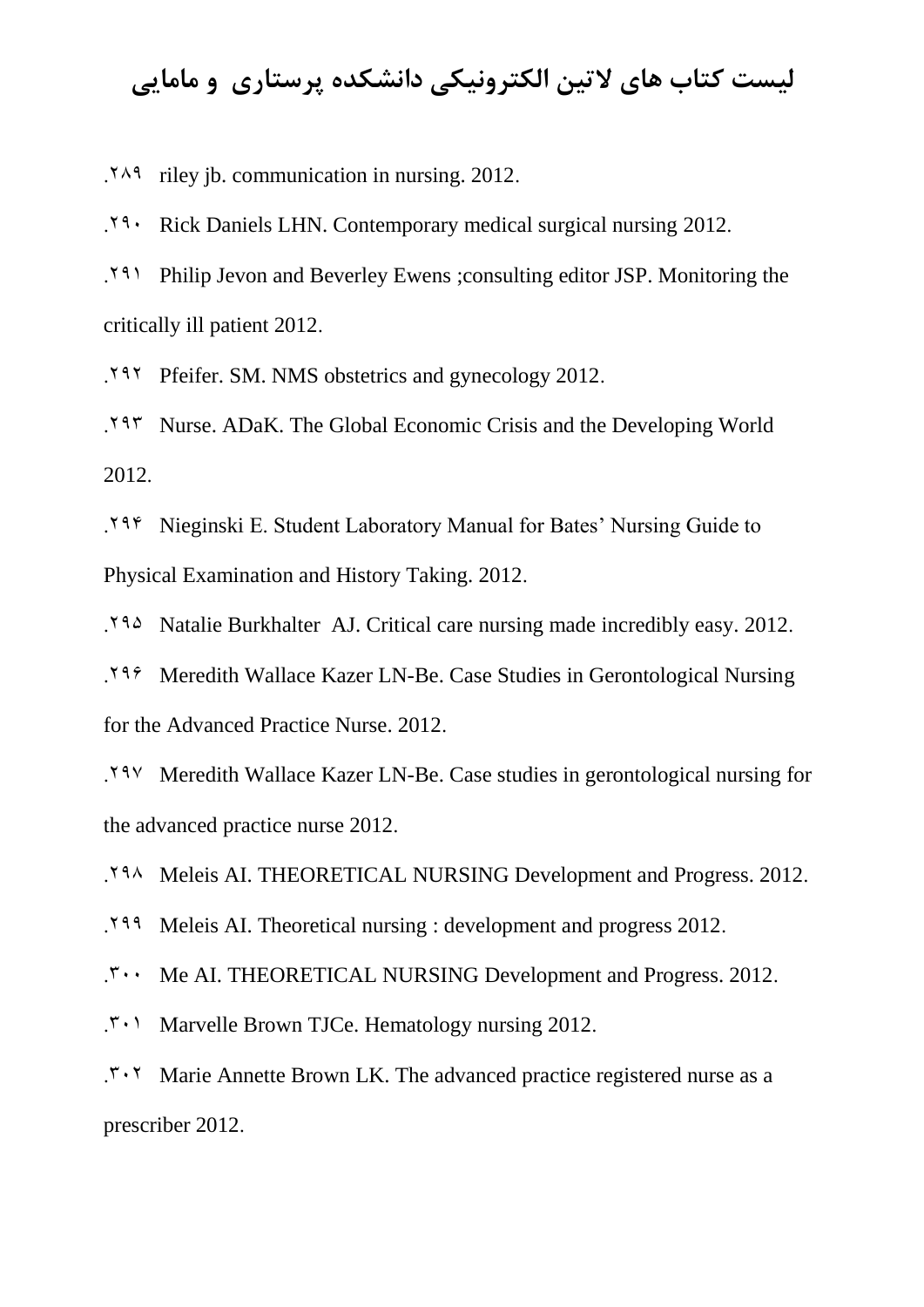$.513$ . Mairead Hickey PBK. Change leadership in nursing : how change occurs in a complex hospital system 2012.

.314 M.Karch A. 2012 Lippincott's Nursing Drug Guide 2012.

 $.5.6$  M.Ankner G. Clinical Decision Making Case study in medical surgical nursing 2012.

 $.516$ <sup>6</sup> Lochhaas T. LWW's student success for health professionals made incredibly easy 2012.

 $.7 \cdot V$  Lionel Bercovitch CP. Dermatoethics Contemporary Ethics and Professionalism in Dermatology 2012.

.318 Kobeissy FH. Psychiatric Disorders Methods and Protocols 2012.

 $\mathcal{F} \cdot$ <sup>9</sup> Kelly P. Nursing Leadership & Management,. 2012.

.<sup> $\mathbf{51}$ </sup> Keira P. Mason BVK. Pediatric Sedation Outside of the Operating Room A Multispecialty International Collaboration 2012.

.311 Kathleen M. White KMW. Translation of Evidence Into Nursing and Health Care Practice 2012.

 $.717$  June L. Olsen APG. Medical dosage calculation: a dimensional analysis approach 2012.

.313 Joyce J. Fitzpatrick MWK. Encyclopedia of Nursing Research 2012.

.314 Jevon P. Paediatric Advanced Life Support A Practical Guide for Nurses 2012.

.315 Jeremy M. Berg JLT. Biochemistry 2012.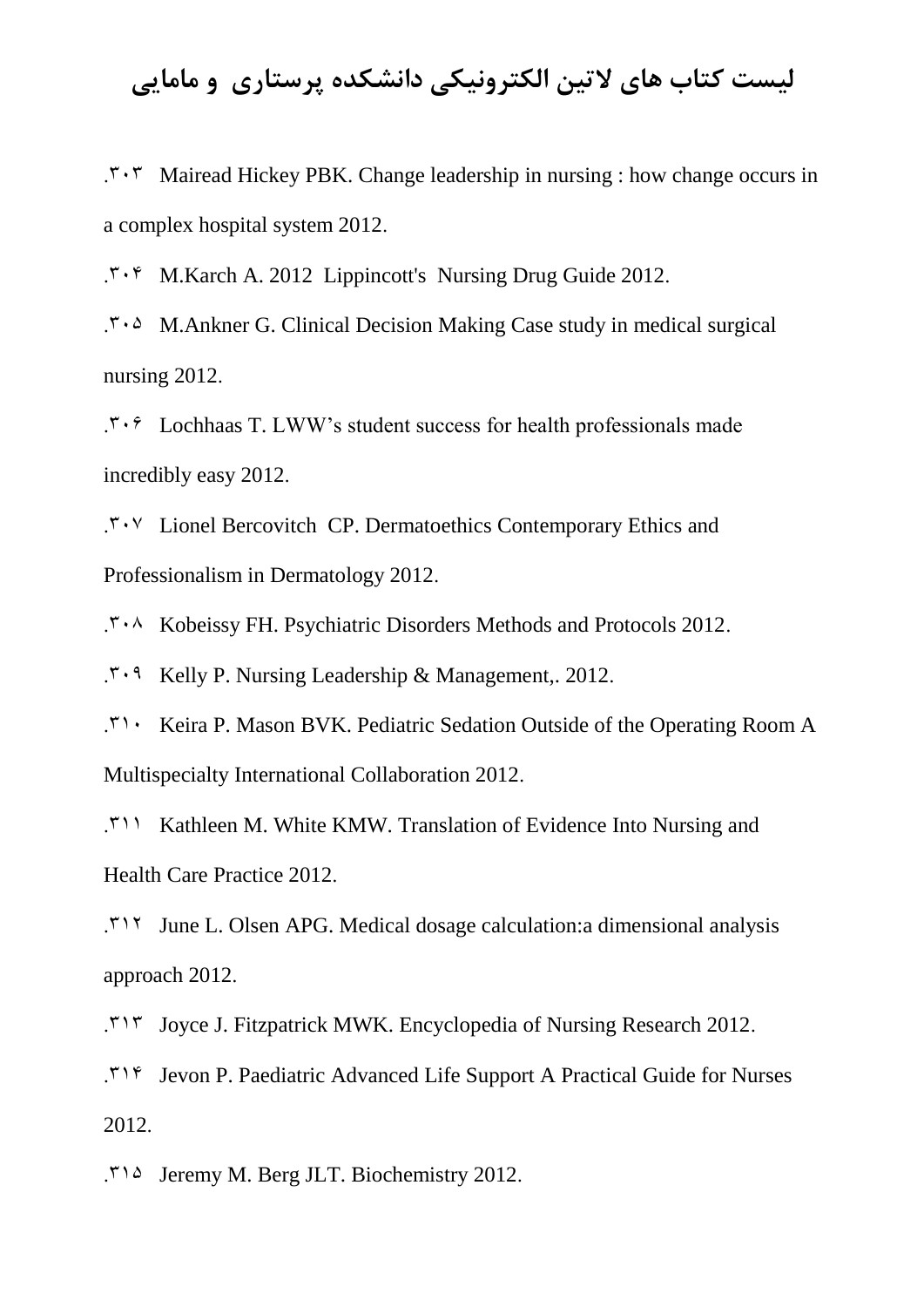.<sup> $\mathsf{M}$ </sup> Janice Rider Ellis CLH. Nursing in todays world : trends, issues & management 2012.

.317 Jan Schildmann e. Human Medical Research: Ethical, Legal and Socio-Cultural Aspects 2012.

.318 Jan Reed CCaAM, editor. Nursing Older Adults 2012.

.319 Hashad D. Cancer Management 2012.

 $.57 \cdot$  Gwendolyn P. Quinn. Reproductive Health and Cancer in Adolescents and Young Adults 2012.

 $.521$  Guillebaud J. Contraception today : a pocketbook for general practitioners and practice nurses 2012.

.322 Gould IM. Antibiotic Policies: Controlling Hospital Acquired Infection 2012.

.323 George M. Hall PNR. How to present at meetings 2012.

.324 Gabbe SG. Obstetrics : normal and problem pregnancies 2012.

.325 Ferrari DTSIBBTAOA. Rare Tumors In Children and Adolescents 2012.

.<sup> $586$ </sup> editors SB, Elizabeth A. Ayello. Wound care essentials : practice principles 2012.

.327 Diepenbrock NH. Quick reference to critical care 2012.

.328 Denise F. Polit CTB. Resource Manual for Nursing Research

GENERATING AND ASSESSING EVIDENCE FOR NURSING PRACTICE 2012.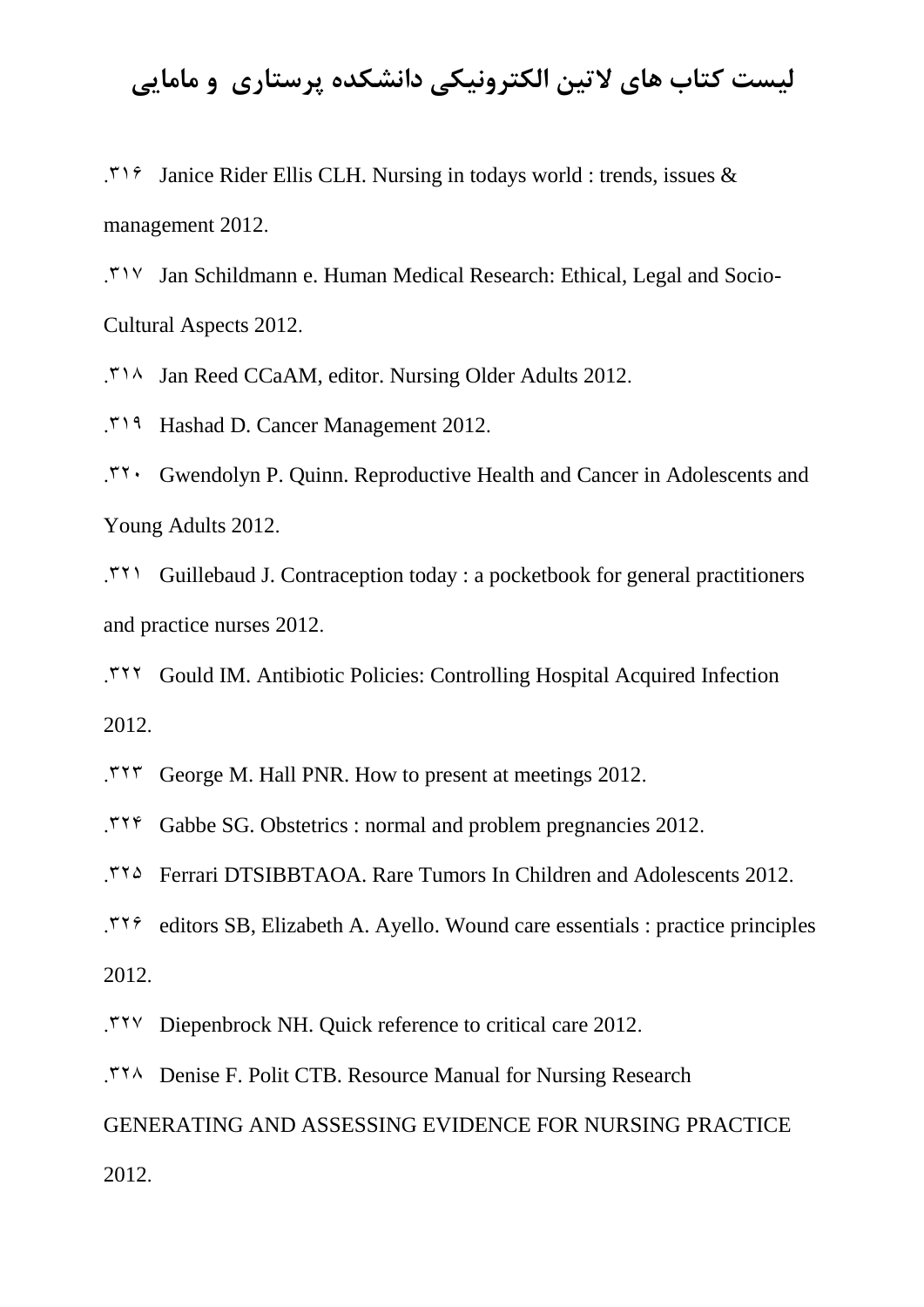.329 Deborah Raines ZI. Neonatal care 2012.

.331 David Wilson MJH. WONG'S CLINICAL MANUAL OF PEDIATRIC NURSING. 2012.

.331 david wilson mjh. wongs clinical manual of pediatric nursing 2012.

.332 Daskalak ALaA. Quality assurance in healthcare service delivery, nursing, and personalized medicine: technologies and processes 2012.

.333 Creswell JW. Educational research : planning, conducting, and evaluating quantitative and qualitative research / 2012.

.<sup> $577$ </sup> Craig GP. Clinical calculations made easy : solving problems using dimensional analysis 2012.

.335 Colin A. Nurse CG, ...(editor). Arterial Chemoreception: From Molecules to Systems 2012.

. $156$  COBER AE. The Forgotten Society Lives Out of Sight in Nursing Homes, Prisons, and Mental Institutions A portfolio of 92 Drawings. 2012.

.337 Charles Swanton SRDJ. Handbook of metastatic breast cancer 2012.

 $.533$  CARTER PJ. Workbook for Lippincott's Textbook: for Nursing Assistants 2012.

.339 Caroline Bunker Rosdahl MTK. Textbook of basic nursing 2012.

.341 Beth Hogan-Quigley MLP, Lynn S. Bickley. BATE S 'NURSING GUIDE Physical Examination and History Taking 2012.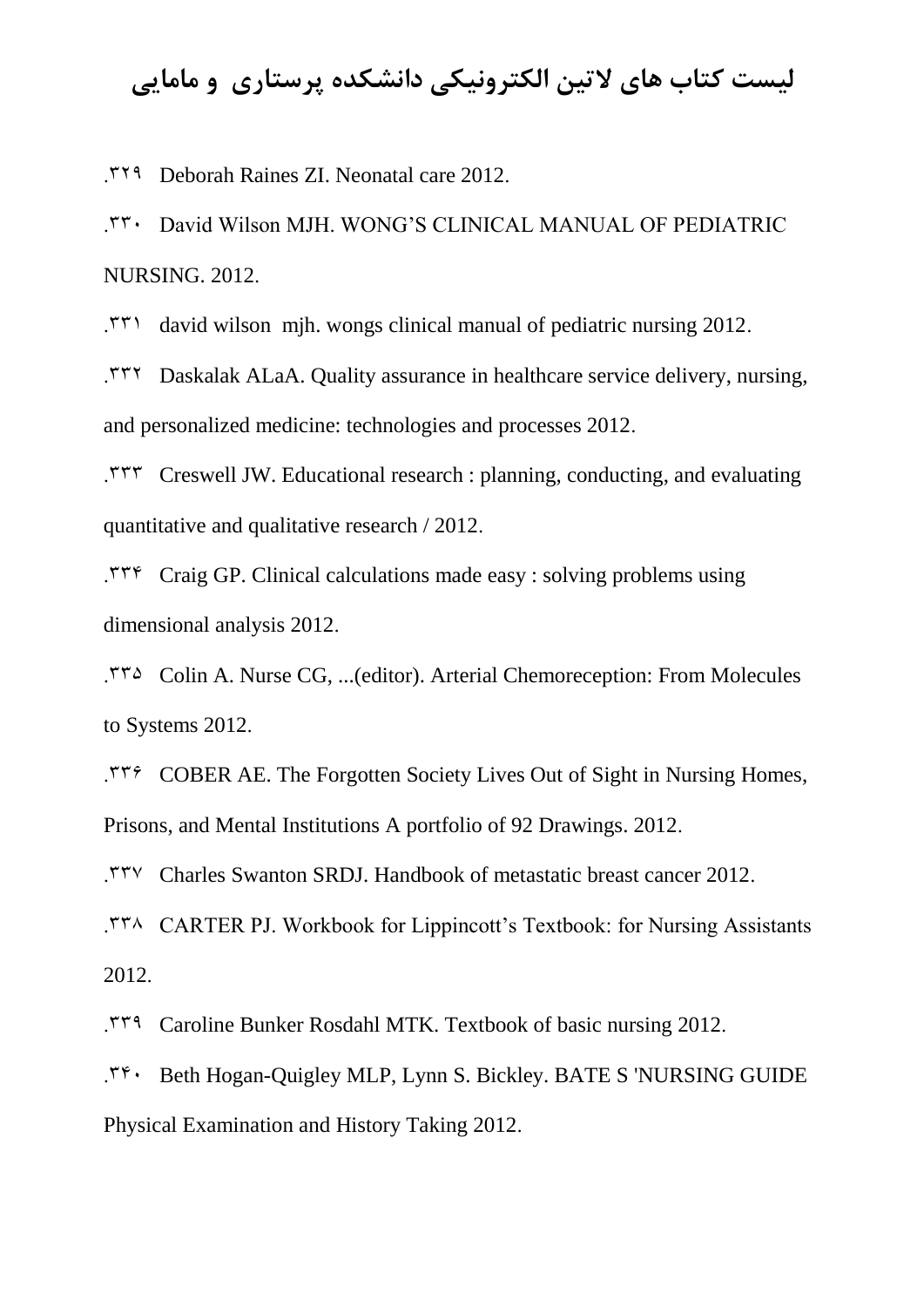.341 Bessie L. Marquis CJH. Leadership Roles and Management Functions in Nursing: Theory and Application 2012.

.342 Berghella V. Obstetric Evidence Based Guidelines 2012.

.343 Beins BC. APA Style Simplified Writing in Psychology, Education, Nursing, and Sociology 2012.

 $.544$  Beinecke WNRfbF. Environmental policy and public health : air pollution, global climate change, and wilderness 2012.

 $.545$  Barbara Kuhn Timby AC, Diana L. Rupert. Lippincott's review for NCLEX-PN 2012.

.346 Alvaro Luis Ronco EDS. Nutritional Epidemiology of Breast Cancer 2012. .347 Alan David Kaye RDU, Nalini Vadivelu. Essentials of Regional Anesthesia 2012.

.<sup> $\mu$ \*</sup> al.]. JJe. Ethical problems in emergency medicine : a discussion-based review 2012.

 $.549$  [edited by] Carrie Sussman BB-J. Wound care : a collaborative practice manual for health professionals 2012.

.<sup> $\sigma \Delta \cdot$ </sup> (editors) DHaART. Qualitative Research Methods in Mental Health and Psychotherapy: A Guide for Students and Practitioners 2012.

 $.51$  medical - surgical nursing made incredibly easy 3. 2012.

.352 Nursing drug handbook 2012.

.353 Critical care nursing made incredibly easy 2012.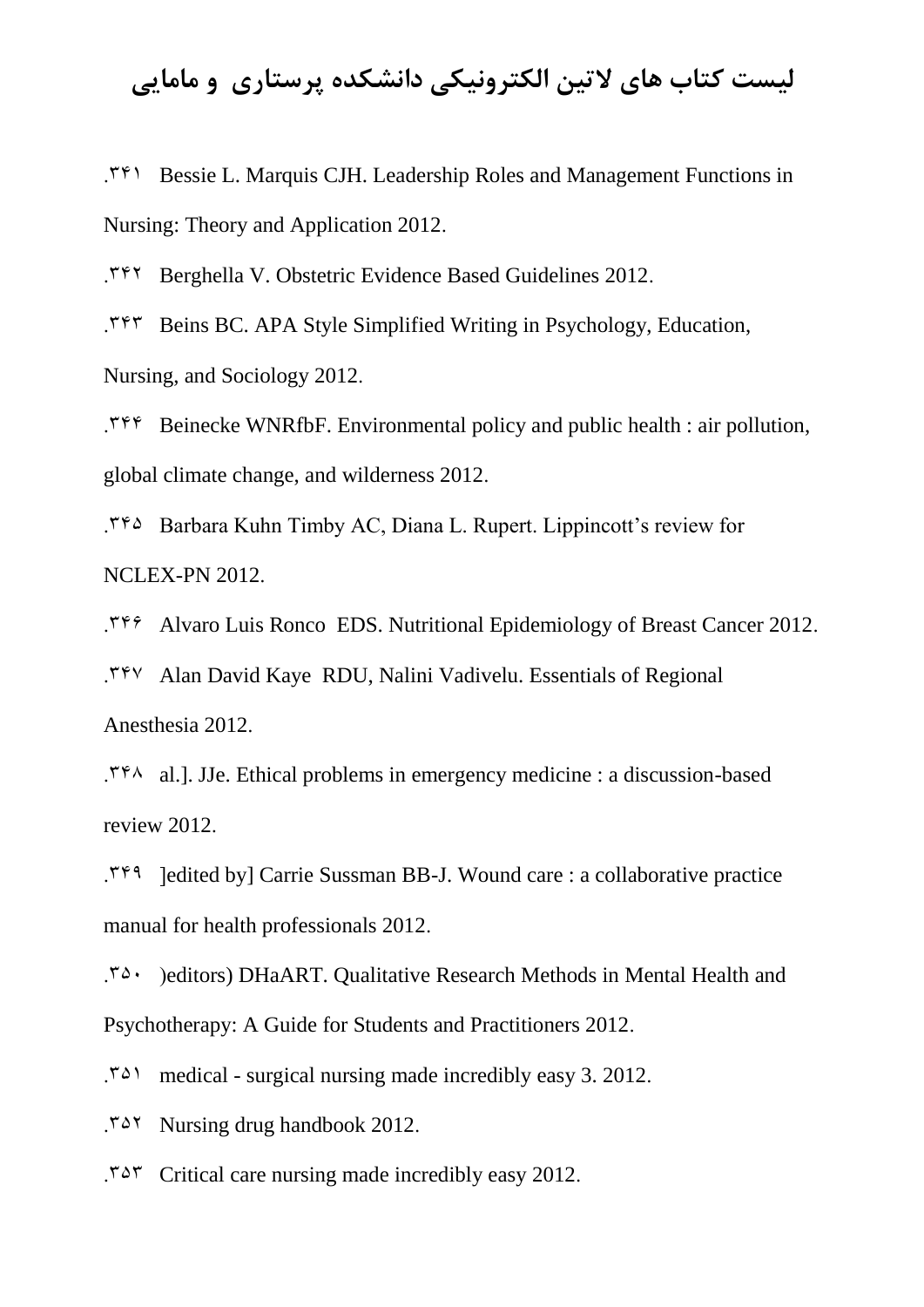.354 Lippincott's Fast Facts for NCLEX-RN 2012.

.355 Lippincott's review for medical-surgical nursing certification 2012.

 $.566$  Medical-surgical nursing made incredibly easy 2012.

.357 Student Laboratory Manual for Bates' Nursing Guide to Physical

Examination and History Taking 2012.

 $.588$  Wright LMaK. Long-term conditions : nursing care and management 2011.

.359 Wayne R. Cohen EAF. Labor and delivery care : a practical guide 2011.

.361 Vincent J. Markovchick PTP. Emergency Medicine Secrets 2011.

.361 Videbeck SL. Psychiatric-mental health nursing 2011.

.362 Uehara T. PSYCHIATRIC DISORDERS – TRENDS AND

DEVELOPMENTS 2011.

. $155$ <sup>Ter</sup> Tracy Gray HS-P. Breakthrough Teaching and Learning How Educational and Assistive Technologies are Driving Innovation 2011.

.764 Toy EC. CASE FILES® High-Risk Obstetrics 2011.

.<sup> $166$ </sup> Townsend MC. Nursing diagnoses in psychiatric nursing : care plans and psychotropic medications 2011.

.<sup> $166$ </sup> Townsend MC. Essentials of psychiatric/mental health nursing : concepts of care in evidence-based practice 2011.

.<sup> $77$ </sup> Tim J. Bristol O, Nurse, Waconia, Minnesota. Essentials of e-learning for nurse educators 2011.

.<sup> $168$ </sup> Technology NIoSa. Education Criteria for performance Excellence 2011.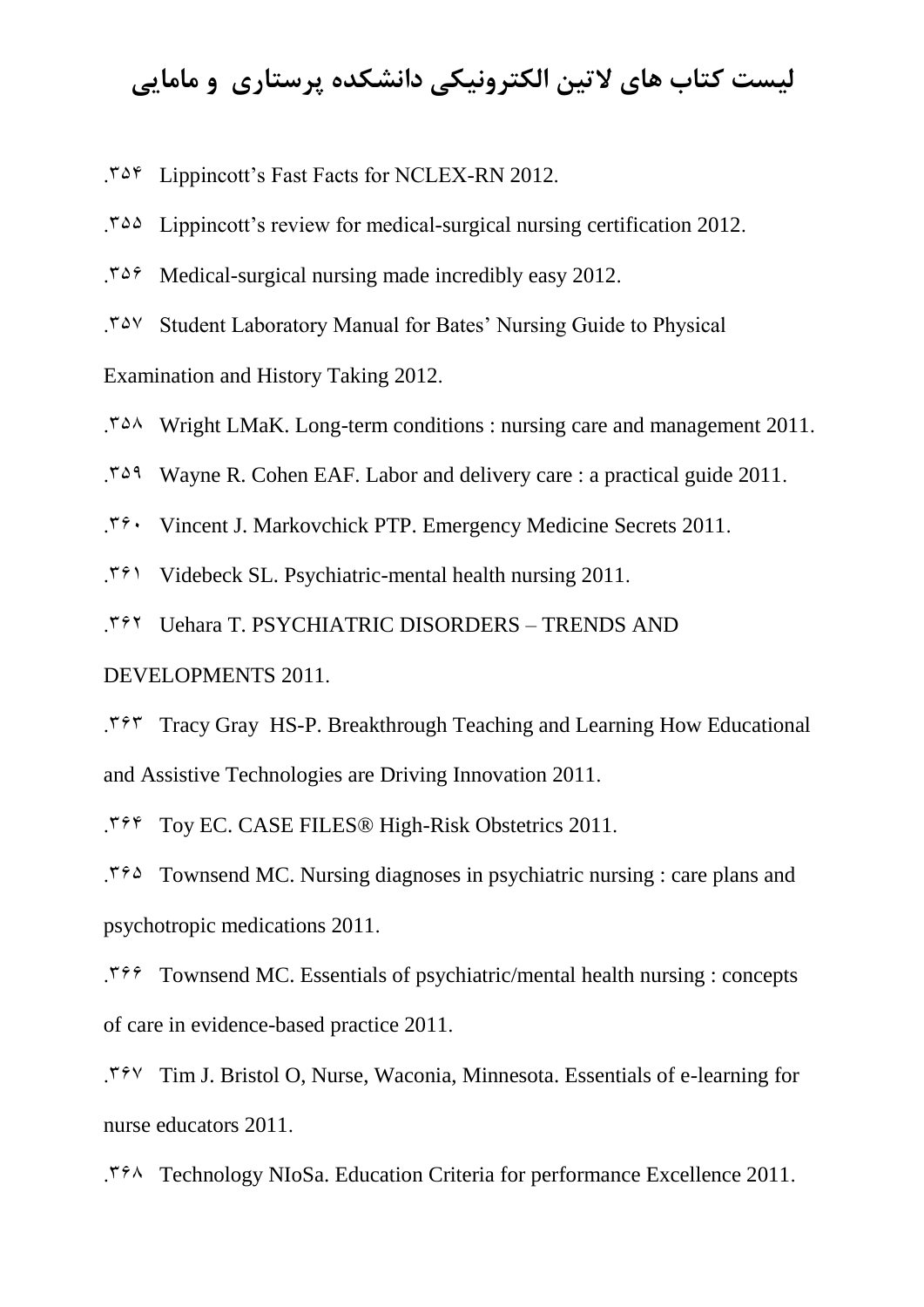.369 Takashi Muto TN. Asian Perspectives and Evidence on Health Promotion and Education 2011.

.<sup>TV</sup> Susan Mattson JES. Core Curriculum for Maternal- Newborn Nursing. 2011.

.371 Sulik GA. Pink ribbon blues: how breast cancer culture undermines women's health 2011.

.372 Sue Macdonald. Mayes' Midwifery. 2011.

.373 Sue C. DeLaune PKL. Fundamentals of Nursing Standards and Practice 2011.

.374 Storch DMEA. Handbook of Child and Adolescent Anxiety Disorders 2011.

 $.57\%$  Stanley JM. Advanced practice nursing : emphasizing common roles 2011.

.<sup> $7\sqrt{?}$ </sup> Stamatis DH. Essentials for the Improvement of Healthcare Using Lean & Six Sigma 2011.

.377 Soo Downe SB, and Louise Simpson (editor). Essential midwifery practice. Leadership, expertise and collaborative working 2011.

.378 Solomon Benatar GBe. Global health and global health ethics 2011.

.379 Society TAC. Quick facts breast cancer: what you need to know—now 2011.

 $.581$ . Smith LJ. Comprehensive lactation consultant exam review 2011.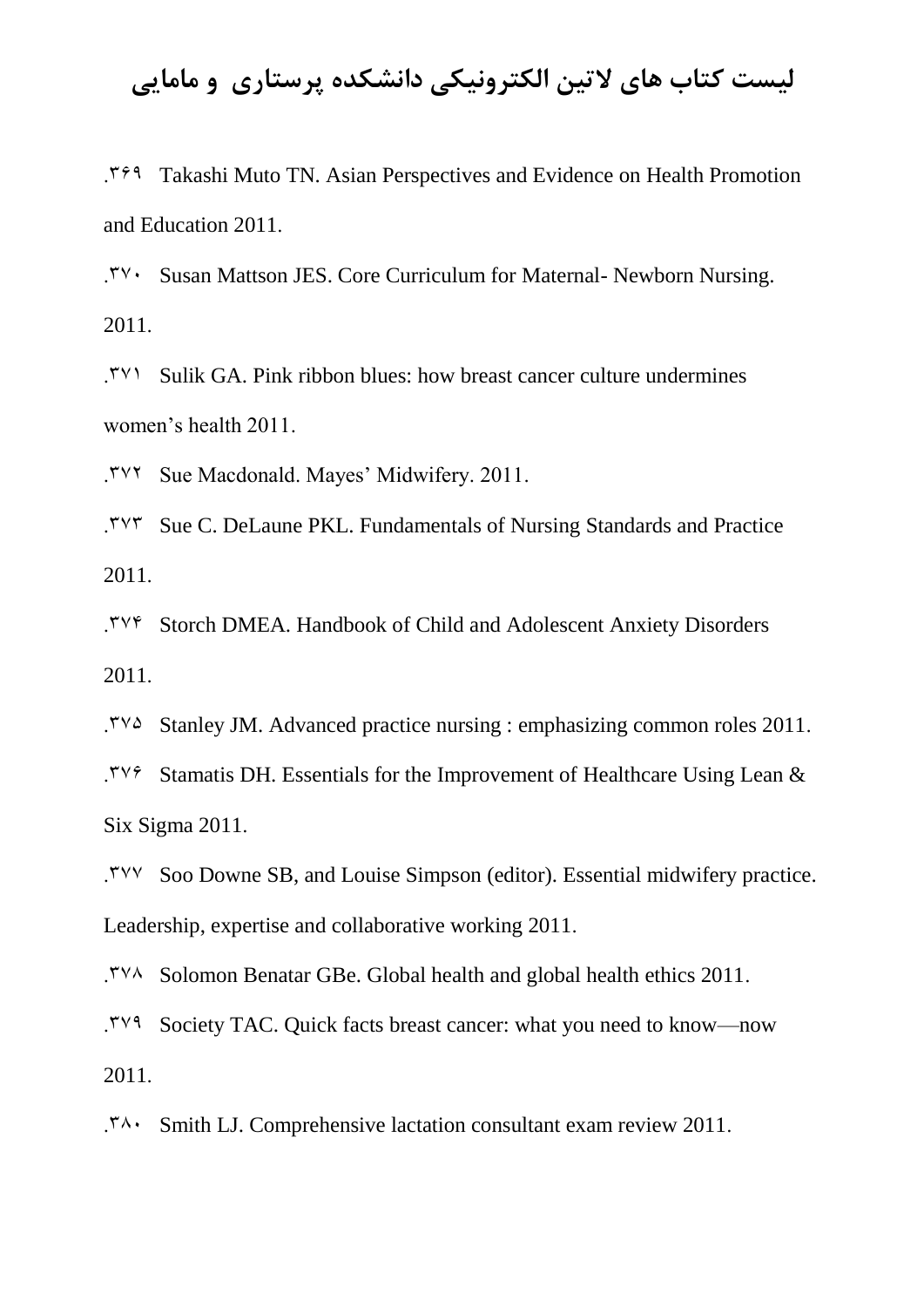$.581$  Sinead Keeney FH, Hugh McKenna. The Delphi technique in nursing and health research 2011.

.382 Sibilia...[etal] M. Drugs for HER-2-positive Breast Cancer 2011.

.383 Sheiner E. Bleeding During Pregnancy A Comprehensive Guide 2011.

.384 Sheila Sparks Ralph CMT. Nursing diagnosis reference manual 2011.

. $\mu \wedge \Delta$  Sellman D. What makes a good nurse : why the virtues are important for nurses 2011.

.386 Scott KMARaWN. Nurses! Test Yourself in Essential Calculation Skills 2011.

.387 Scott E. Lentz AEA, Steven A. Vasilev. Gynecologic oncology : evidencebased perioperative and supportive care 2011.

.388 Schull PD. McGraw-Hill's Nurses Drug Handbook 2011.

.389 Schulkin WFRJ. Changing Landscape of Academic Women's Health Care in the United States 2011.

 $.79 \cdot$  Sarah Phillips MC, Lisa Dougherty. Venepuncture and cannulation 2011.

.391 SARAH BREWER SB. THE PREGNANT BODY BOOK 2011.

.392 Sara T. Fry RMV, Carol R. Taylor. Case studies in nursing ethics 2011.

.393 Rousseaux S. Epigenetics and Human Reproduction 2011.

.394 Rosemary Mander wacbJMT. Pain in childbearing and its control 2011.

.395 Ronald D. Miller MCPJ. Basics of anesthesia 2011.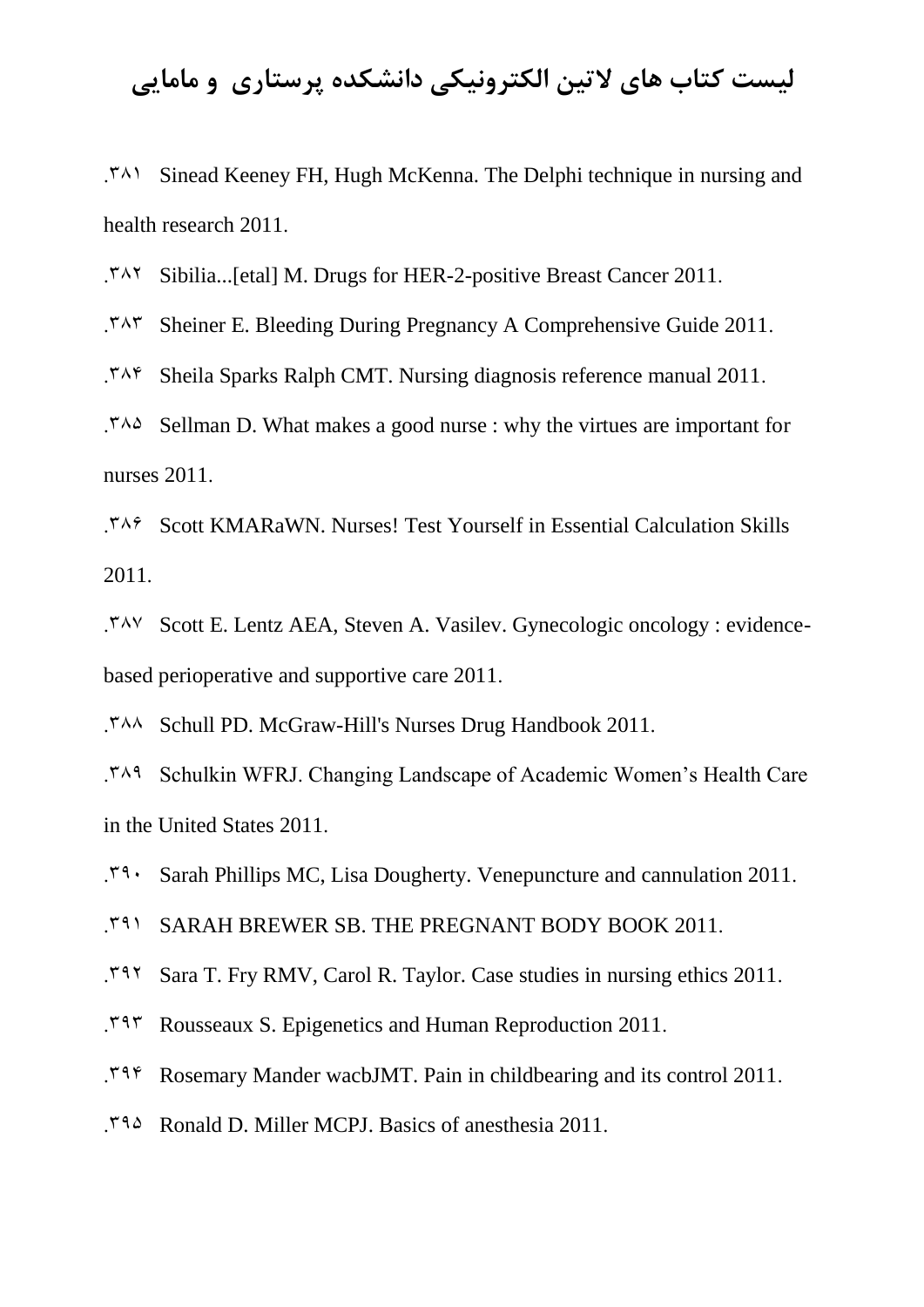.396 Robert E. White KC. Principals in Succession Transfer and Rotation in Educational Administration 2011.

.397 Richard D. Urman WLG, Beverly K. Philip. Anesthesia outside of the operating room 2011.

.<sup>79</sup> Richard A. Polin WWF, Steven H. Abman. Fetal and neonatal physiology 2011.

.399 Rich. JBBaKL. Philosophies and theories for advanced nursing practice 2011.

 $\cdot$ <sup>4</sup> $\cdot$  Remington JS. Infectious diseases of the fetus and newborn infant 2011.

.411 Raff H. Medical Physiology: a System Approach 2011.

.412 Qvortrup ATKaJ. The Modern Child and the Flexible Labour Market: Early Childhood Education and Care 2011.

 $.51$ . $.51$  Prayer D. Fetal MRI 2011.

 $.64$ <sup>e</sup>. Pound L. Influencing Early Childhood Education Key figures, philosophies and ideas 2011.

 $.41$ .4.415 Potter PA. Basic Nursing 2011.

 $.66$  Posner JMKaBZ. The Five Practices of Exemplary Leadership Nursing 2011.

 $.417 \cdot V$  Penny. SM. Examination review for ultrasound: abdomen & obstetrics and gynecology 2011.

 $.418$ .818 Pegg. JD. Breast cancer screening and prevention 2011.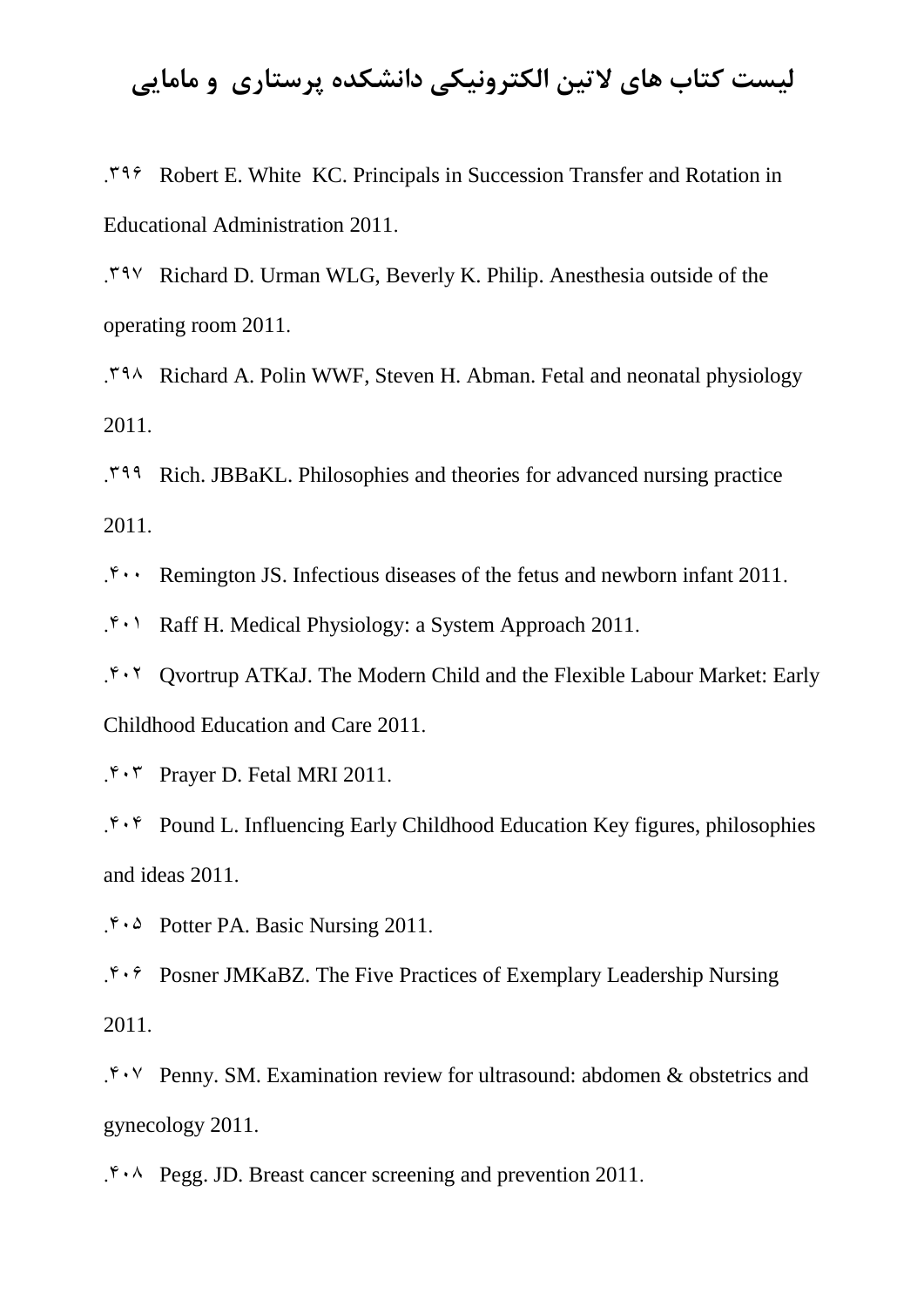.419 Paperny DM. Handbook of Adolescent Medicine and Health Promotion 2011.

.411 Pamela Lynn ML. Skill Checklists for Taylor's Clinical Nursing Skills A NURSING PROCESS APPROACH 2011.

.411 Pamela J. Carter ; Marilyn A. McGreer Ce. Lippincott's textbook for personal support workers : a humanistic approach to caregiving 2011.

.412 Pakieser-Reed K. A daybook for nurse educators 2011.

.413 Oommen Mathew JB. Innovations in Neonatal-Perinatal Medicine 2011.

.<sup> $416$ </sup> O'Brien ME. Spirituality in nurslng : standing on holy ground 2011.

. $115$  Oakes LL. Compact clinical guide to infant and child pain management : an evidence-based approach 2011.

.416 Niranjan Bhattacharya PS. Regenerative Medicine Using Pregnancy-Specific Biological Substances 2011.

.417 Nancy S. Redeker GPM. Sleep disorders and sleep promotion in nursing practice 2011.

.418 Moshman D. ADOLESCENT RATIONALITY AND DEVELOPMENT Cognition, Morality, and Identity 2011.

.419 Mosack V. Psychiatric nursing certification review guide for the generalist and advanced practice psychiatric and mental health nurse 2011.

 $.51$ . Morris JC. Dietitian's guide to assessment and documentation 2011.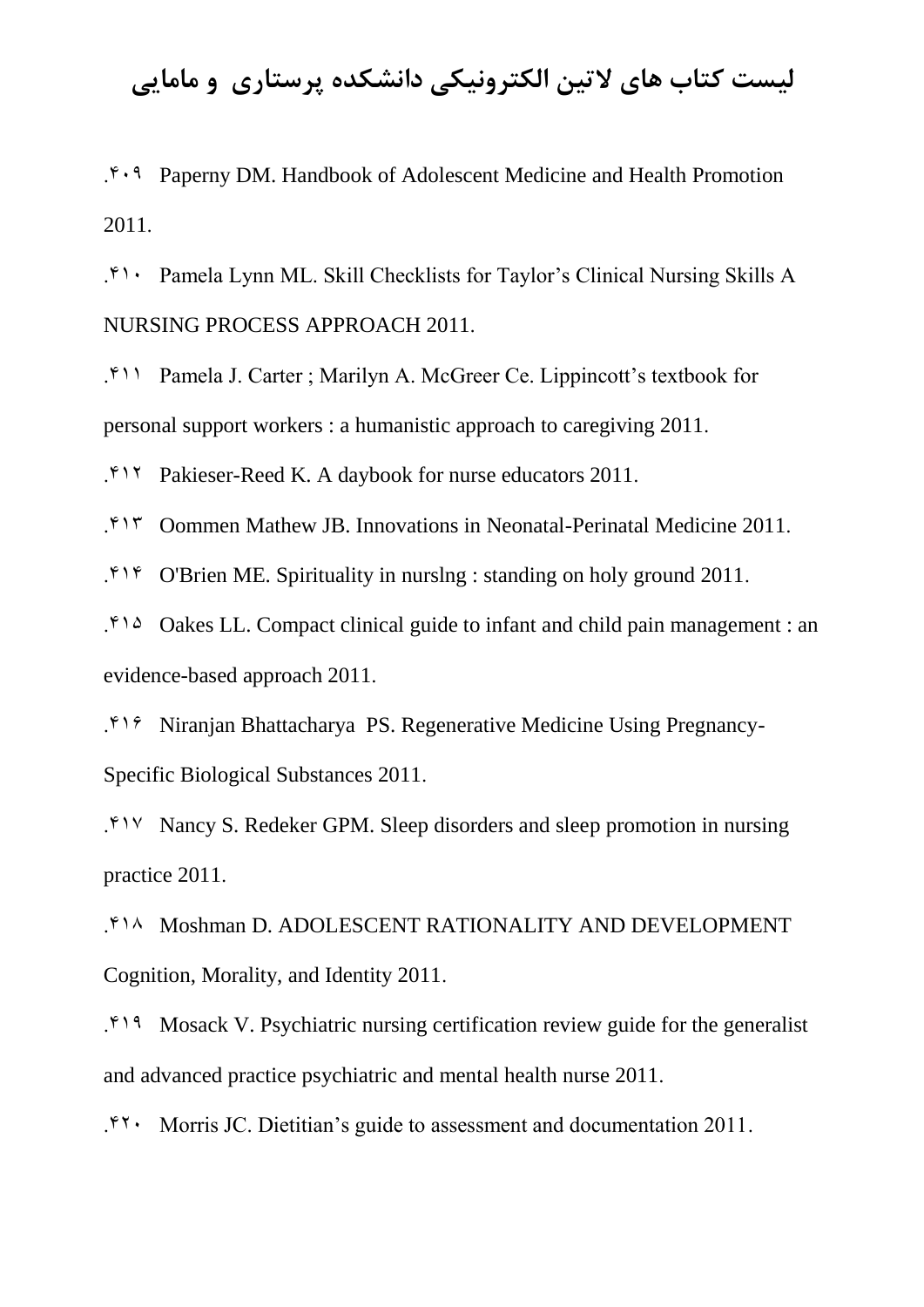.421 Morgan LAHaB. Psychiatric and mental health essentials in primary care 2011.

.422 Miller JC. Delmar's NCLEX-PN® REVIEW 2011.

.423 Michael D. Dahnke HMD. Philosophy of Science for Nursing Practice : Concepts and Application. 2011.

.424 Mestecky SWaA-M. Neuroscience nursing : evidence-based practice 2011.

.425 Melanie McEwen EMW. Theoretical basis for nursing 2011.

 $.626$  May. JGaAL. Practice-based evidence for healthcare: clinical mindlines 2011.

.427 Matysiak A. Interdependencies Between Fertility and Women's Labour Supply 2011.

.474 MATTHEW S. KAUFMAN PPS. FIRST AID Obstetrics & Gynecology Clerkship

.2111

.429 Masci JR. Outpatient Management of HIV Infection 2011.

 $.54$ <sup>.44</sup> Mary E.Zaccagnini KWW. The doctor of nursing practice essentials : a new model for advanced practice nursing 2011.

 $.551$  Mary A. Nies MM. Community Public health nursing: promoting the populations 2011.

.432 Martin Szomszor PK. Electronic Healthcare 2011.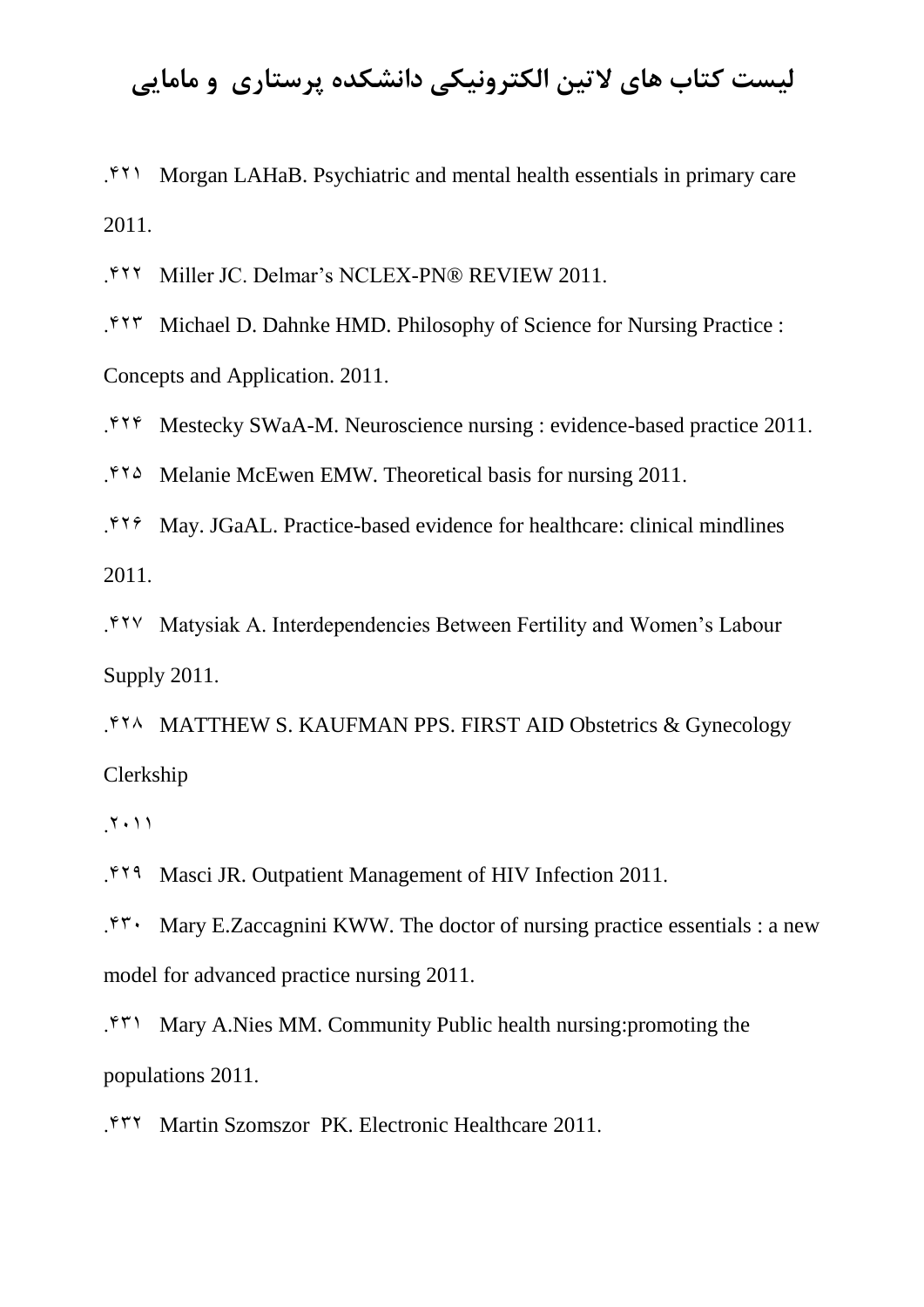$.533$  Marshall ES. Transformational leadership in nursing : from expert clinician to influential leader 2011.

.434 Marshall Barnett Dunning III FTF. Nurses'quick reference to common laboratory & diagnostic tests 2011.

.435 Marion J. Ball e. Nursing Informatics: Where Technology and Caring Meet 2011.

.436 Marilynn J. Wood JCR-K. Basic steps in planning nursing research : from question to proposal 2011.

.437 Marilyn J. H, David Wilson Wong's Nursing care of infants and childern 2011.

. $1488$  Marian C. Condon KSM. NCLEX high-risk : the disaster prevention manual for nurses determined to pass the RN licensing examination 2011.

.439 Marcia Hills JW. Creating a caring curriculum: an emancipatory pedagogy for nursing 2011.

 $.54$ <sup>.44</sup>. Marcdante KJ. Nelson Essentioals of pediatrics 2011.

 $.641$  Marc A. Fritz LS. Clinical gynecologic endocrinology and infertility 2011.

.442 Manion J. From management to leadership: strategies for transforming health care. 2011.

.443 Mander R. Pain in Childbearing and its Control Key Issues for Midwives and Women. 2011.

.444 Mander R. Pain in childbearing and its control 2011.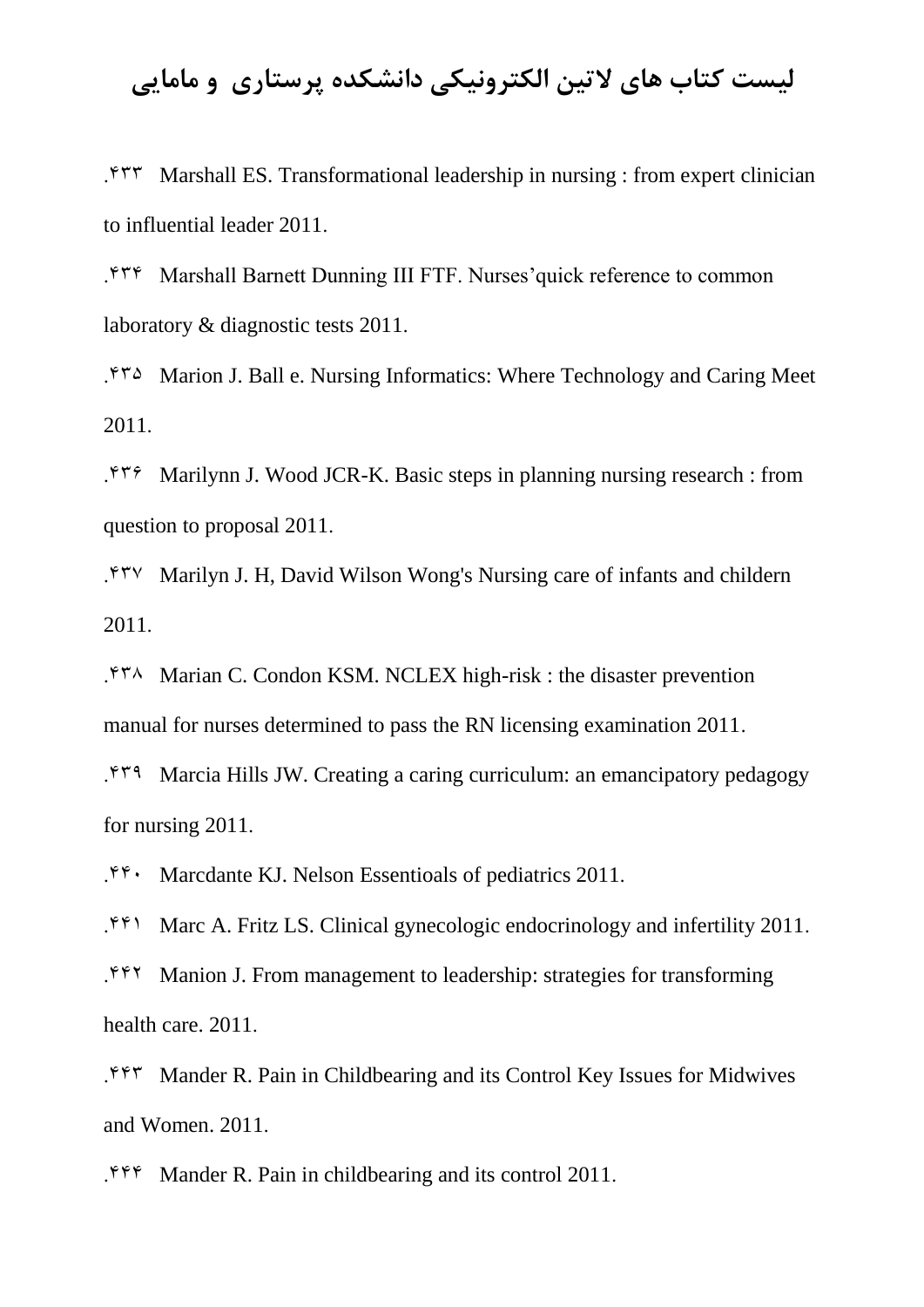$.445$  Mackoff BL. Nurse manager engagement: strategies for excellence and committment 2011.

. $1446$  Lynn P. Taylor's handbook of clinical nursing skills 2011.

.447 Lynn P. Taylor's clinical nursing skills : a nursing process approach 2011.

.<sup>448</sup> Lynn Keegan CAD. End of life : nursing solutions for death with dignity 2011.

.449 Lustig RH. OBESITY BEFORE BIRTH Maternal and Prenatal Influences on the Offspring 2011.

 $.64$  Lorna Davies RD, and Mary Kensington. Sustainability, midwifery, and birth 2011.

.451 Lori K. Garrett ;UK adaptation ACaPS. Skills for nursing and healthcare students : study skills, maths, and science 2011.

.452 Lomax A. Examination of the Newborn An Evidence-Based Guide 2011.

.453 Loiselle CG. Canadian essentials of nursing research 2011.

.454 Lois White GD, Wendy Baumle. Foundations of adult health nursing 2011.

.455 Lois White GD, Wendy Baumle. Foundations of Maternal & Pediatric Nursing 2011.

.  $66<sup>6</sup>$  Lloyd P. Provost SKM. The health care data guide: learning from data for improvement 2011.

.457 Linda M. Ernst EDR. Color Atlas of Fetal and Neonatal Histology 2011.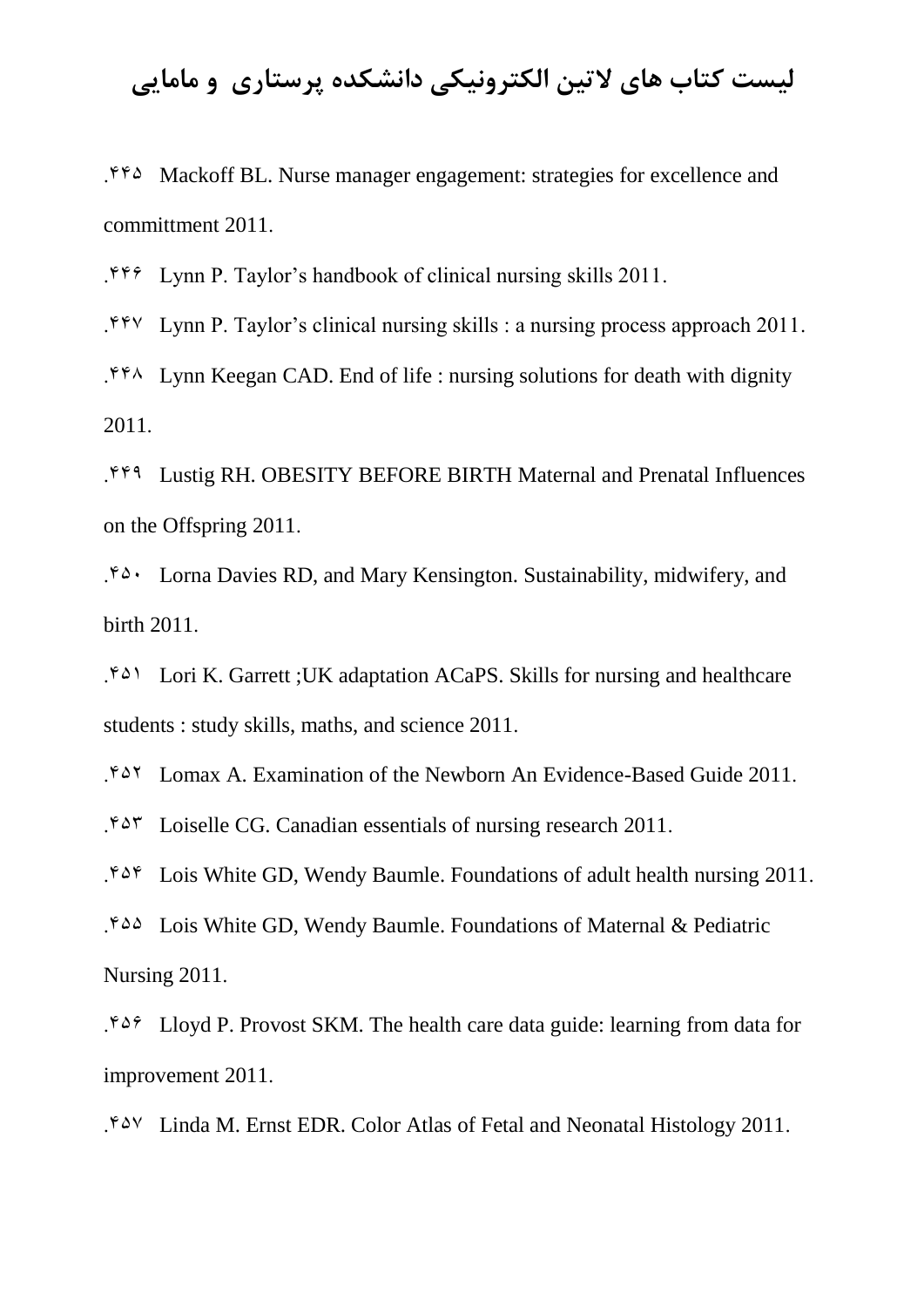. $48\lambda$  Krychman ML. 100 questions & answers about breast cancer sensuality, sexuality, and intimacy 2011.

.459 KIRPAL SR. Labour-Market Flexibility and Individual Careers A Comparative Study 2011.

.<sup>46</sup> Keri R. Rogelet AJB. Neonatal certification review for the CCRN and RNC high-risk examinations 2011.

.461 Kelsey BM. Midwifery & women's health nurse practitioner certification review guide 2011.

.462.422 Karch AM. Focus on nursing pharmacology 2011.

.463 June Halper NJH. Comprehensive nursing care in multiple sclerosis 2011.

. $167$  Joseph Tan e. New technologies for advancing healthcare and clinical practices 2011.

.465 Joseph Tan e. Developments in healthcare information systems and technologies : models and methods 2011.

.466 Johannes W.Rohen CY, Elke Lütjen-Drecoll. Color atlas of anatomy: A Photographic Study of the Human Body 2011.

.  $167$  Jensen. S. Pocket guide for nursing health assessment : a best practice approach 2011.

.4688 Jay P. Goldsmith EHK. Assisted ventilation of the neonate 2011.

. $1999$  Janice Humphreys JCC. Family violence and nursing practice 2011.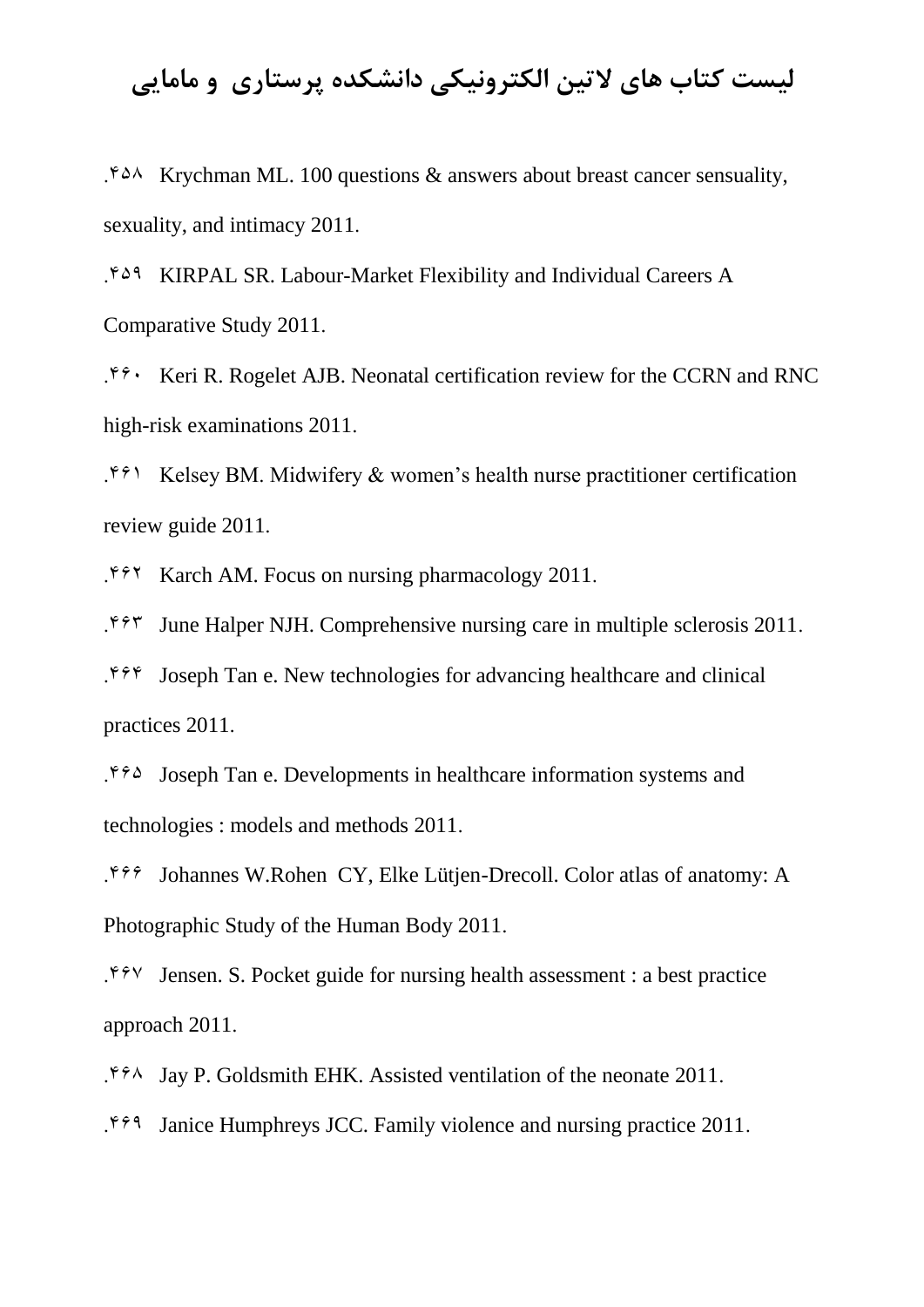.471 Janet Houser and Kathleen S. Oman e. Evidence-based practice : an implementation guide for healthcare organizations 2011.

.471 James DK. High Risk Prgnancy: management options 2011.

 $.647$  Ingrid Kollak IU-B. Yoga and breast cancer : a journey to health and healing 2011.

.473 Ihewulezi CN. Hospital Preaching as Informed by Bedside Listening. 2011.

 $.644$  Holstege Cp. Visual diagnosis in emergency and critical care medicine 2011.

 $.648$  Holly C. Comprehensive Systematic Review for Advanced Nursing Practice 2011.

.<sup> $4\sqrt{6}$ </sup> Hill RY. Nursing from the inside-out : living and nursing from the highest point of your consciousness 2011.

 $.6777$  Higgins C. The good life of teaching : an ethics of professional practice 2011.

. $48\%$  Hickman JS. Fast facts for the faith community nurse : implementing FCN/parish nursing

in a nutshell 2011.

.479 HELEN J. STREUBERT DRC. Qualitative Research in Nursing: Advancing the Humanistic Imperative. 2011.

. $4\cdot 4\cdot 4$  Harmer V. Breast Cancer Nursing Care and Management 2011.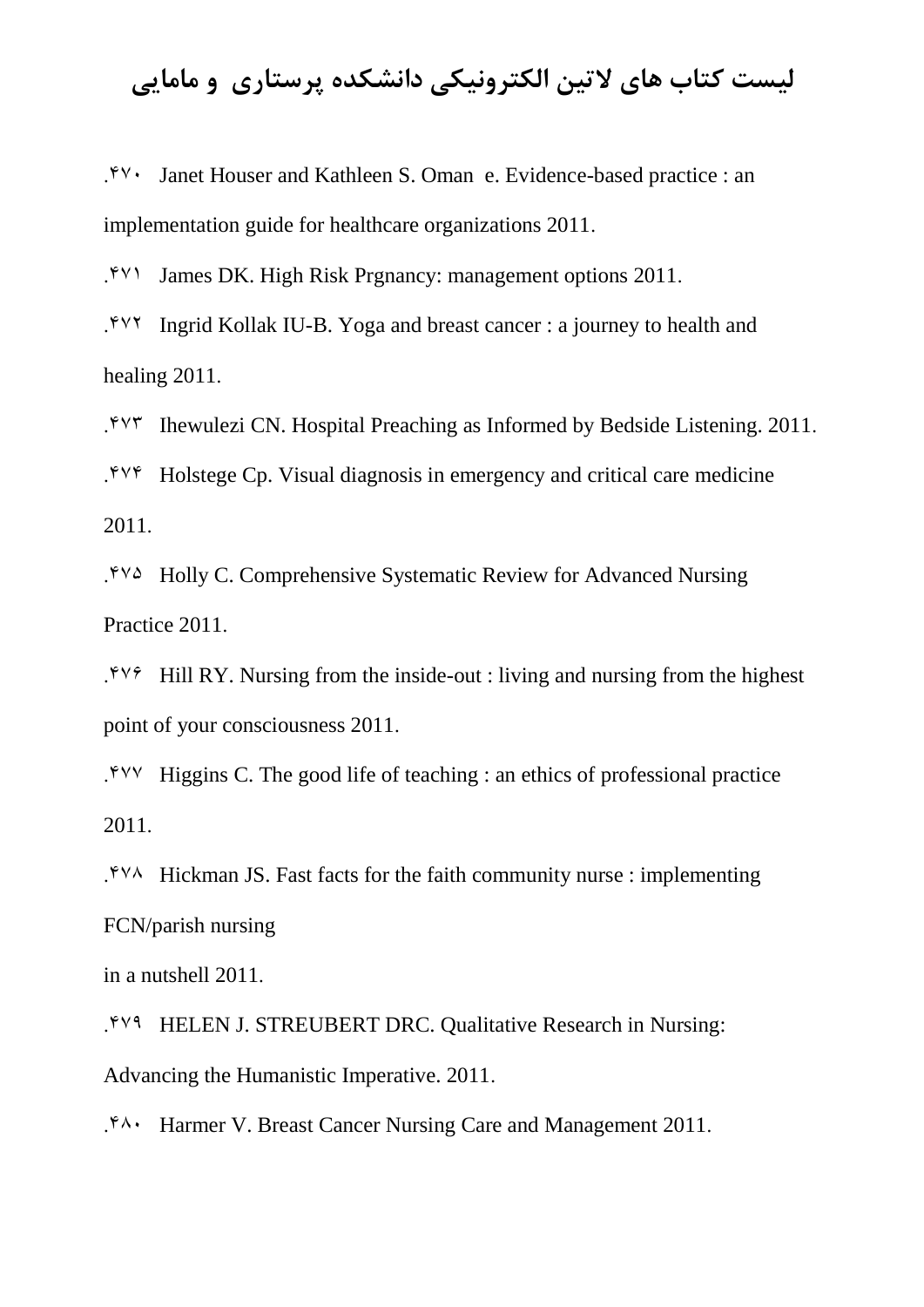.481 HARIDIMOS TSOUKAS RC. PHILOSOPHY AND ORGANIZATION THEORY 2011.

.482 Hamilton BR. Electronic health records 2011.

.483 H. Michael Dreher MESG. Role Development for Doctoral Advanced Nursing Practice 2011.

 $.646$  guide SaTsndp. Sparks and Taylor's nursing diagnosis pocket guide 2011.

 $.645$  Greenberg MI. Occupational emergency medicine 2011.

. $486$  Gideon Koren ML. Cancer in pregnancy and lactation : the Motherisk guide 2011.

. $487$  Garrett LK. Skills for nursing and healthcare students : study skills, maths, and science 2011.

 $.688$  Forman H. Nursing leadership for patient-centered care : authenticity, presence, intuition, expertise 2011.

.<sup>649</sup> FOLEY SL. MOLECULAR TECHNIQUES FOR THE STUDY OF HOSPITAL-ACQUIRED INFECTION 2011.

 $.59 \cdot$  Foley MR. Obstetric Intensive Care Manual 2011.

.491 Ewen MM. Theoretical Basis for NURSING. 2011.

.492 Evans I. Teartin Treatment Better Research for Better Health Care 2011.

 $.693$  Eric Legome KCH, and Lee W. Trauma : a comprehensive emergency medicine approach 2011.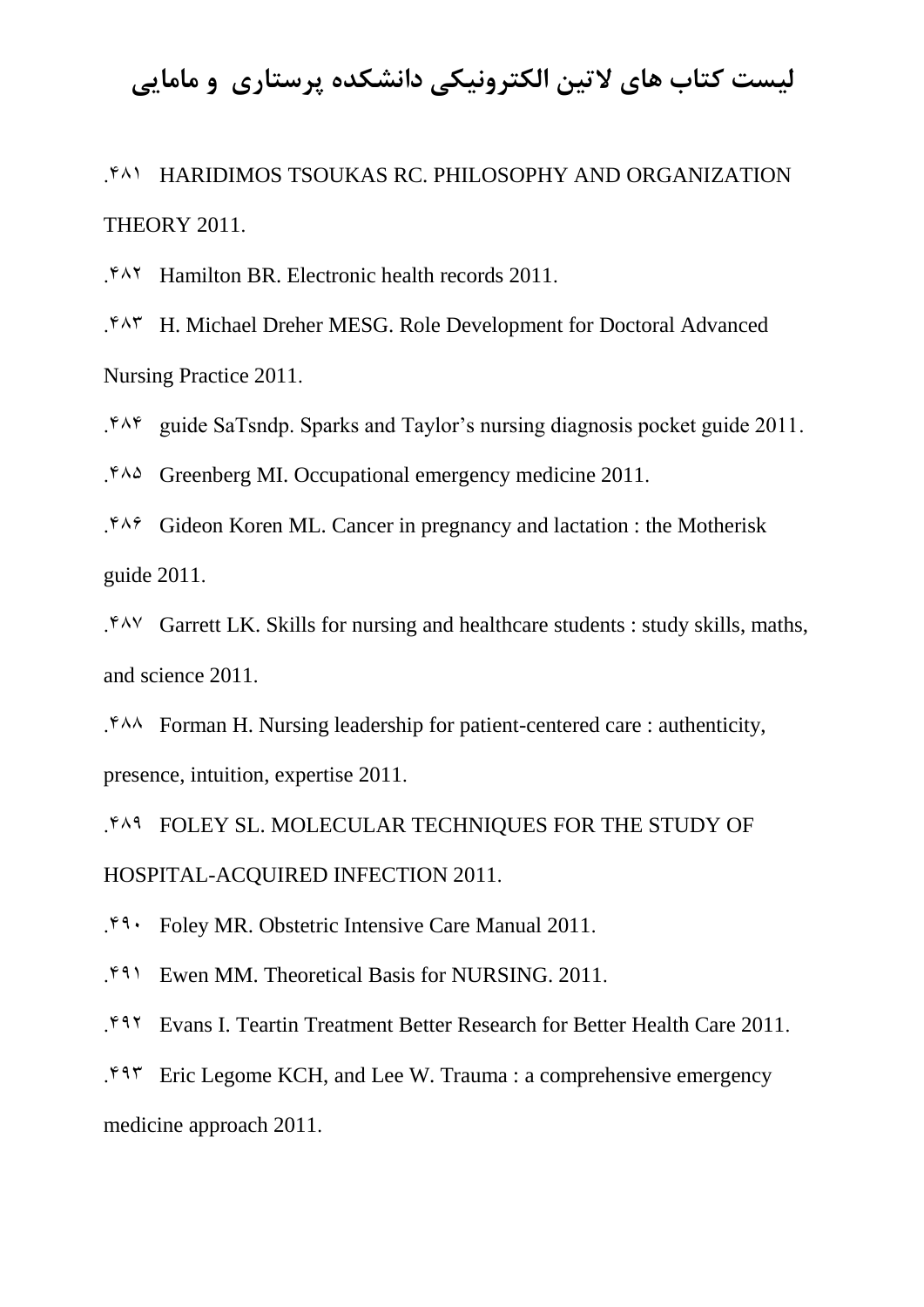$.494$  Elizabeth T.Anderson JM. Community as partner: theory and practice in nursing 2011.

.495 Edward P. Riley SC, Joanne Weinberg, and Egon Jonsson. Fetal Alcohol Spectrum Disorder Management and Policy Perspectives of FASD 2011.

.496 Duffy FTaA. Writing your Nursing Portfolio A Step-by-Step Guide 2011.

.497 Doris Corkin SC, Lorna Liggett. Care planning in children and young people's nursing 2011.

 $.69\%$  Derbyshire E. Nutrition in the childbearing years 2011.

.499 Dayer-Berenson L. Cultural competencies for nurses : impact on health and illness 2011.

 $.611$  David W. Kissane MM, Norman Sartorius. Depression and cancer 2011.

 $.511$  David Bowers AH, David Owens. Getting started in health research 2011.

 $.2 \cdot 7$  D'Arcy Y. Compact clinical guide to chronic pain management : an evidence-based approach 2011.

 $.81$ <sup>o</sup>.7 Crowell DM. Complexity leadership : the nurse's role in health care delivery 2011.

.514 Craig M. Palmer RDA, Michael J. Paech. Obstetric anesthesia 2011.

 $.6 \cdot \delta$  christensen BL. Adult Health Nursing 2011.

.516 CAROL R. TAYLOR CL, PRISCILLA LeMONE. Skill Checklists for Fundamentals of Nursing THE ART AND SCIENCE OF NURSING CARE 2011.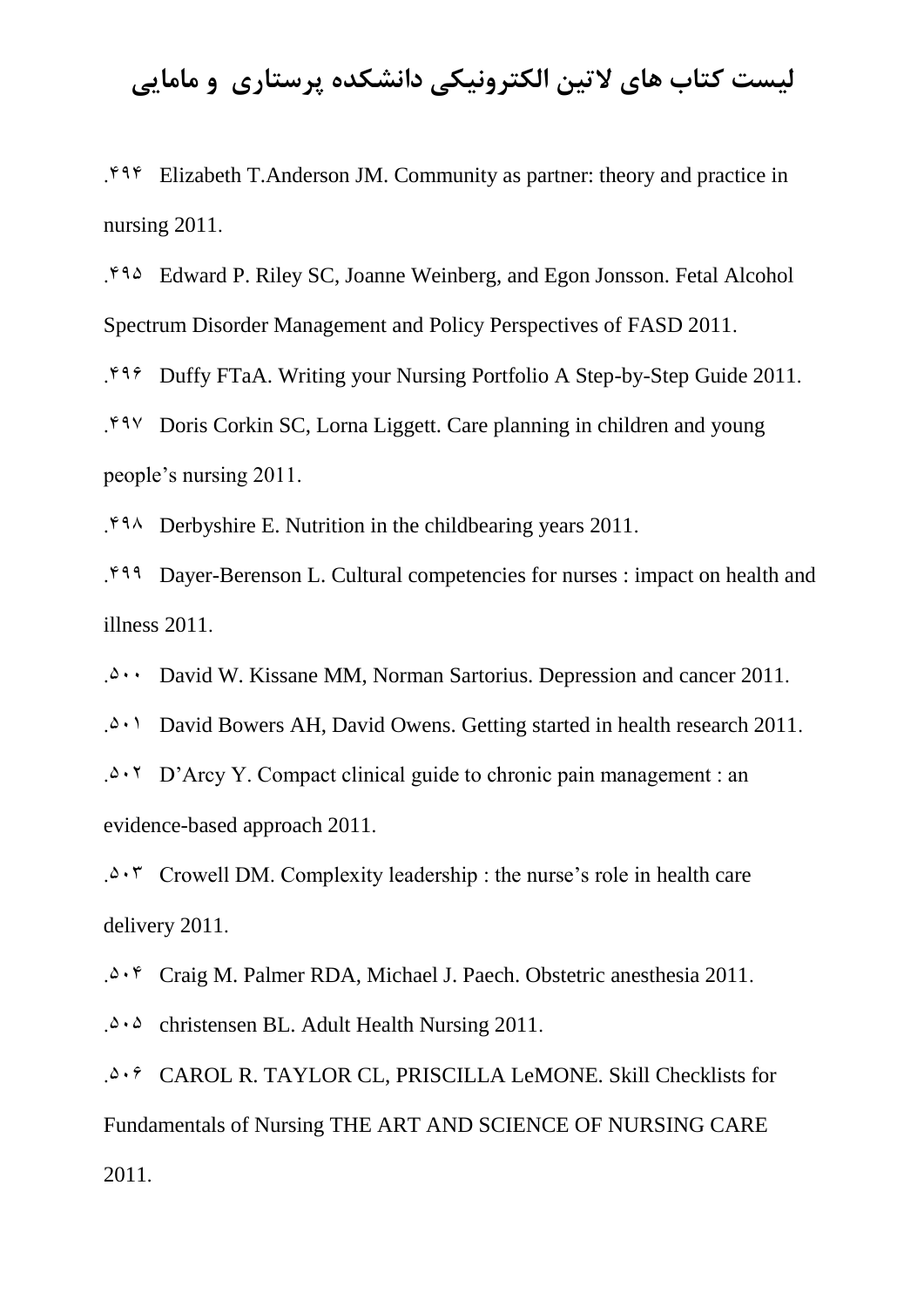#### .517 CAROL R. TAYLOR CL, PRISCILLA LeMONE. Study Guide for

Fundamentals of Nursing The Art and Science of Nursing Care 2011.

 $.6 \cdot \land$  Blows W. The biological basis of mental health nursing 2011.

.<sup> $0.9$ </sup> Billings DM. Lippincott's Q & A review for NCLEX-RN 2011.

.<sup> $\Delta$ 1</sup> Bernard Fong ACMF, C.K. Li. Telemedicine technologies : information technologies in medicine and telehealth 2011.

.511 Bernadette Mazurek Melnyk EF-O. Evidence-based practice in nursing & healthcare : a guide to best practice 2011.

.512 Anthony F.T.Brown MDC. Emergency Medicine: Diagnosis and Management 2011.

.513 Alireza Minagar e. Neurological Disorders and Pregnancy 2011.

 $.61$ <sup>6</sup> al.]. ebJRSe. An atlas of gynecologic oncology: investigation and surgery 2011.

.515 [edited by] Karen Devereaux Melillo SCH. Geropsychiatric and mental health nursing 2011.

 $.616$  . EYD. Handbook of forensic assessment : psychological and psychiatric perspectives2011.

.<sup> $\Delta$ 17</sup> (editor) MH. Nursing the cardiac patient 2011.

.<sup> $\Delta$ 1</sup><sup>A</sup> (editor) AD. Public Health Ethics : Key Concepts and Issues in Policy and Practice 2011.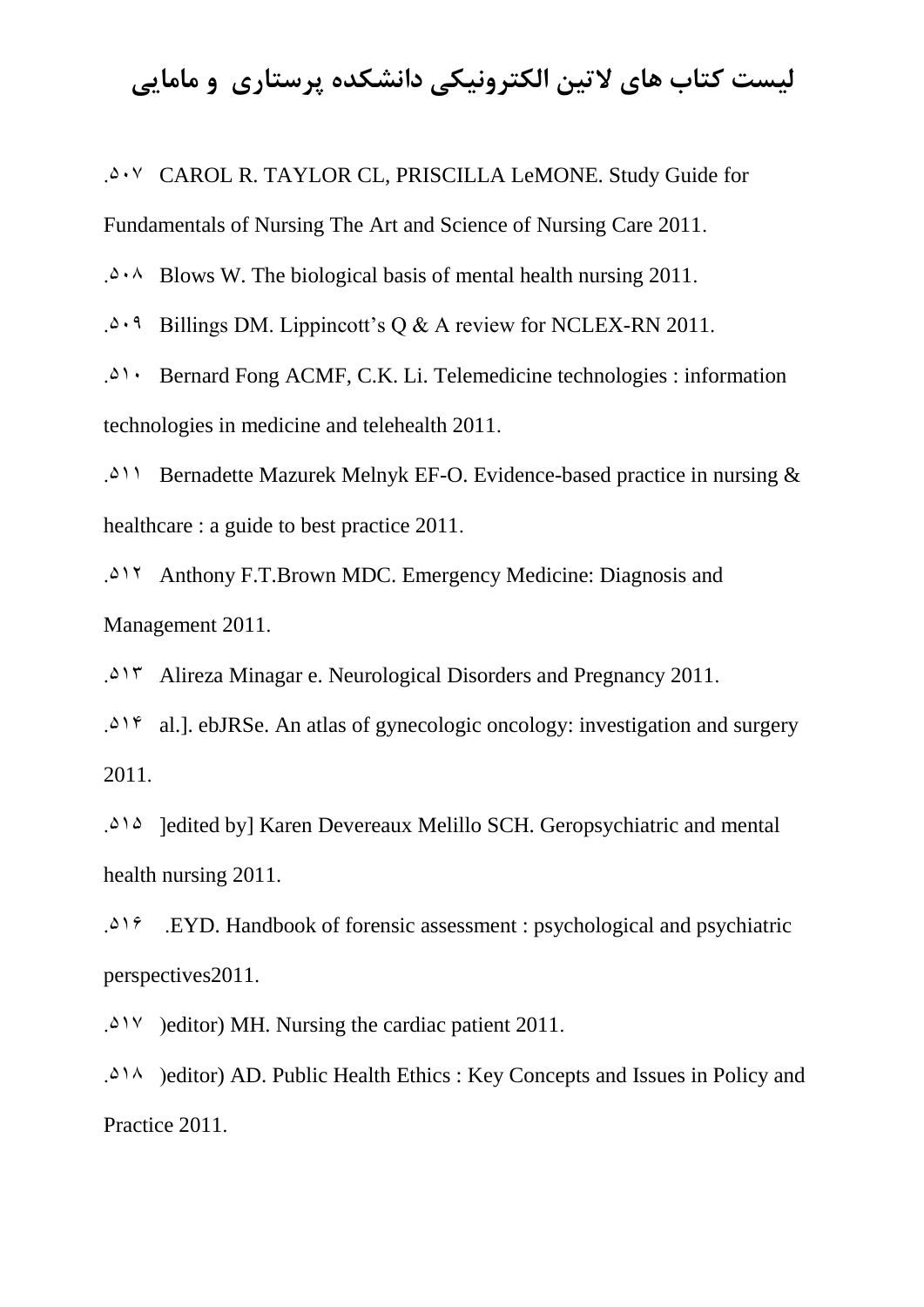$.619$  (ed) AV. Challenging and emerging conditions in emergency medicine 2011.

 $.87 \cdot$  NCLEX-RN exam prep 2011.

.521 Zoë Rawles BG. Physical Examination Procedures for Advanced Nurses and Independent Prescribers Evidence and rationale 2010.

.522 Yoshinori Mine EL-C, and Bo Jiang. Bioactive proteins and peptides as functional foods and nutraceuticals 2010.

.523 Yates S. Pregnancy and Childbirth: A holistic approach to massage and bodywork holistic approach to massage and bodywork 2010.

. <sup>374</sup> Whang P. OPERATING ROOM CONFIDENTIAL WHAT REALLY GOES ON WHEN YOU GO UNDER 2010.

.525 Victoria Maizes TLD. Women's integrative health 2010.

.526 Urden LD. Critical care Nursing: diagnosis and management 2010.

.527 Upton D. Introducing Psychology for Nurses and Healthcare Professionals 2010.

. $37\text{A}$  Trevathan W. Ancient bodies, modern lives : how evolution has shaped women's health 2010.

.529 Tracey J. Woodruff SJJ. Environmental Impacts on Reproductive Health and Fertility 2010.

.531 Ton J. Cleophas AHZ. SPSS for Starters 2010.

.531 Swanson B. ANAC's core curriculum for HIV/AIDS nursing 2010.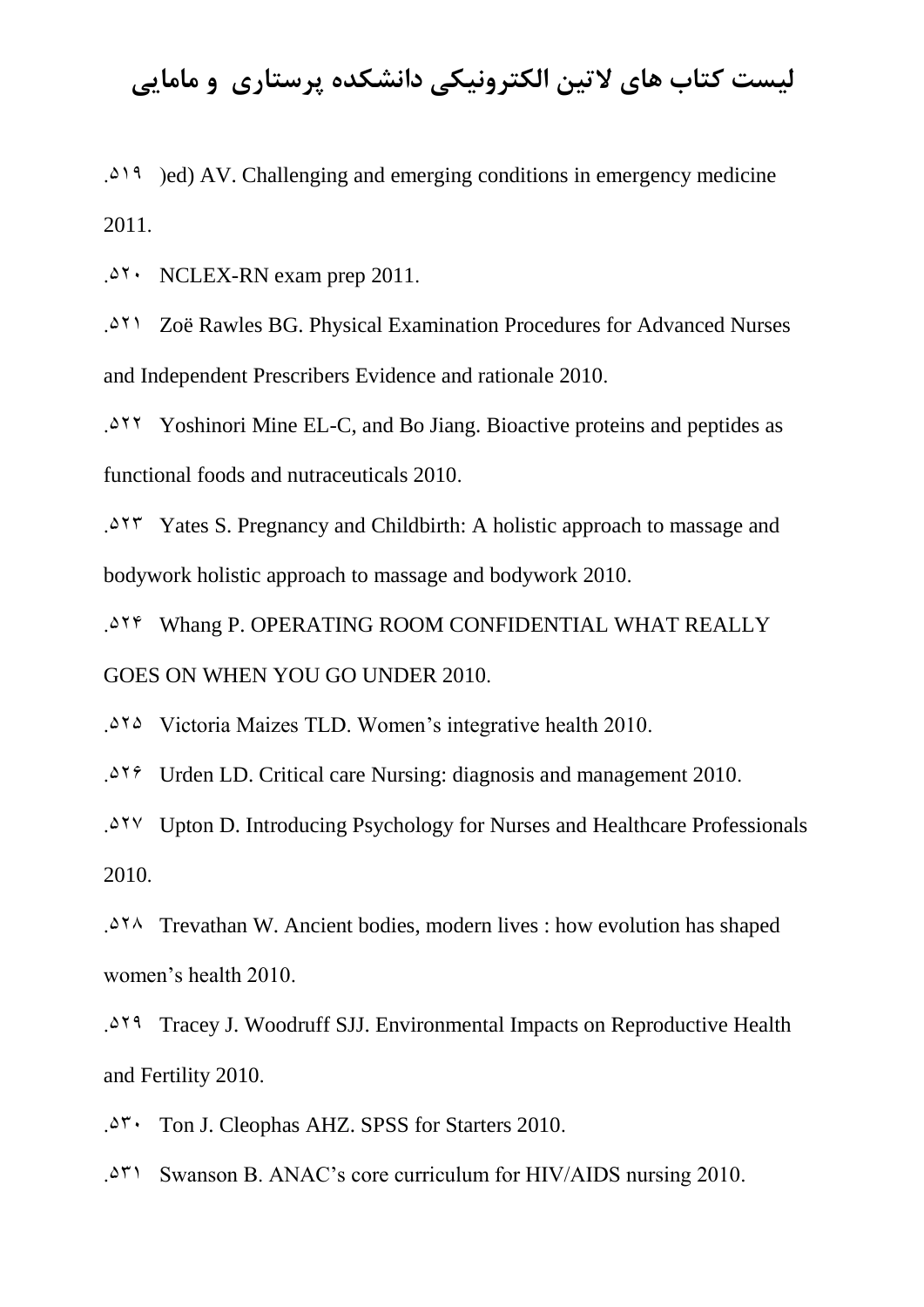.532 Surrena H. Handbook for Brunner & Suddarth's textbook of medicalsurgical nursing 2010.

.533 Sue Pavord BH. The Obstetric Hematology Manual 2010.

.534 Steven L. McShane MAVG. Organizational behavior : emerging knowledge and practice for the real world 2010.

.535 Spranger RSLHSJ. Fetal Radiology A Diagnostic Atlas 2010.

. $556$  Smeltzer SC. Brunner & Suddarth's textbook of medical-surgical nursing 2010.

.537 Skretkowicz V. Florence Nightingale's Notes on nursing : what it is and what it is not & Notes on nursing for the labouring classes : commemorative edition with historical commentary 2010.

 $.55\%$  Skinner R. GIS in Hospital and Healthcare Emergency Management 2010.

 $.879$  Simone. KG. Hospitalist recruitment and retention : building a hospital medicine program 2010.

 $.64$ <sup>.</sup> Shields L. Perioperative care of the child : a nursing manual 2010.

.541 Sheena Byrom GE. Essential Midwifery Practice: Postnatal Care 2010.

.542 Schull PD. Nursing Spectrum DRUG Handbook 2010.

.543 RYAN JWAS. Resourcing for curriculum innovation 2010.

.544 Ruth A. Wittmann-Price BRTo. NCLEX-RN® EXCEL Test Success Th rough Unfolding Case Study Review 2010.

.545 Roy G. Farquharson MDS. Early Pregnancy 2010.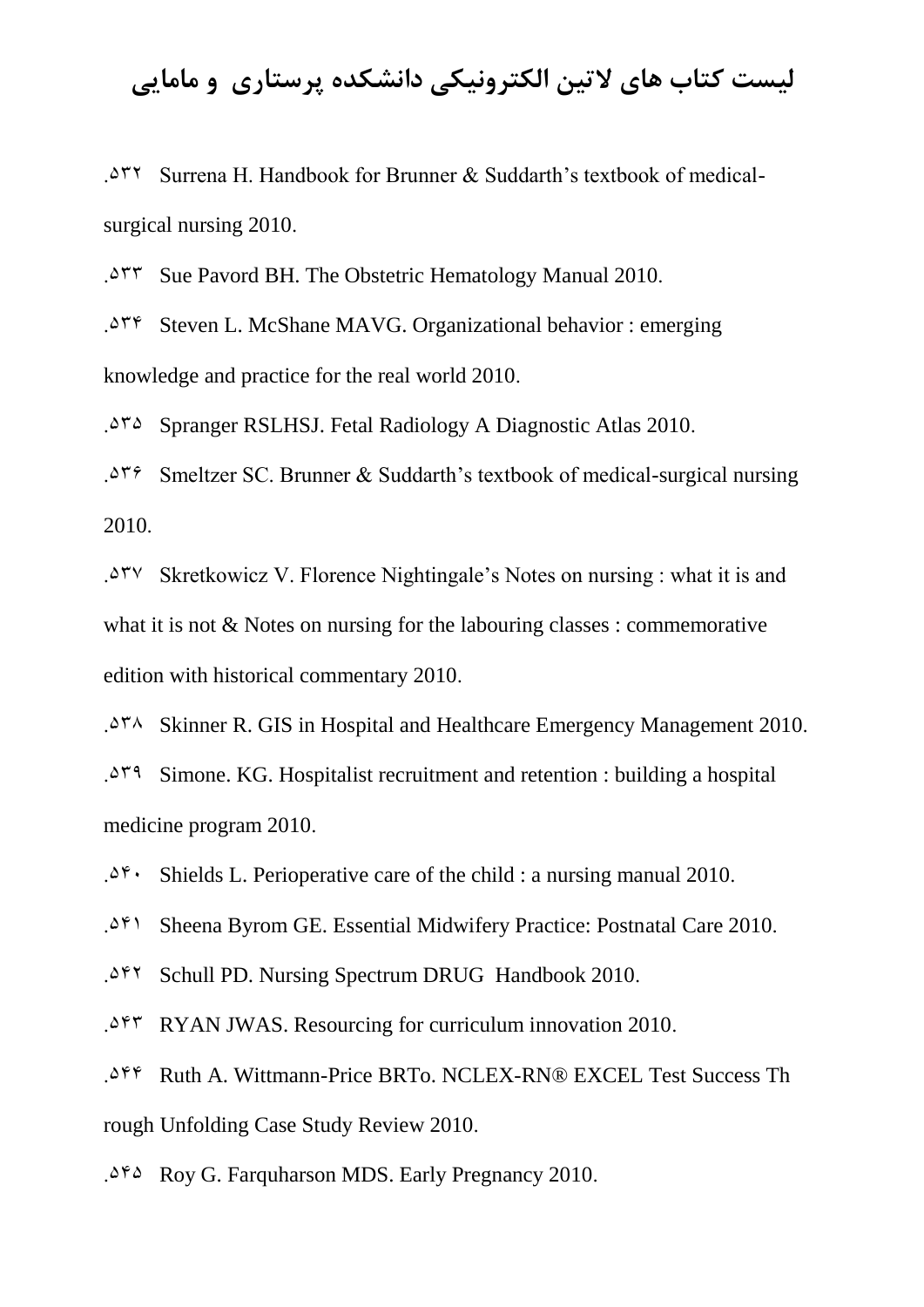. $546$  Robert I. Simon LHG. The American Psychiatric Publishing textbook of forensic psychiatry 2010.

.547 Risjord. M. Nursing knowledge : science, practice, and philosophy 2010.

.548 Richard M. Cantor PDS. Neonatal Emergencies 2010.

.549 Rhonda Hensley AW. Clinical coach for nurse practitioners 2010.

.551 Ramsay MESaMM. Maternal-Fetal Nutrition during Pregnancy and Lactation 2010.

.551 Raman Paranjape and Asha Sadanand e. Multi-agent systems for healthcare simulation and modeling : applications for system improvement 2010.

.552 Priest PMRaHM. Healthcare research : a textbook for students and practitioners 2010.

.553 Piontelli A. Development of Normal Fetal Movements 2010.

 $.524$  Pillitteri A. Maternal and child health nursing : care of the childbearing and childrearing family 2010.

.555 Peter G. Brown MJJSMAW. Ethics Foundational Readings for Students and Professionals 2010.

. $\Delta \Delta \hat{\tau}$  Patricia Benner CAT, Catherine A. Chesla. Educating nurses : a call for radical transformation 2010.

.557 Ogilvie MVSaL. Strategic planning for nurses : change management in health care 2010.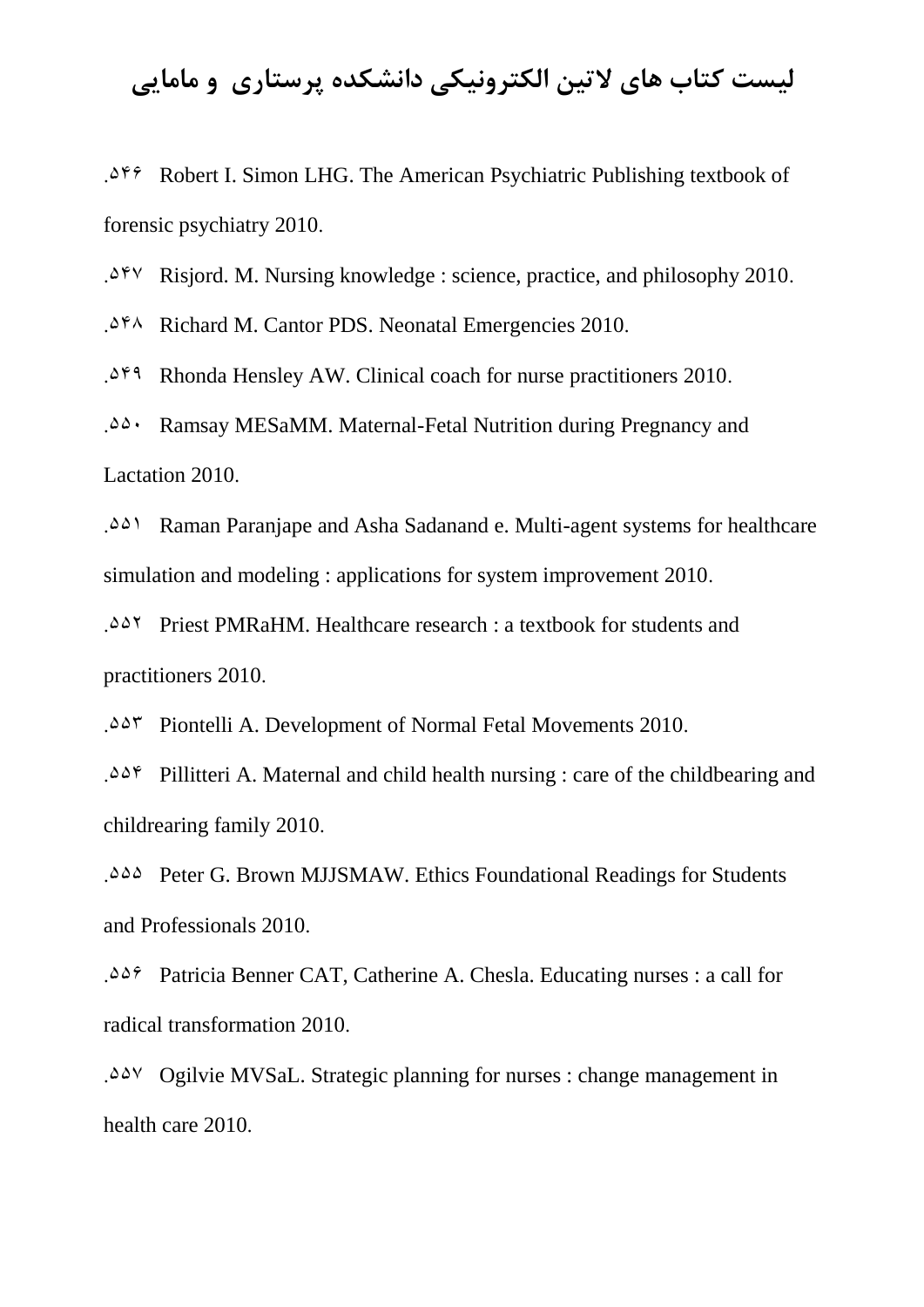.558 Neville F.Hacker JCG, Calvin J.Hobel. Hacker and Moore's essentials of obstetrics and gynecology 2010.

.559 Nettina SM. Lippincott manual of nursing practice 2010.

. $561$  Nash M. Physical Health and Well-Being in Mental Health Nursing Clinical Skills for Practice 2010.

. $561$  N. Jayne Klossner NTH. Introductory maternity & pediatric nursing 2010.

.562 Michell M. Breast Cancer 2010.

.563 MICHAELENE P. JANSEN MZ-S. Advanced Practice Nursing Core Concepts for Professional Role Development 2010.

.564 MICHAEL A. BELFORT GS. Critical Care Obstetrics 2010.

 $.662$  Maureen M. Dawson BAD, and Joyce A. Overfi eld. Communication skills for biosciences 2010.

 $.656$  Marquis D. Foreman KM, Terry T. Fulmer. Critical care nursing of older adults : best practices 2010.

.567 Marlow FL. Maternal Control of Development in Vertebrates My Mother Made Me Do It! 2010.

. $\delta$ <sup> $\delta$ </sup> Marion G. Anema JM. Competency-based nursing education : guide to achieving outstanding learner outcomes 2010.

.569 Marilyn E. Parker MCS. Nursing theories and nursing practice 2010.

 $.671$ . Marianne LaPorte Matzo DWS. Palliative care nursing: quality care to the end of life 2010.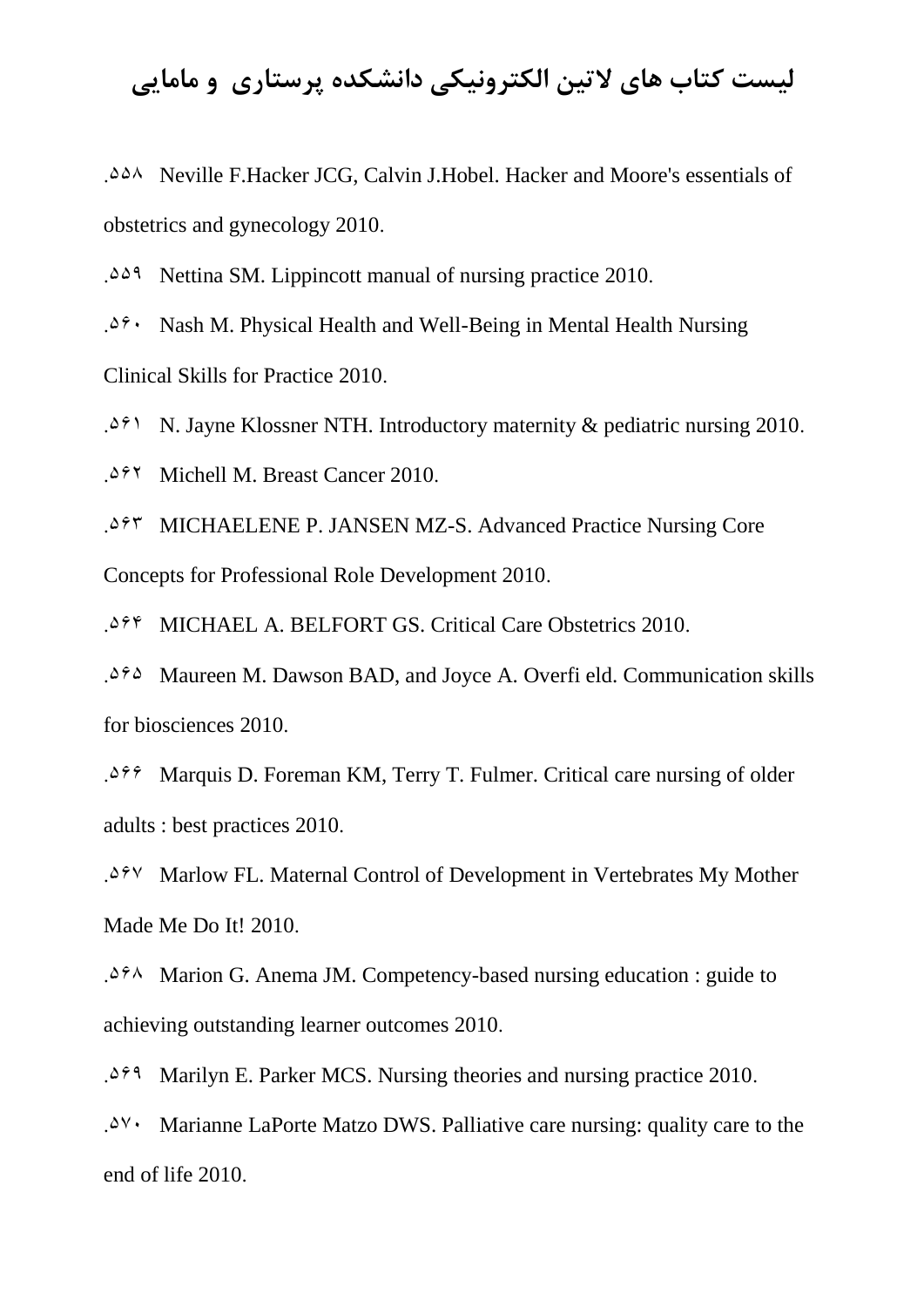.571 Marianne Chulay SMB. AACN Essentials of Critical Care Nursing Pocket Handbook 2010.

.572 Marguerite G. Lodico DTS, Voegtle KH. Methods in educational research : from theory to practice 2010.

.573 Maltby J. Research methods for nursing and healthcare 2010.

 $.674$  Major MS-BaCH. New approaches to qualitative research : wisdom and uncertainty 2010.

.575 Linda Chapman RFD. Maternal-newborn nursing : the critical components of nursing care 2010.

. $\Delta V^{\gamma}$  Linda Campbell MAG, Gary R. Laustsen. Clinical coach for nursing excellence 2010.

.577 Lillian S. Torres AGD, TerriAnn Linn-Watson. Patient care in imaging technology 2010.

.578 Kumar S. Handbook of Fetal Medicine 2010.

.579 KERRY J BREEN SMC, COLIN JH THOMSON, VERNON D

PLUECKHAHN. GOOD MEDICAL PRACTICE PROFESSIONALISM,

#### ETHICS AND LAW 2010.

. $\Delta \Lambda$ . Kenneth R. White JRG. The well-managed healthcare organization 2010.

.581 Kelly P. Essentials of Nursing Leadership & Management 2010.

.582 Katsilambros N. Clinical nutrition in practice 2010.

.583 Kathleen B. Gaberson MHO. Clinical teaching strategies in nursing 2010.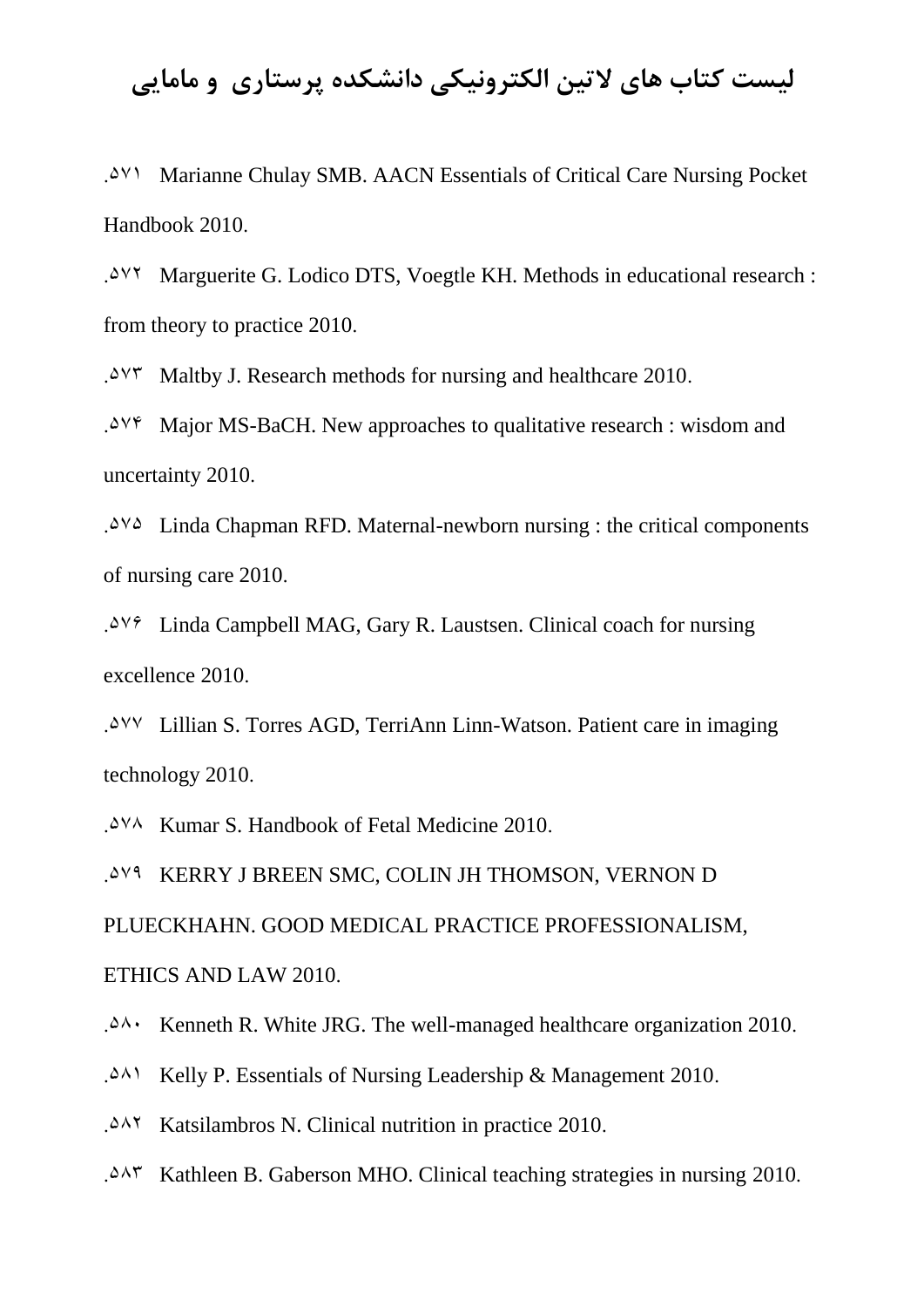$.84$ <sup>e</sup> Kaakinen JR. Family health care nursing : theory, practice, and research 2010.

.585 Judith A. Allender KDW, Cherie Rector, (editors). Community and public health nursing: promoting the public's health 2010.

.586 Judith A. Allender C, Rector, Kristine D. Warner. Community health nursing : promoting and protecting the public's health 2010.

.587 Jolley J. Introducing research and evidence-based practice for nurses 2010.

.588 John W. Winkelman DTP. Foundations of psychiatric sleep medicine 2010.

.589 John Fraser BJS. Enterprise risk management : today's leading research and best practices for tomorrow's executives 2010.

 $.89 \cdot$  Jan Glarum. DOn Birov EC. Hospital emergency response teams 2010.

.591 Jacqueline M. Green AJC. 12-lead EKG confidence : a step-by-step guide 2010.

.592 Hess. V. The nurse manager's guide to hiring, firing, and inspiring 2010.

.593 Hendrick J. Law and ethics in children's nursing 2010.

.594 Helen Spiby JM. Evidence based midwifery : applications in context 2010.

.595 Harrington BPaA. Critical Thinking and Writing for Nursing Students

2010.

.596 Graham R. Williamson TJaTP-C. Contexts of Contemporary Nursing 2010.

.597 Graham R. Nimmo. Adult medical emergencies handbook 2010.

.598 Geoff Daniels IB. Essential guide to blood groups 2010.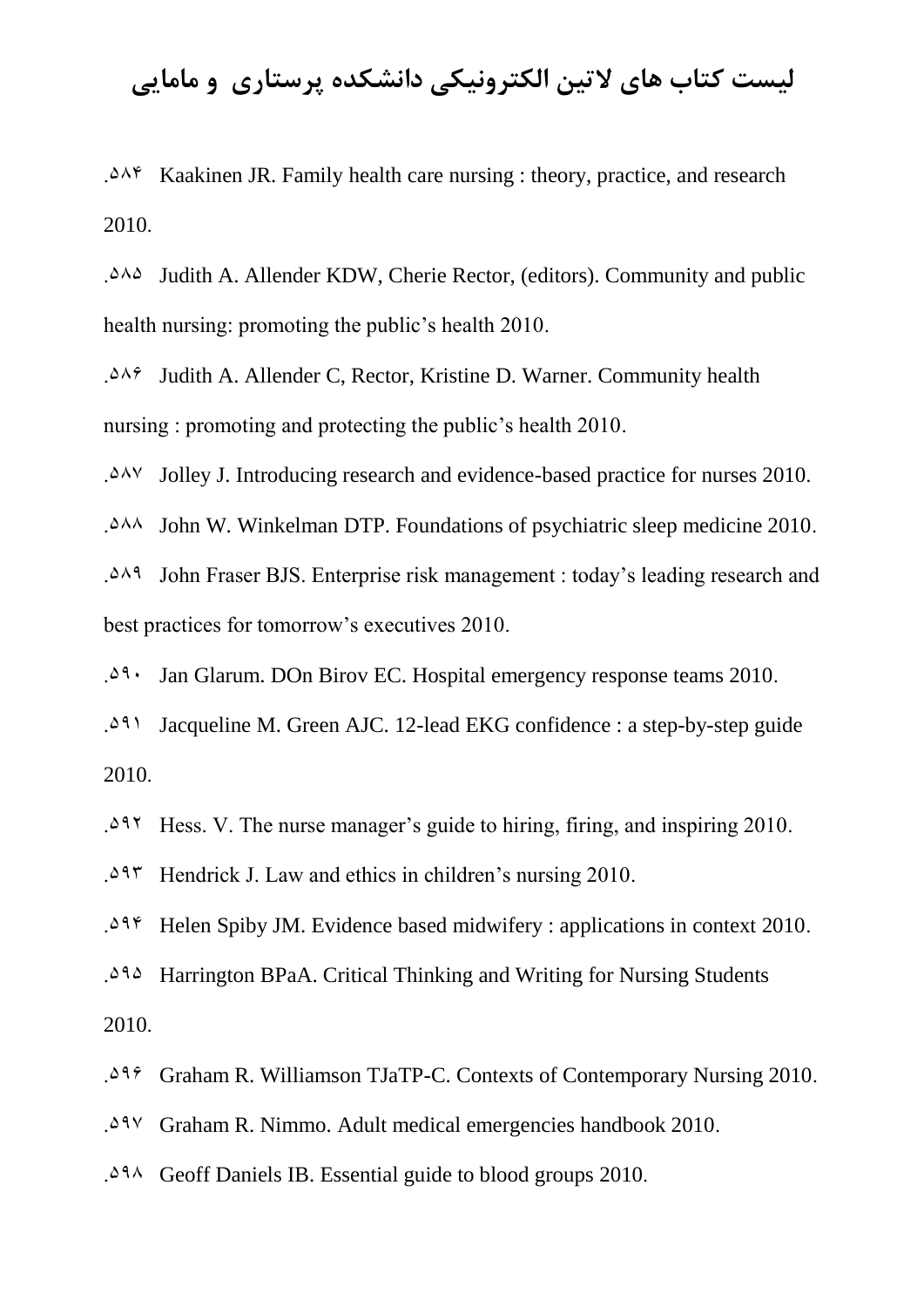.599 Gareth Parsons WP. Principles and Practice of Managing Pain A Guide for Nurses and Allied Health Professionals 2010.

 $.611$ . Gabor I. Keitner AMH, Ira D. Glick. Clinical manual of couples and family therapy 2010.

 $.611$  Felissa R. Lashley JDD. The person with HIV/AIDS: nursing perspectives 2010.

 $.612$ . Fairclough DL. Design and analysis of quality of life studies in clinical trials 2010.

 $.51$ <sup>6</sup> examination DsOAftN-Rr. Davis's O&A for the NCLEX-RN(r) examination 2010.

 $.616$  Eloise Carr MC, Mandy Layzell. Advancing nursing practice in pain management 2010.

 $.616$ . Ellis P. Understanding Research for Nursing Students 2010.

 $.6166$  edited by] Michael L. Bishop EPF, Larry E. Schoeff. Clinical chemistry : techniques, principles, correlations 2010.

 $.617 \cdot V$  edited by David R. McCance MM, David A. Sacks. A practical manual of diabetes in pregnancy 2010.

 $.618$ .818 edited by Angela M. Kucia TQ. Acute Cardiac Care: A Practical Guide for Nurses 2010.

 $.619$  E.Doenges M. Nursing diagnosis manual: planning, individualizing, and documenting client care 2010.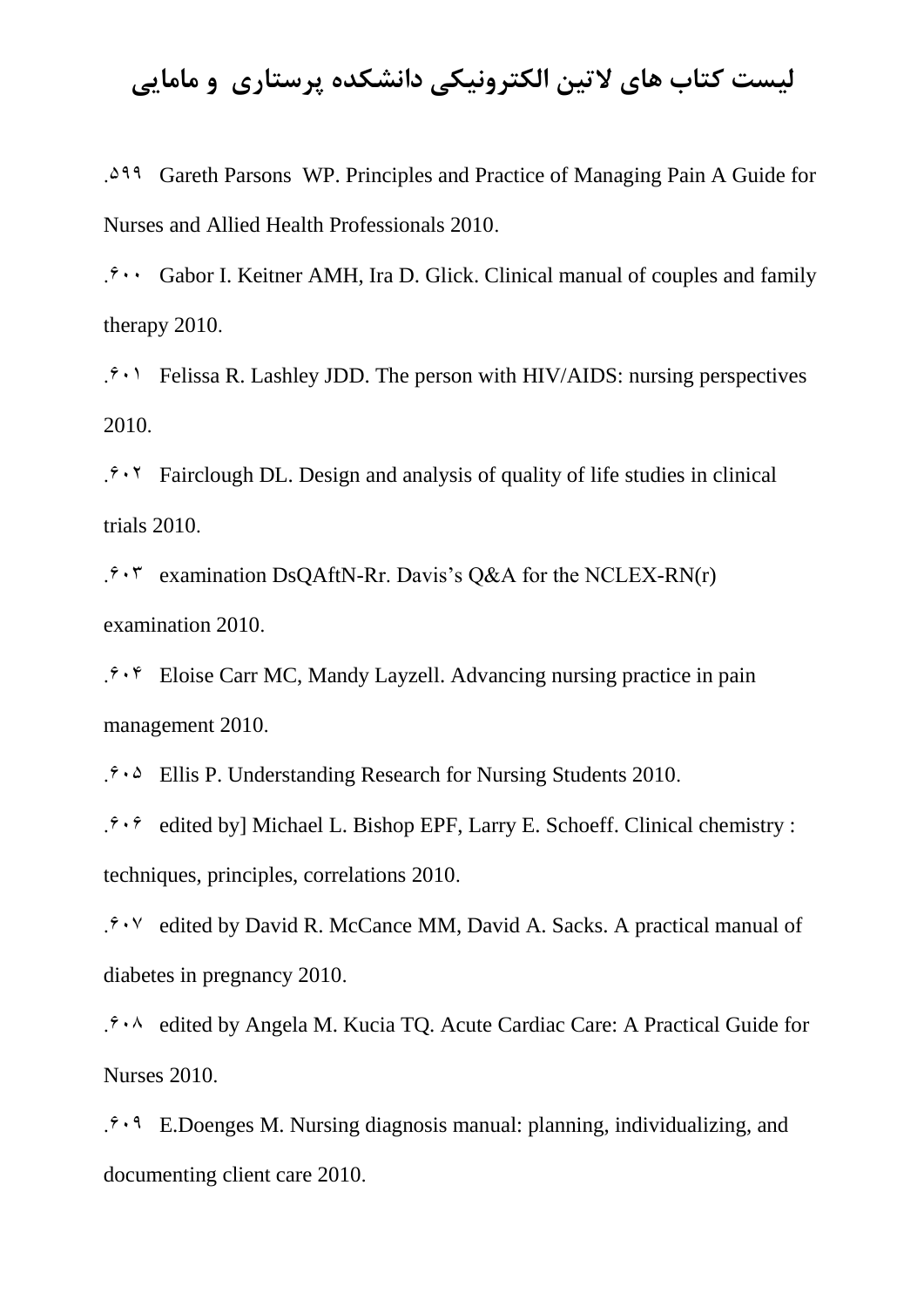.611 E.Doenges M. Nurse's Pocket Guide Diagnosis 2010.

. $f \cup \text{Douglas T. Carroll } \text{CMP. Reproductive Endocrinology and Infertility}$ Integrating Modern Clinical and Laboratory Practice 2010.

.612 Dot Stables JR. Physiology in Childbearing: with Anatomy and Related Biosciences 2010.

. $515$  Donna M. Garbacz Bader SG. Forensic nursing : a concise manual 2010.

 $.61\%$  Doenges ME. Nursing care plans : guidelines for individualizing client care across the life span 2010.

.614 Diane K.Whitehead SAW, Ruth M.Tappen. Essentials of nursing leadership and management 2010.

. $616$  Denise Tiran PR. Reflexology in Pregnancy and Childbirth 2010.

 $.61\%$  Denise F. Polit CTB. Essentials of nursing research : appraising evidence for nursing practice 2010.

.618 Denis Walsh SD. Intrapartum care 2010.

.619 Deborah Tomlinson NEK. Pediatric Oncology Nursing: Advanced Clinical Handbook 2010.

 $.67$  Cynthia A. Riccio JRS, Morris J. Cohen. Neuropsychological assessment and intervention for childhood and adolescent disorders 2010.

.621 Cunningham G. Williams Obstetrics 2010.

.622 Christodoulou JA. Identity, Health and Women A Critical Social Psychological Perspective 2010.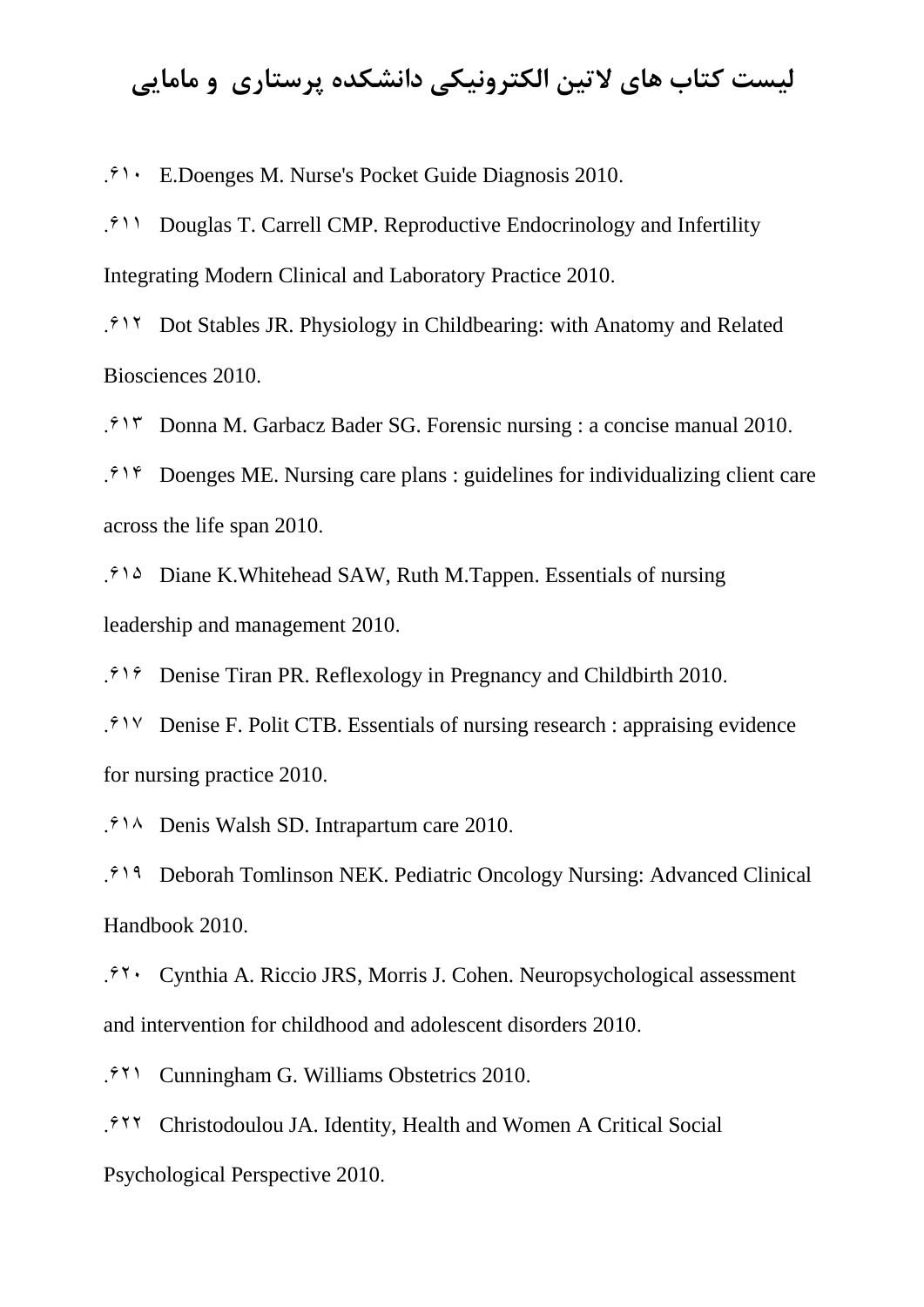.<sup>633</sup> Chris Nicholson MIaKND. Children and Adolescents in Trauma: : creative therapeutic approaches 2010.

 $.624$  Cepeda C. Clinical manual for the psychiatric interview of children and adolescents 2010.

. $625$  Catherine Kim AF. Gestational Diabetes During and After Pregnancy 2010. .<sup>616</sup> CARPENITO-MOYET LJ. Nursing Diagnosis Application to Clinical Practice 2010.

 $.627$  carolyn fehre waltz ols. Measurement in Nursing and Health Research 2010.

. $67\%$  Carolyn Feher Waltz OLS, Elizabeth R. Lenz. Measurement in Nursing and Health Research. 2010.

 $.629$  Carolyn Feher Waltz OLS, Elizabeth R. Lenz. Measurement in nursing and health research 2010.

.631 Carol Lynn Cox MCH. Professional Issues in Primary Care Nursing 2010.

. $54$ <sup>T</sup> Caldwell BHBAE. Nursing Assistant A Nursing Process Approach - Basics 2010.

 $.543$  Brown DL. Atlas of regional anesthesia 2010.

 $.54\text{°}$  Brendan McCormack TM. Person-centred nursing : theory and practice 2010.

.634 Boyer MJ. Study Guide for Brunner and Suddarth's Textbook of Medical-Surgical Nursing 2010.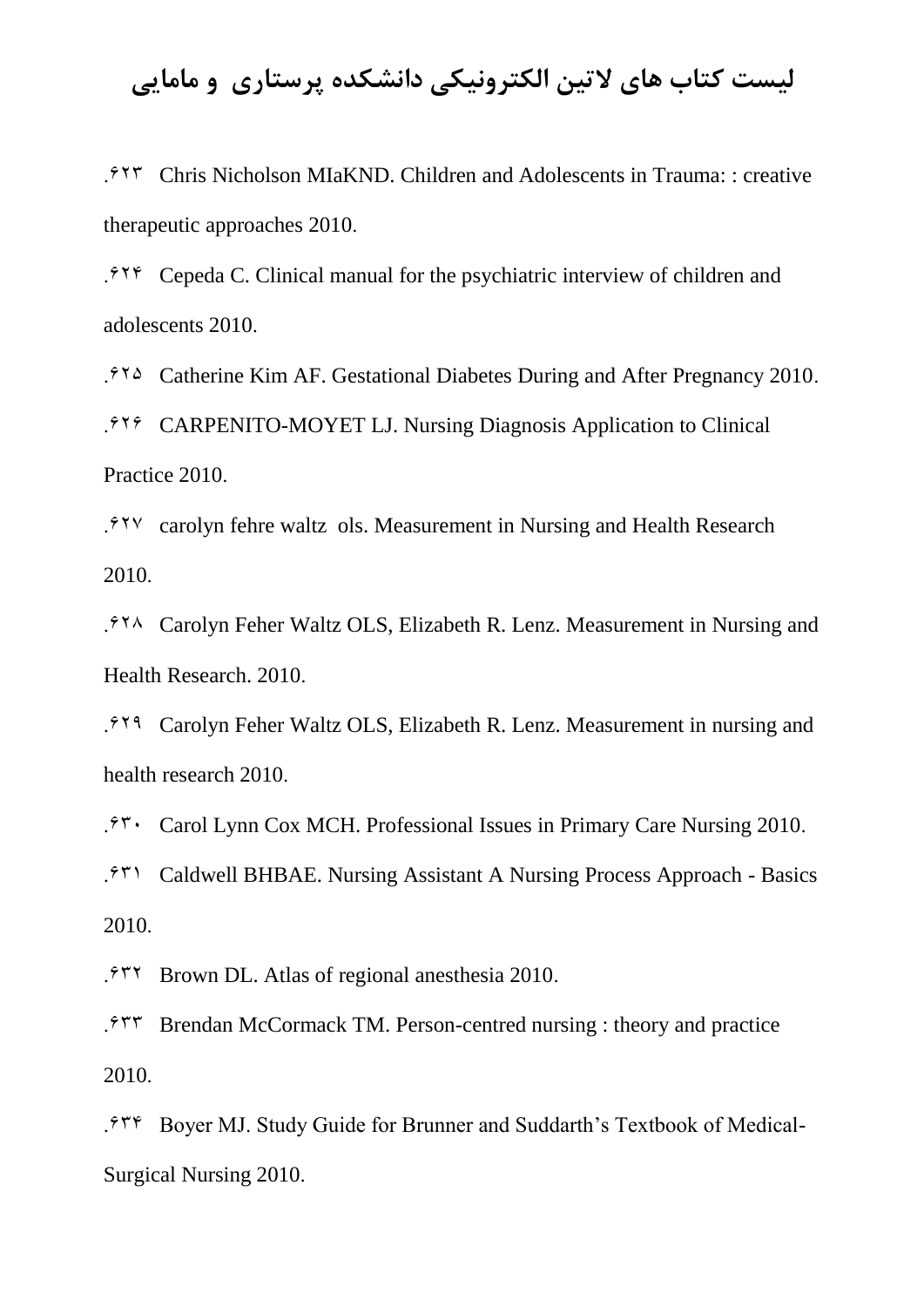$.54\degree$  Boxwell G. Neonatal intensive care nursing 2010.

. $545$  Betty R. Ferrell NC. Oxford textbook of palliative nursing 2010.

.637 Bellenir K. Cancer sourcebook for women 2010.

.<sup>64</sup>N Basics NAANPA-. Esther Caldwell 2010.

.639 Basant Puri IT. Psychiatry: An Evidence-Based Text 2010.

.641 Andrew W. Zimmerman SLC. Maternal Influences on Fetal

Neurodevelopment: Clinical and Research Aspects 2010.

.641 Andrew Griffiths TL, Jeremy Henning. Pre-Hospital Anesthesia Handbook 2010.

.642 Alkon C. Balancing Pregnancy with Pre-Existing Diabetes:Healthy Mom, Healthy Baby 2010.

 $.545$  al. TSe. Canadian Bates' guide to health assessment for nurses 2010.

 $.646$  al. SCSe. Brunner and Suddarth's handbook of laboratory and diagnostic tests 2010.

 $.646$  al.]. PJe. Medicines management : a guide for nurses 2010.

. $546$  al. l. ebPJe. Medicines management : a guide for nurses 2010.

 $.647$  Adriano Ferrari GC. The Spastic Forms of Cerebral Palsy A Guide to the Assessment of Adaptive Functions 2010.

. $548$  a t i o n CntrforEucationalRsearhandInnov. Educating Teachers for Diversity MEETING THE CHALLENGE 2010.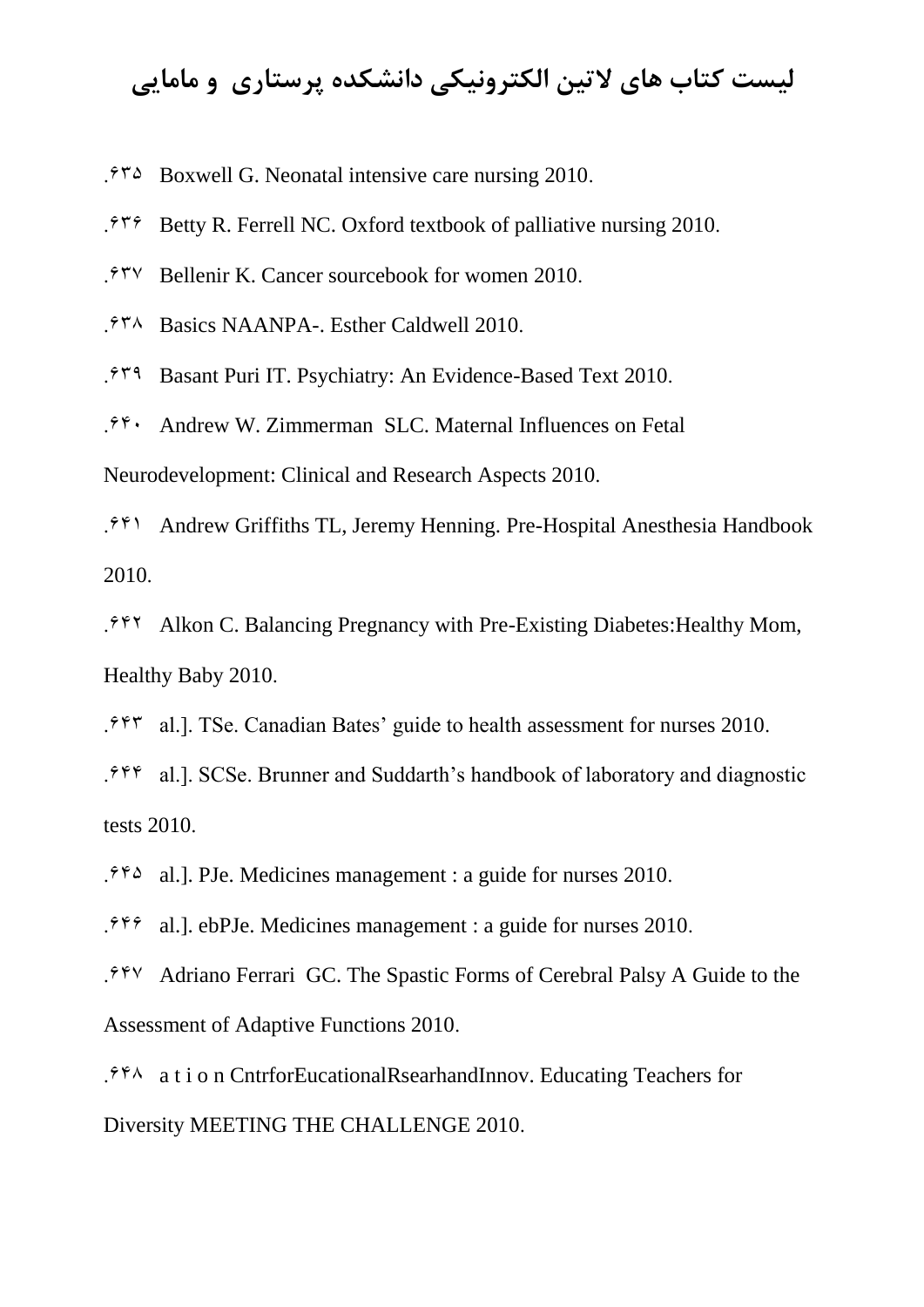$.649$ . TMG. Management of common problems in obstetrics and gynecology 2010.

.<sup> $64 \cdot$ </sup> (editor) NRG. 101 global leadership lessons for nurses : shared legacies from leaders and their mentors 2010.

 $.651$  (editor) ALS. Complementary and alternative medicine sourcebook 2010.

 $.62$ <sup>7</sup> Giuseppe Rizzo DA. 4D Fetal Echocardiography 2010.

 $.65$ <sup>o</sup> NCLEX - RN review made incredibly easy 2010.

 $.64$ <sup>6</sup> ECG facts nade incredibly quickle 2010.

.655 Wootton R. Telehealth in the Developing World 2009.

. $626$  William J.Brady JDTe. Critical Decisions in Emergency and Acute Care Electrocardiography 2009.

.657 Wickramasinghe N. Healthcare Knowledge Management Primer 2009.

 $.64$  Wagner BM. Suicidal behavior in children and adolescents 2009.

 $.629$  Townsend MC. Psychiatric mental health nursing: concepts of care in evidence-based practice 2009.

. $661$  Tine Hansen-Turton MEM, Phil Greiner, editor. Nurse-managed wellness centers : developing and maintaining your center 2009.

. $661$  Susan Scott Ricci TK. Essentials of maternity, newborn, and women's health nursing 2009.

.662 Susan Scott Ricci TK. Maternity and pediatric nursing 2009.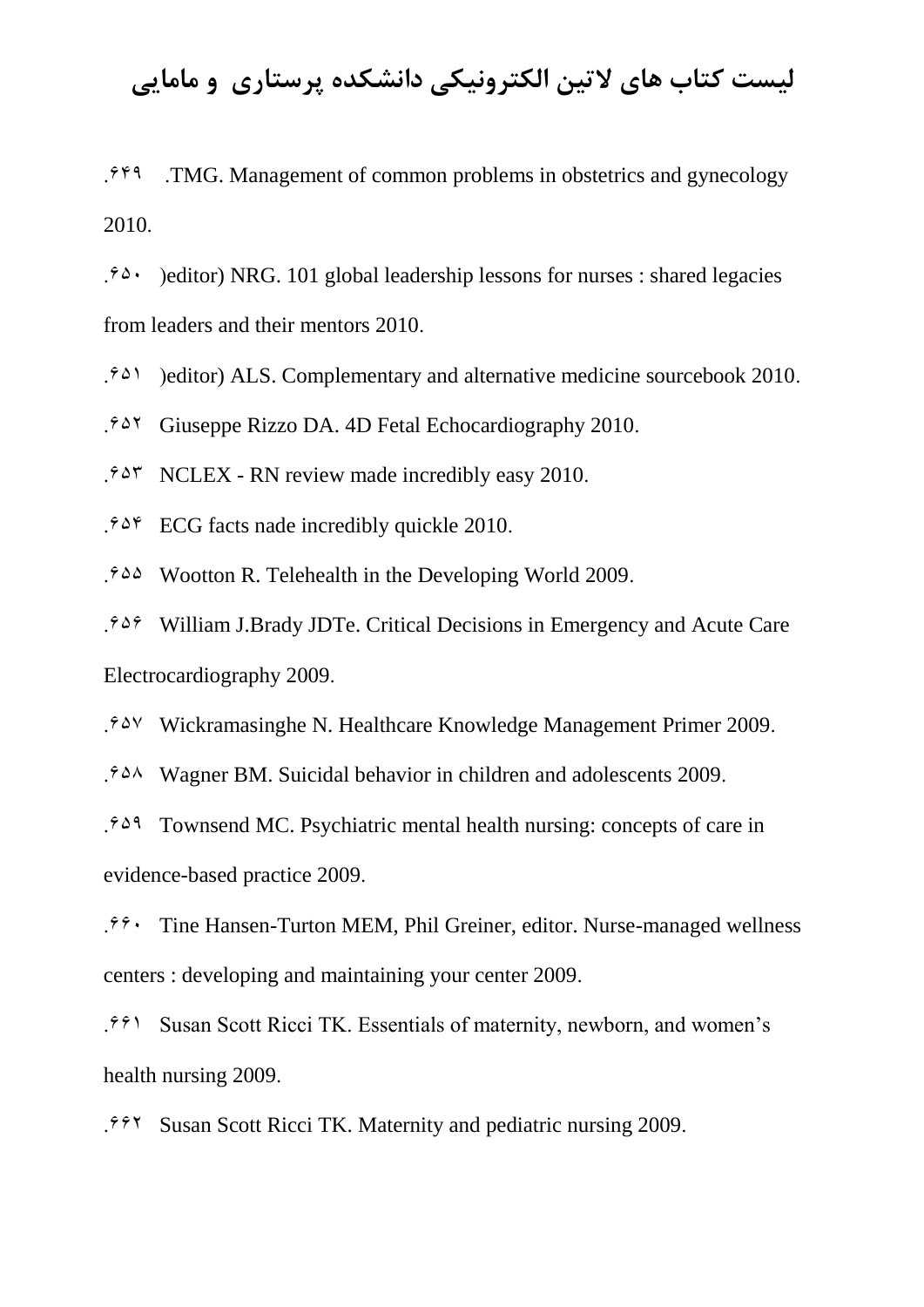$.665$  Susan L. Ward SMH. Maternal-child nursing care: optimizing outcomes for mothers, children, and families 2009.

.664 Susan Klein SM, Fiona Thomson A Book For Midwives Care For Pregnancy, Birth, And Womens health 2009.

.665 Staton-Tindall CGLTPGM. Adolescent Substance Abuse: Evidence-Based Approaches to Prevention and Treatment 2009.

.666 Slaich V. Cerebral Palsy 2009.

 $.667$  Shihab P. Numeracy in Nursing and Healthcare Calculations and Practice 2009.

.6688 Sharon Straus JT, Ian Graham. Knowledge translation in health care : moving from evidence to practice 2009.

.669 Ryrie INaI. The Art and Science of Mental Health Nursing A Textbook of Principles and Practice 2009.

.671 Robert L. Rogers AM, Michael Winters, Joseph Martinez. Practical Teaching in Emergency Medicine 2009.

 $.67$ <sup>1</sup> Ritchie CHaD. What is Nursing? Exploring Theory and Practice 2009.

.672 Rajendran EbS. Advanced textiles for wound care 2009.

 $.5\%$  Perry B. More Moments in Time images of exemplary nursing 2009.

.674 Patricia Benner CAT, Catherine A. Chesla. Expertise in nursing practice : caring, clinical judgment & ethics 2009.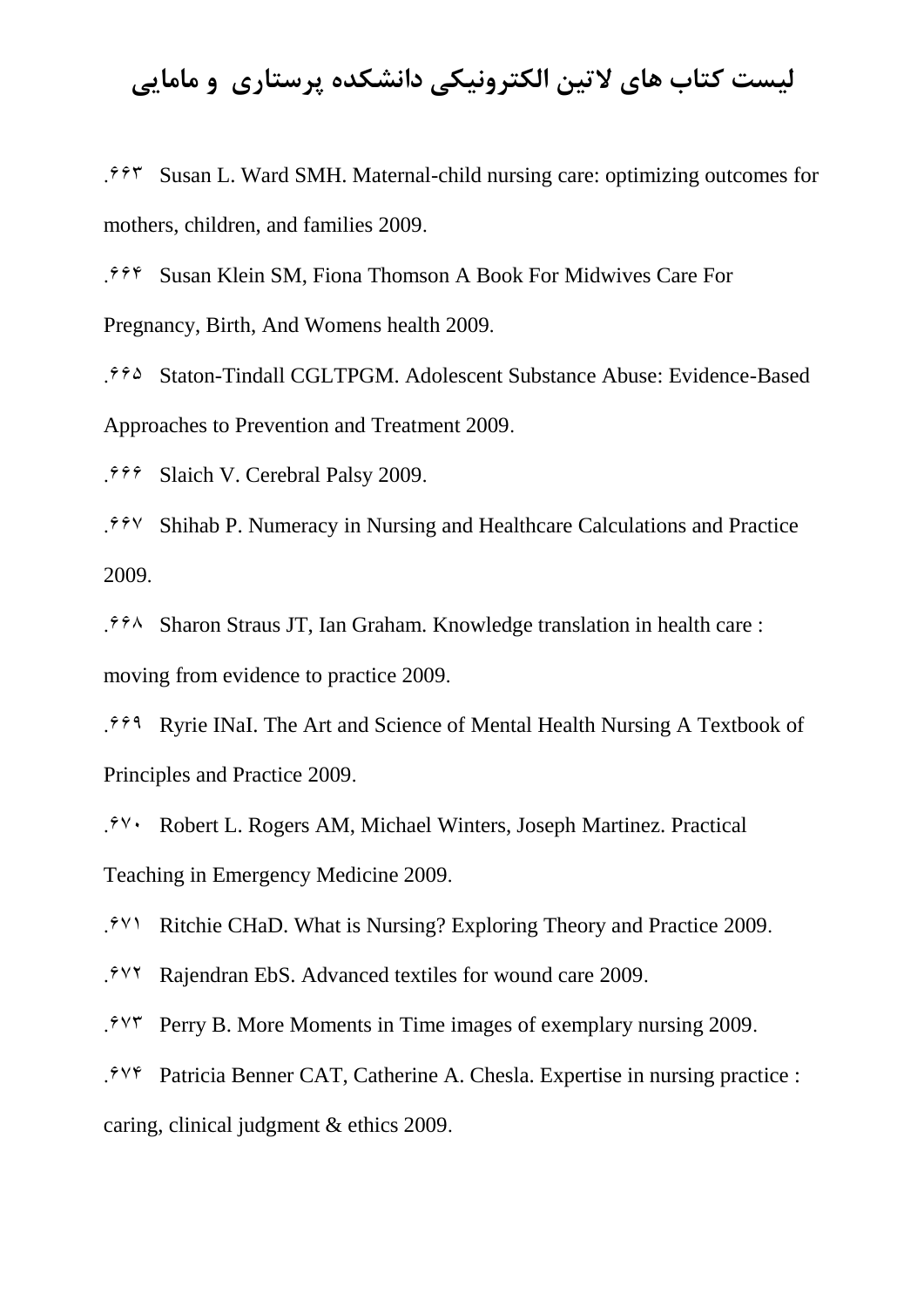. $6\%$  Organization WH. Mental health aspects of women's reproductive health A global review of the literature 2009.

. $5\sqrt{6}$  Organization WH. World Health Organization Counselling for Maternal and Newborn Health Care A Handbook for Building Skills 2009.

.677 Nicholas Graves KH, William Jarvis. Economics and Preventing Healthcare Acquired Infection 2009.

.678 MURRAY ML. LABOR AND DELIVERY NURSING: A Guide to Evidence-Based Practice 2009.

. $5\overline{18}$  Mertz ebNT. Breaking into the all-male club : female professors of educational administration 2009.

 $.681$  Melissa M. Adams GRA. Perinatal Epidemiology for Public Health Practice 2009.

 $.681$  Meleis AI. Transitions theory : middle-range and situation-specific theories in nursing research and practice 2009.

 $.64$ <sup>7</sup> Martin JSC. Paediatric neurosurgery for nurses : evidence-based care for children and their families 2009.

 $.64$ <sup>\*</sup> Marilyn H. Oermann KBG. Evaluation and testing in nursing education 2009.

. $64<sup>6</sup>$  Magdalena A. Mateo KTK. Research for advanced practice nurses : from evidence to practice 2009.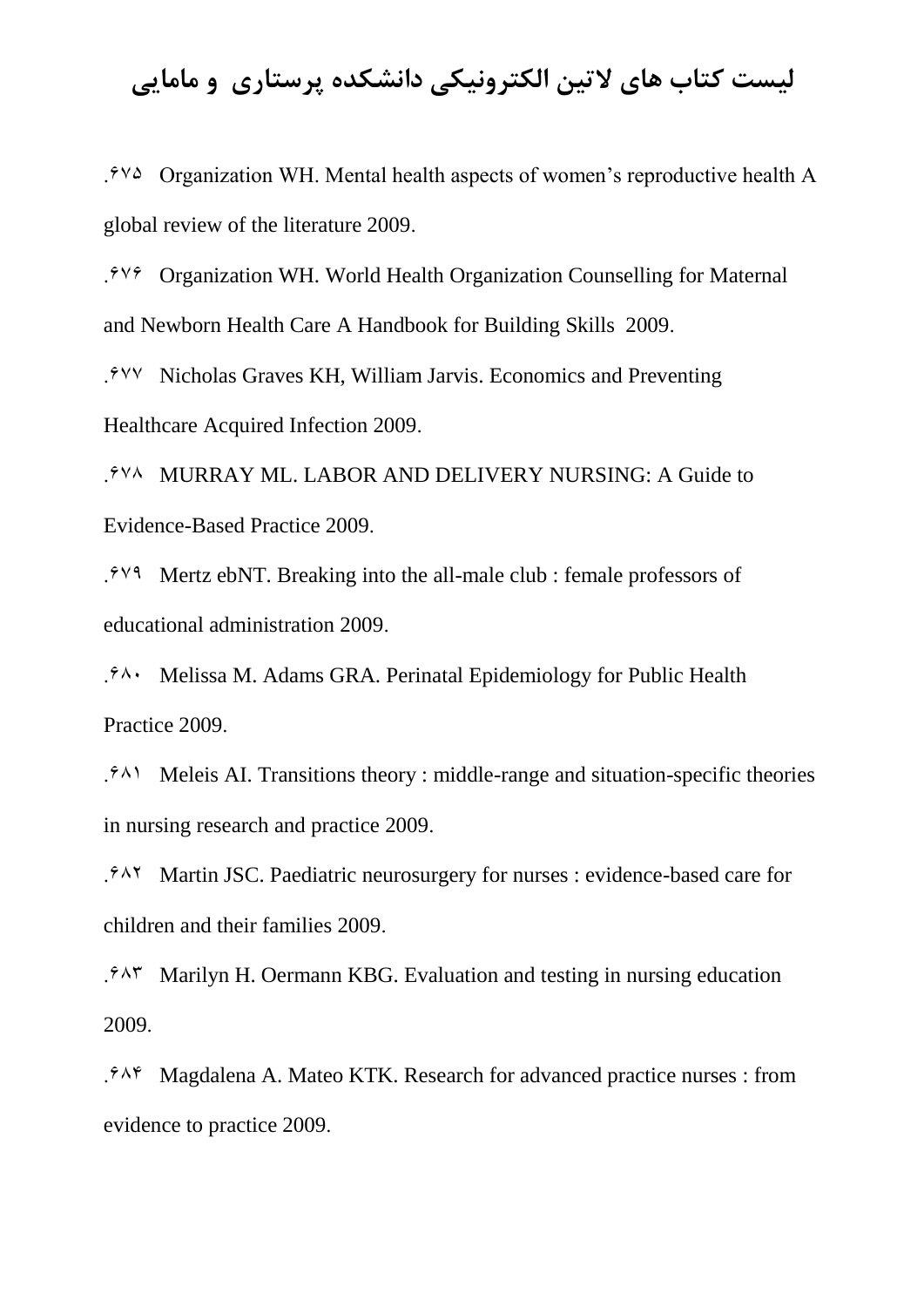$.683$  Lorraine M. Wright ML. Nurses and familes : a guide to family assessment and intervention 2009. 5th.ed]:

. $646$  Lois B.Jovanovic. [editor-in-chief]. Medical management of pregnancy complicated by diabetes / 2009.

 $.687$  Litwack K. Clinical coach for effective perioperative nursing care 2009.  $.68\text{A}$  Leedham EPaM. Coaching and mentoring : practical conversations to improve learning 2009.

 $.688$  Lee RH. Economics for healthcare managers 2009.

 $.691$  Kettles PWaAM. Risk assessment and management in mental health nursing 2009.

.691 Joseph S Sanfilippo EL-T. Clinical Pediatric and Adolescent Gynecology 2009.

 $.693$  John R. Benson IJ. Management options in breast cancer : case histories, best practice, and clinical decision-making 2009.

.693 Joel T. Levis GMG. Clinical Emergency Medicine Casebook 2009.

.694 Jill E. Winland-Brown LMD. ADULT AND FAMILY NURSE

PRACTITIONER CERTIFICATION EXAMINATION: Review Questions and Strategies 2009.

 $.693$  Jacqueline Fawcett JG. Evaluating research for evidence-based nursing practice 2009.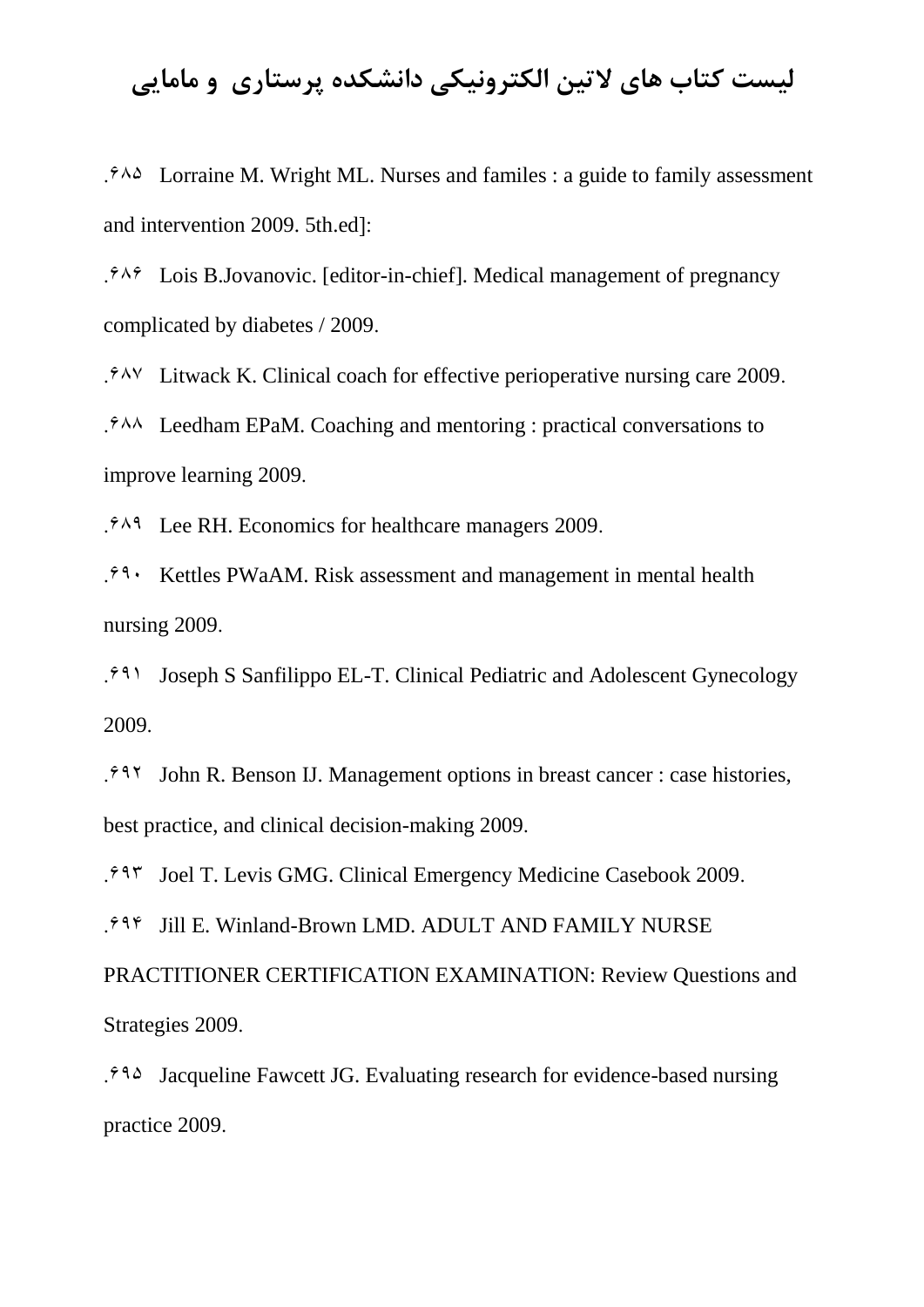.696 J.K. A. Meylers Side Effects of Drugs Used in Anesthesia Meylers Side Effects 2009.

.697 INNOVATION CFERA. Beyond Textbooks DIGITAL LEARNING RESOURCES AS SYSTEMIC INNOVATION IN THE NORDIC COUNTRIES 2009.

. $94\text{A}$  Ingrid Kollak IU-B. Yoga for nurses 2009.

.699 Hunt R. Introduction to community-based nursing 2009.

 $.1111$ . The set of the Sharon Andrew EH. Mixed methods research for nursing and the health sciences 2009.

 $.1111$  edited by Michael F. Murphy DHP. Practical Transfusion Medicine 2009.

.712 edited by Marshall D. Lindheimer JMR, F. Gary Cunningham. Chesley's hypertensive disorders in pregnancy 2009.

 $.113$ . Duffy JR. Quality caring in nursing : applying theory to clinical practice, education, and leadership 2009.

 $.144$  DeSevo M. Maternal and Newborn Success A Course Review Applying Critical Thinking to Test Taking 2009.

 $.1113$ . David Shubert JL. Chemistry and physics for nurse anesthesia : a student centered approach 2009.

.<sup> $\forall \cdot \hat{r}$ </sup> Chrissie Verduyn JR, and Alison Wood. Depression : cognitive behaviour therapy with children and young people 2009.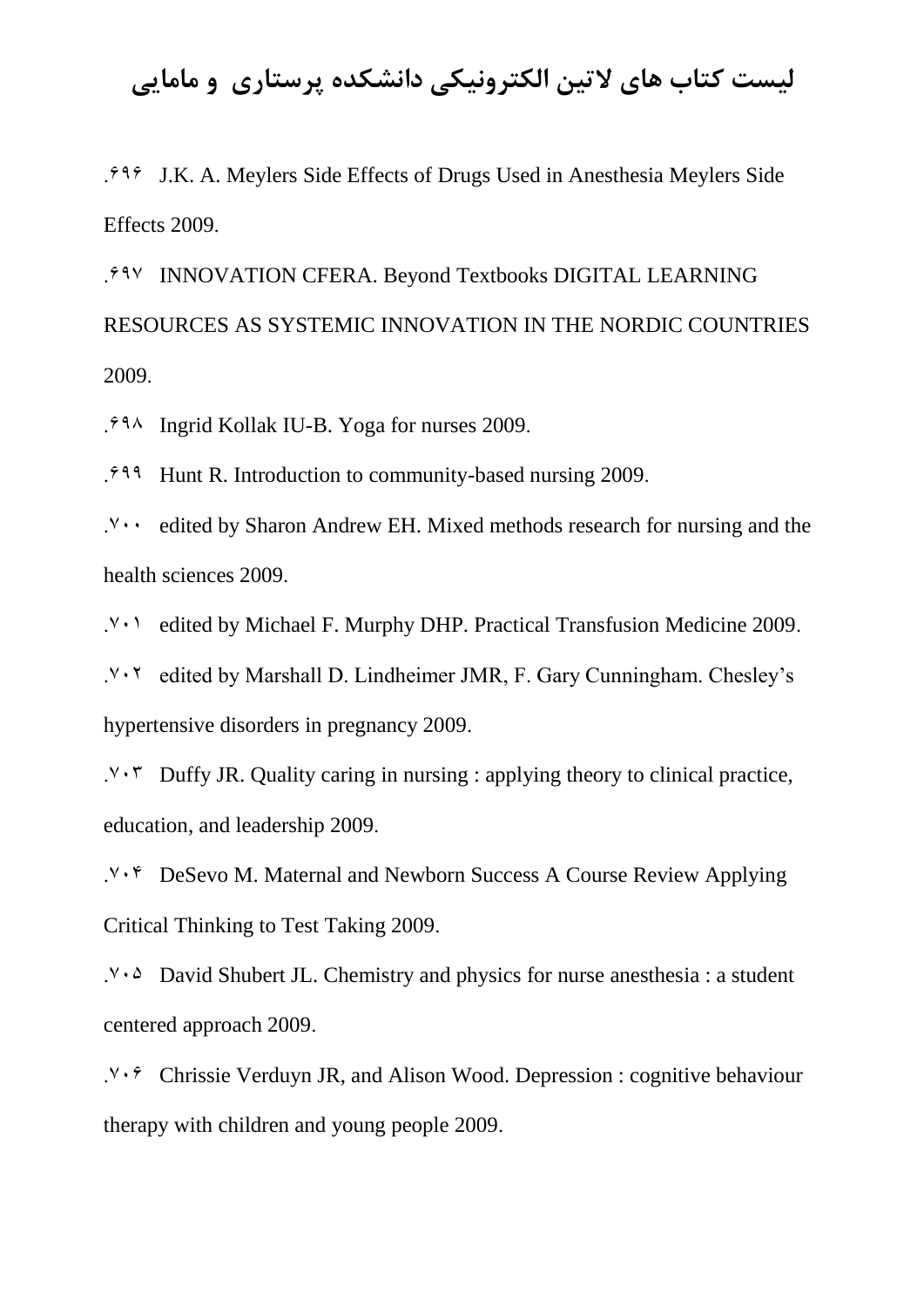.717 Cathy Melfi Curtis ABF. Psychiatric Mental Health Nursing Success A Course Review Applying Critical Thinking to Test Taking 2009.

.<sup> $\forall \cdot \land$ </sup> Catalano JT. Nursing now! : today's issues, tomorrow's trends 2009.

.<sup> $V \cdot$ 9</sup> Carr A. What works with children, adolescents, and adults?: a review of research on the effectiveness of psychotherapy 2009.

. $Y \cdot$  Canfield ebRN. Infectious pregnancy complications 2009.

.711 cait p. searl sta. Core Topics in Thoracic Anesthesia 2009.

.712 Blott E-I-CM. Pregnancy day by day 2009.

.713 Bishop V. Leadership for Nursing and Allied Health Care Professions 2009.

.714 Bettina Staudinger VH, and Herwig Ostermann, editors. Nursing and clinical informatics : socio-technical approaches 2009.

.715 Barker P. Psychiatric and Mental Health Nursing The craft of caring 2009.

.<sup> $196$ </sup> Barbara Resnick EM. Assisted living nursing : a manual for management and practice 2009.

.717 Astuto M. Anesthesia, Intensive Care and Pain in Neonates and Children 2009.

.718 approach P-hoettp. Malcolm Woollard ... [et al.]. 2009.

.719 Anne Neufeld MH. Nursing and family caregiving : social support and nonsupport 2009.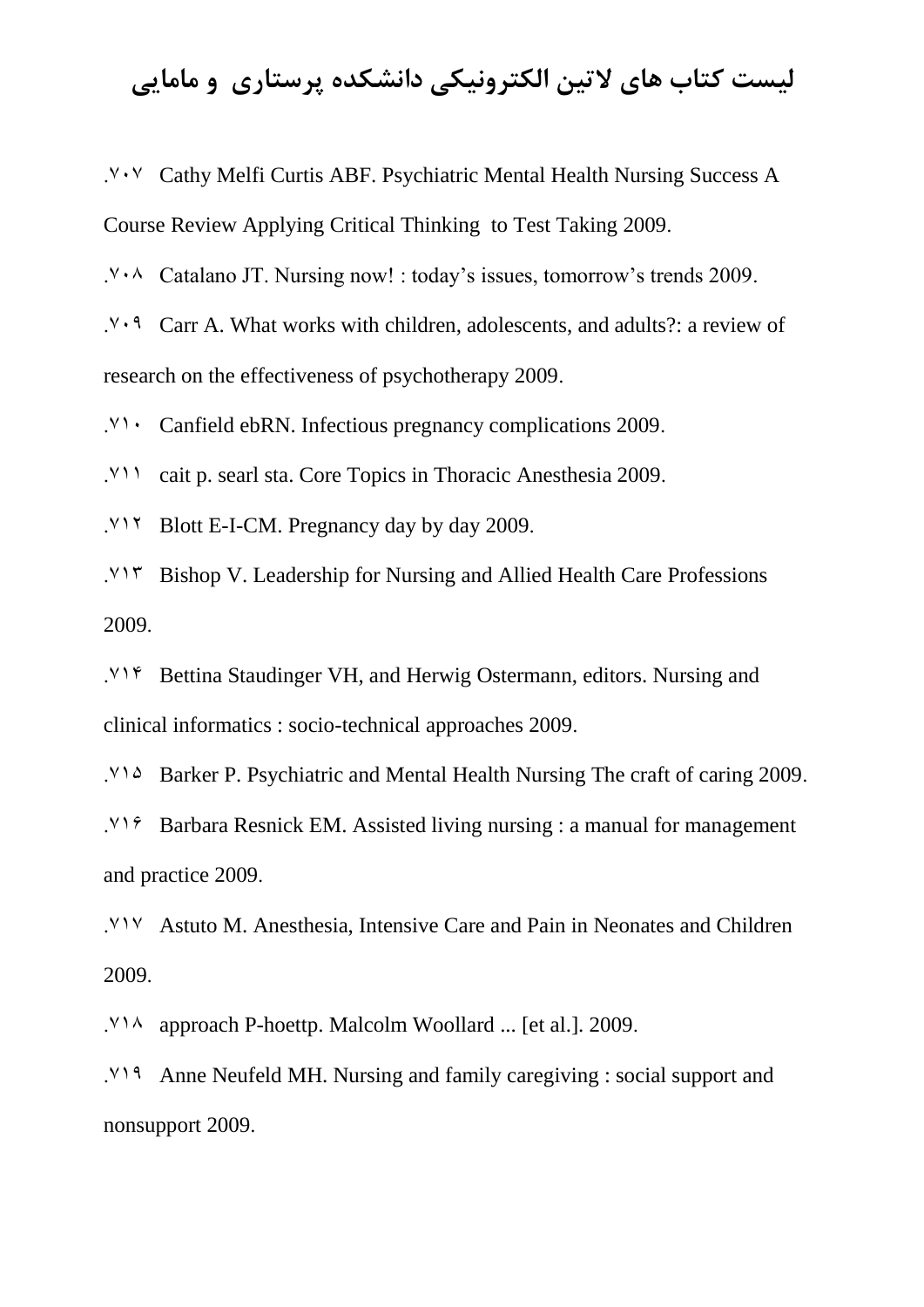$.97 \cdot$  Anne M. Van Leeuwen DP-L. Davis's comprehensive handbook of laboratory and diagnostic tests : with nursing implications 2009.

.721 Anne Collins Abrams CBL, Sandra Smith, Pennington; consultant, Tracey

L. Goldsmith. Clinical drug therapy: rationales for nursing practice 2009.

.722 Agur AMRD, Arthur F. Grant's Atlas of Anatomy 2009.

.723 ADESMAN A. Baby Facts The Truth about Your Childs Health from Newborn through Preschool 2009.

.<sup> $\forall$ 7°</sup> [edited by] Rozzano C. Locsin MJP. A contemporary nursing process : the (un)bearable weight of knowing in nursing 2009.

.725 /edited by J. Kevin Nugent BJP, T. Berry Brazelton. The newborn as a person: enabling healthy infant development worldwide 2009.

 $.1976$  Race, Ethnicity, and Language Data Standardization for Health Care Quality Improvement 2009.

.727 Whitman-Price BAMaRA. Nursing education : foundations for practice excellence 2008.

.728 westwood P. What teachers need to Knoew about Teaching Methods 2008.

.729 Waugh ERaJ. Medical disorders in pregnancy : a manual for midwives 2008.

. $14.77 \cdot$  Watson J. Nursing : the philosophy and science of caring 2008.

.731 Wallace M. Essentials of gerontological nursing. 2008.

.732 Technology NIoSa. Education Criteria for Performance Excellence 2008.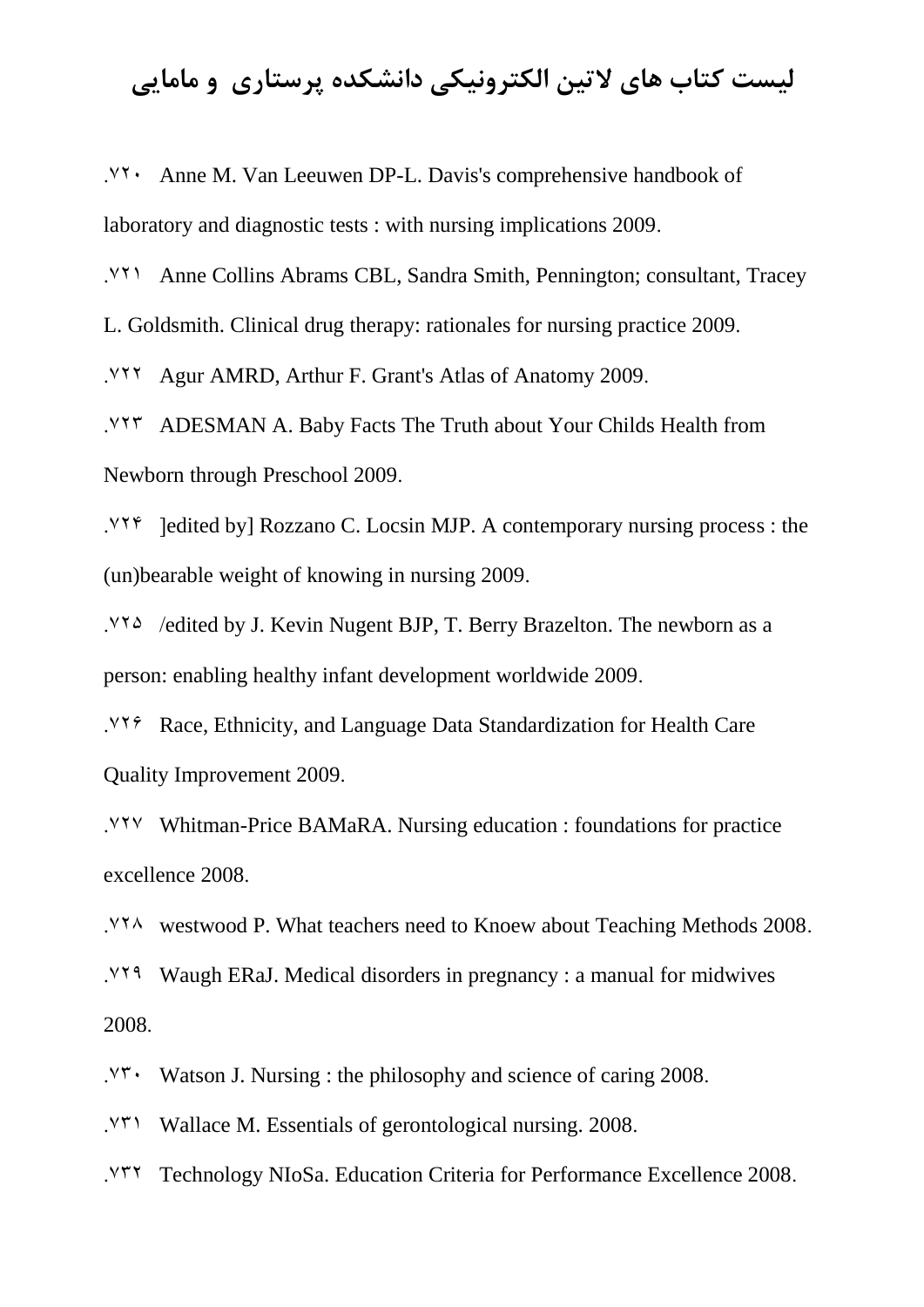.733 Stanley uASwAG. Political approaches to educational administration and leadership 2008.

.734 Smith; RP. Netter's obstetrics and gynecology 2008.

.735 Rubin A. Practitioner 's guide to using research for evidence-based practice 2008.

. $1476$  Roberta B. Carey MGS, Karin L. McGow. Medical microbiology for the new curriculum : a case-based approach 2008.

.737 R H. Nursing leadership : a concise encyclopedia 2008.

.738 Philip Jevon BE, Melanie Humphreys. Nursing Medical Emergency Patients 2008.

 $.979$  Patricia M. Nugent BAV. Test success: test taking technique for begining nursing students 2008.

. $V^{\varphi}$  Oakley K. Occupational health nursing 2008.

.741 Monahan FD. McGRAW-HILL REVIEWFOR THE NCLEX-RN EXAMINATION 2008.

.742 Mike Davis KF. How to teach continuing medical education 2008.

.743 Michele Geiger-Bronsky DW. Respiratory nursing : a core curriculum 2008.

.744 Marilynn E. Doenges MFM. Nurse's Pocket Guide Diagnoses, Prioritized Interventions, and Rationales 2008.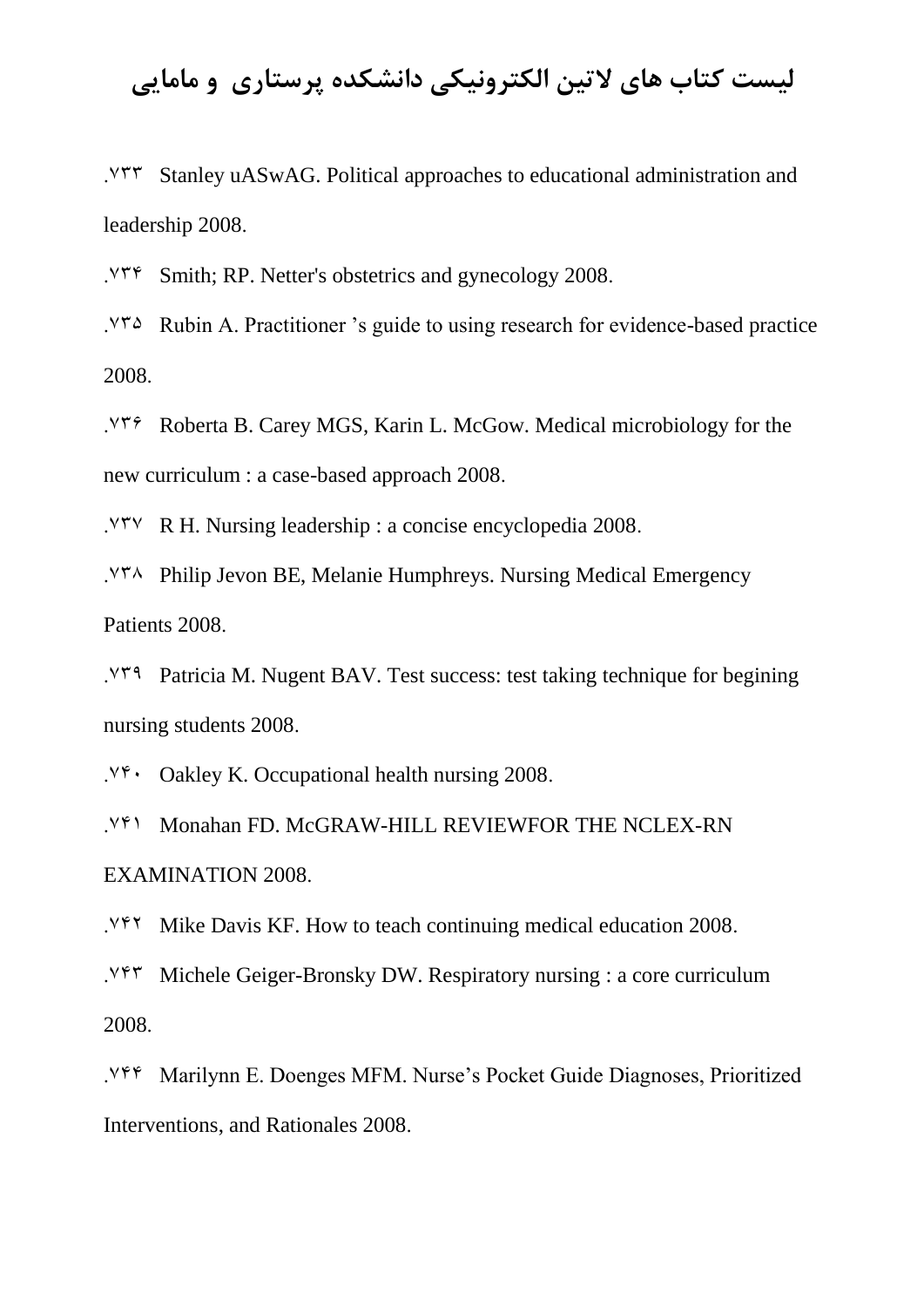.745 lee c-ccay-t. Leadership and Management in China: Philosophies, Theories, and Practices 2008.

.746 LeCroy CW. Handbook of Evidence-Based Treatment Manuals for Children and Adolescents 2008.

.747 Laura Weiss Roberts JGH. Professionalism and ethics : question-andanswer self-study guide for mental health professionals 2008.

.748 Koenig VBCaHG. Spiritual dimensions of nursing practice 2008.

.749 Karen Glanz BKR, and K. Viswanath, editors. Health behavior and health education : theory, research, and practice 2008.

. $\forall \Delta$ . Joseph Tan e. Healthcare information systems & informatics : research and practices 2008.

.751 Jevon P. Nursing Medical Emergency Patients. 2008.

.752 Jansen ebMP. Managing pain in the older adult 2008.

.753 James H. Husted GLH. Ethical decision making in nursing and health care : the symphonological approach 2008.

.754 Jacqueline Rhoads BJM. Davis's guide to clinical nursing skills 2008.

.755 Innovation CfERa. Innovating to Learn, Learning to Innovate 2008.

.756 Howes DBaO. Handbook for Psychiatric Trainees 2008.

.757 Herrman JW. Creative teaching strategies for the nurse educator 2008.

.758 Hatfield. NT. Broadribb's introductory pediatric nursing 2008.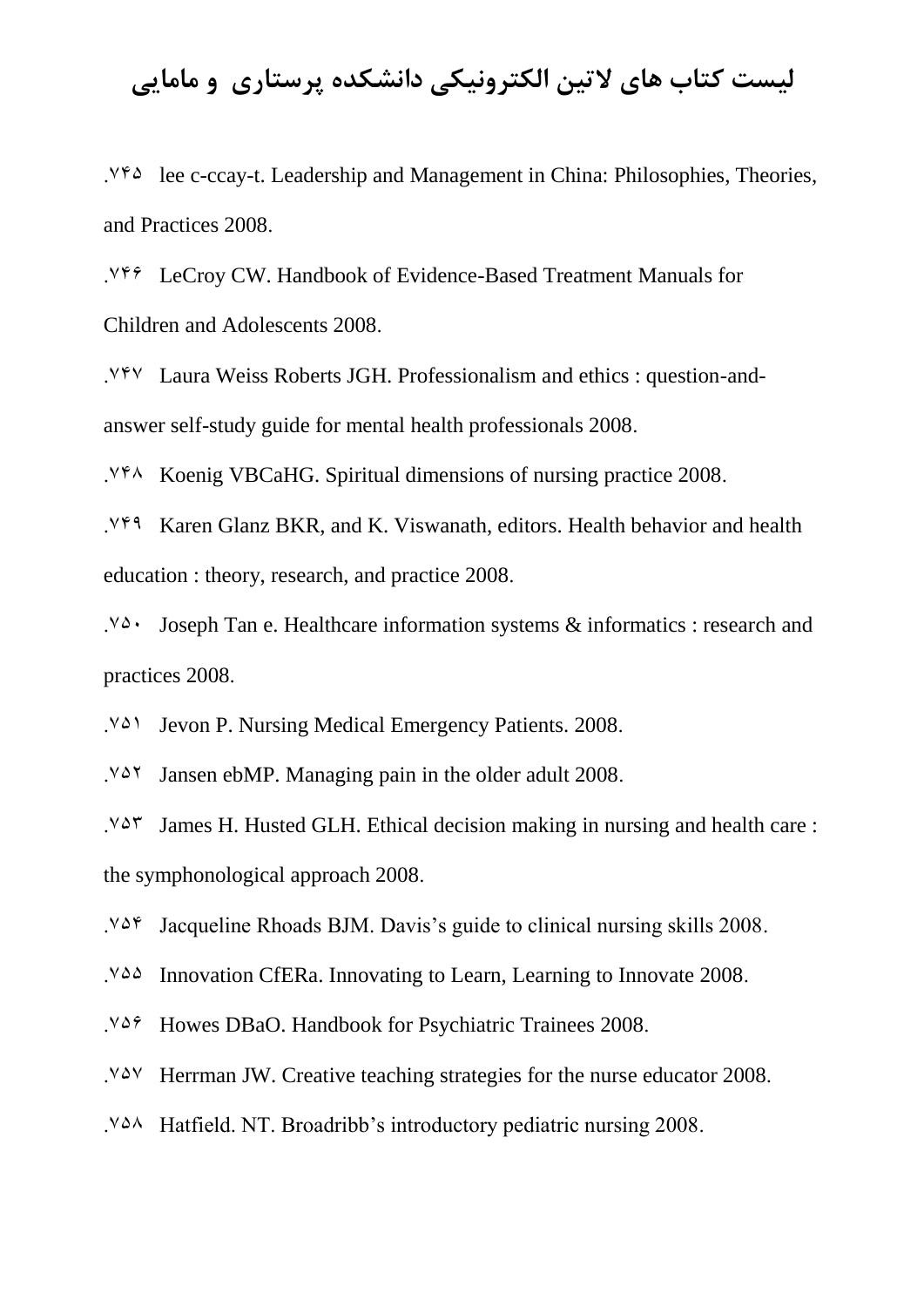.759 Guerin LDaG. Effective practice for adolescents with reading and literacy challenges 2008.

.76. Griffiths. H. Coeliac disease : nursing care and management 2008.

.761 Goldman MA. Pocket Guide ti the Operative Room 2008.

.762 Faith Gibson LS. Cancer in Children and Young People: Acute Nursing Care 2008.

.763 Fabre J. Smart nursing : nurse retention & patient safety improvement strategies 2008.

.764 Elissa Jelalian RGS. Handbook of Childhood and Adolescent Obesity 2008.

 $.1962$  Dougall. HMSwR. Community nursing and primary healthcare in twentieth-century Britain 2008.

 $.1966$  Depaepe PSM. Educational Research: the Educationalization of Social Problems 2008.

.767 Daniel Kelly FG. Cancer care for adolescents and young adults 2008.

.768 Dana Dabelea GJK. Epidemiology of Pediatric and Adolescent Diabetes 2008.

.769 Cohen S. Critical Thinking in the Operating Room: Skills to Assess, Analyze, and Act 2008.

.771 Clemow BGaR. Nursing and Collaborative Practice:A Guide to Interprofessional and Interpersonal Working 2008.

.771 Chin RL. Emergency Management of Infectious Diseases 2008.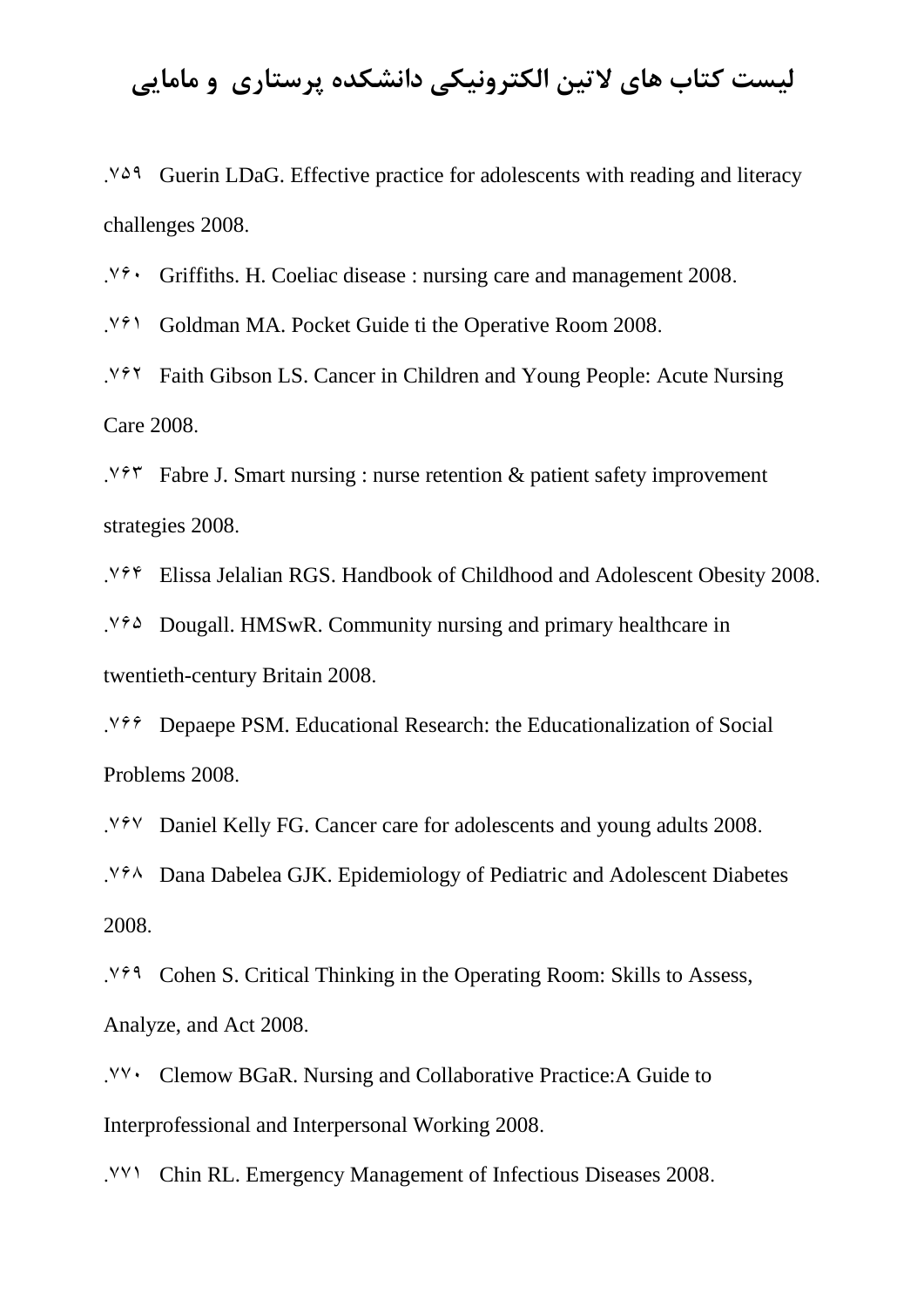.772 CHARL E S E . SMITH JJC. TRAUMA ANESTHES IA 2008.

.773 Catherine J. Lee ESM. Deja review obstetrics & gynecology 2008.

.774 Betty R. Ferrell NC. The Nature of Suffering and the Goals of Nursing 2008.

.775 Best C. Nutrition : a handbook for nurses 2008.

.796 Barry A. Cassidy JDB. Ethics and professionalism : a guide for the physician assistant 2008.

.777 Amal Mattu WB. ECGs for the emergency physician 2008.

.778 Allen JE. The Licensing Exam Review Guide in Nursing Home Administration. 2008.

.779 Allen JE. NURSING HOME ADMINISTRATION. 2008.

.781 Albers LJ. Handbook of Psychiatric Drugs 2008.

.781 A I-K. Sickle Cell Disease An Educational Booklet for Parents\_ Patients and the Community 2008.

.782 [edited by] John A. Rock HWJI. Te Linde's operative gynecology 2008.

.783 Francis M.Quinn SJH. Quinn's principles and practice of the nurse education 2007

.784 W.H.O. Family Planning A GLOBAL HANDBOOK FOR PROVIDERS: Evidence-based guidance developed through worldwide collaboration 2007.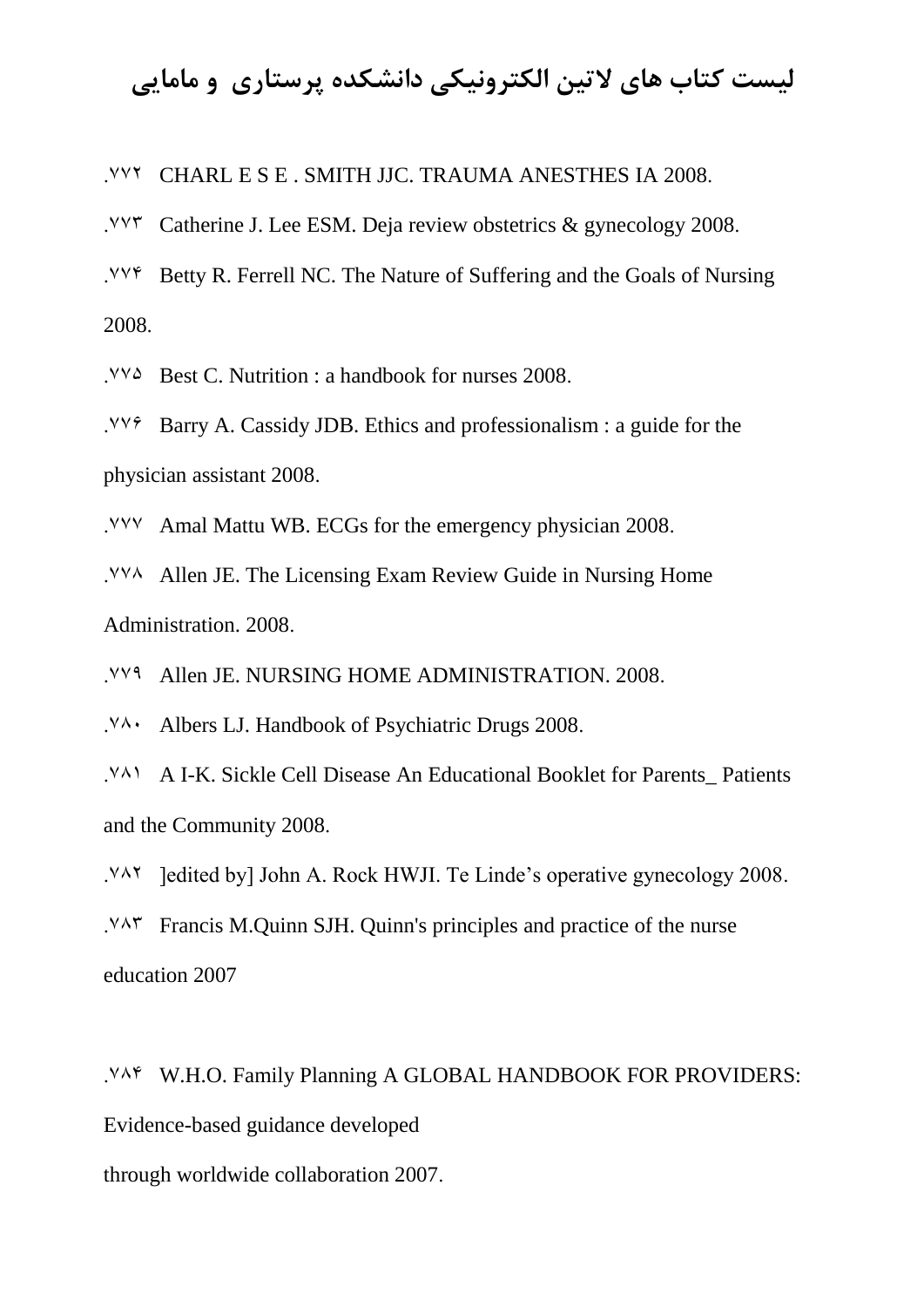$.944$  Veenema TG. Disaster nursing and emergency preparedness for chemical, biological, and radiological

terrorism and other hazards 2007.

.746 Thomas G. Education and theory: strangers in paradigms 2007.

.787 Ruben Alvero WDS. Reproductive endocrinology and infertility : the requisites in obstetrics and gynecology 2007.

.788 Roy Lilley PL, Alan Gillies. MEDICINES Management for Residential and Nursing Homes. 2007.

.<sup>VA9</sup> Rebecca Neno BA, and Hazel Heath. Older people and mental health nursing : a handbook of care 2007.

 $.91 \cdot$  Peate I. Men's health : the practice nurse's handbook 2007.

.791 O'Grady E. A Nurse's Guide to Caring for Cardiac Intervention Patients 2007.

.792 Newfield SA. COX'S CLINICAL APPLICATIONS OF NURSING DIAGNOSIS. 2007.

.793 Newfield SA. Cox's clinical applications of nursing diagnosis : adult, child, women's, mental health, gerontic and home health considerations 2007.

.794 Miller F. Physical Therapy of Cerebral Palsy 2007.

.795 McDermott TJaB. Eating disorders in children and adolescents 2007.

.796 Mary DiGiulio DJ. Medical Surgical Nursing 2007.

.797 Marsden J. An evidence base for ophthalmic nursing practice 2007.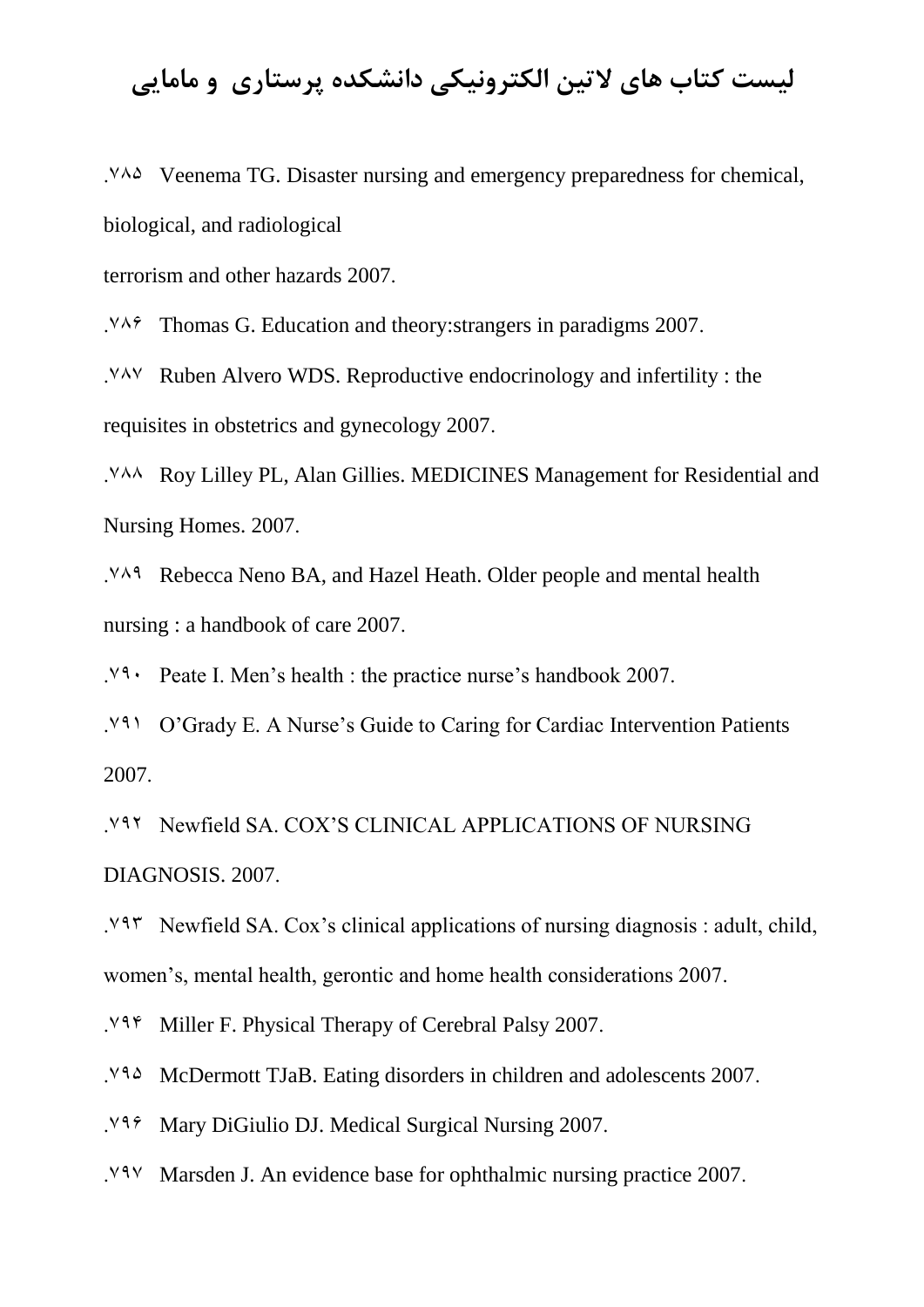.798 Marilyn Sawyer Sommers SAJ, Theresa A. Beery. Diseases and disorders : a nursing therapeutics manual 2007.

.799 Lisette K. Bunting-Perry GMV. Comprehensive Nursing Care for Parkinson's Disease 2007.

 $\cdot$ <sup>A</sup> $\cdot$  Lawson ebVSaM. Clinical paediatric dietetics 2007.

 $.811$  Kupperman JJ. Ethics and Qualities of Life 2007.

 $.812$ . Kathleen B. Gaberson MHO. Clinical teaching strategies in nursing 2007.

 $.81$ <sup>6</sup> Karen Golden-Biddle KL. Composing qualitative research 2007.

 $.81$ <sup>6</sup> Jones R. Nursing Leadership and Management Theories Processes and Practice 2007.

.<sup>81</sup> John Keady CLCaSP. Partnerships in community mental health nursing and dementia care 2007.

. $\lambda \cdot \hat{z}$  Jester ebRF. Advancing practice in rehabilitation nursing 2007.

.817 Jan Walker SP, Paula Smith and Nikki Jarrett. PSYCHOLOGY FOR NURSES AND THE CARING PROFESSIONS 2007.

 $.818$  Hinchcliffe A. Children with cerebral palsy: a manual for therapists, parents and community workers 2007.

 $.819$  Helle Neergaard JPU. Handbook of qualitative research methods in entrepreneurship 2007.

.811 Guest PASaDA. Study Skills for Nursing and Midwifery Students 2007.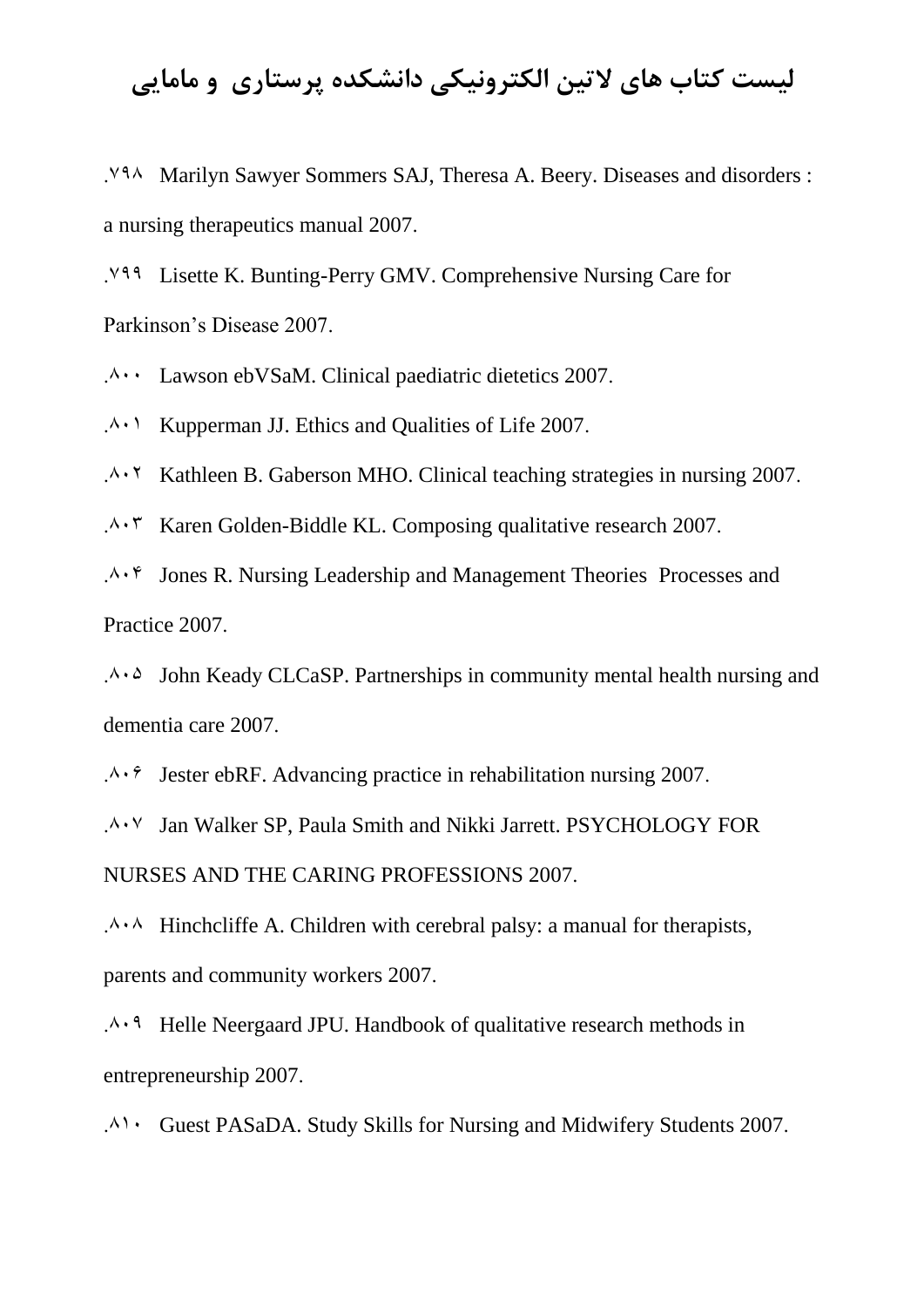.811 Frey CLSaMA. Middle range theory development using King's conceptual system 2007.

.812 Fay Valentine LL. Nursing care of children and young people with chronic illness 2007.

 $.815$  edited by Darwin Deen LH. The complete guide to nutrition in primary care: 2007.

.814 D'Arcy YM. PAIN MANAGEMENT: Evidence-Based Tools and Techniques for Nursing Professionals 2007.

.815 Byrom GEaS. Essential midwifery practice. Public health 2007.

. $18.8$  BRADSHAWRGN A. Caring for the Older Person Practical Care in Hospital, Care Home or at Home. 2007.

.817 Berek JS. Berek & Novak's gynecology 2007.

.818 Armstrong. AE. Nursing ethics : a virtue-based approach 2007.

.<sup>819</sup> (editor) MEYwLMR. Early child development from measurement to action : a priority for growth and equity 2007.

. $81 \cdot \text{V}$  (editor) JEMaDRT. Geriatric nutrition 2007.

.AT DICTIONARY OF NURSING 2007.

 $.827$  L.Tharpe N. Clinical practice guidelines for midwifery and women's health 2006–2009.

.823 System CotFoECitUSH. Hospital-Based Emergency Care 2006.

.824 Stella McKay-Moffat PL. A pocket guide for student midwives 2006.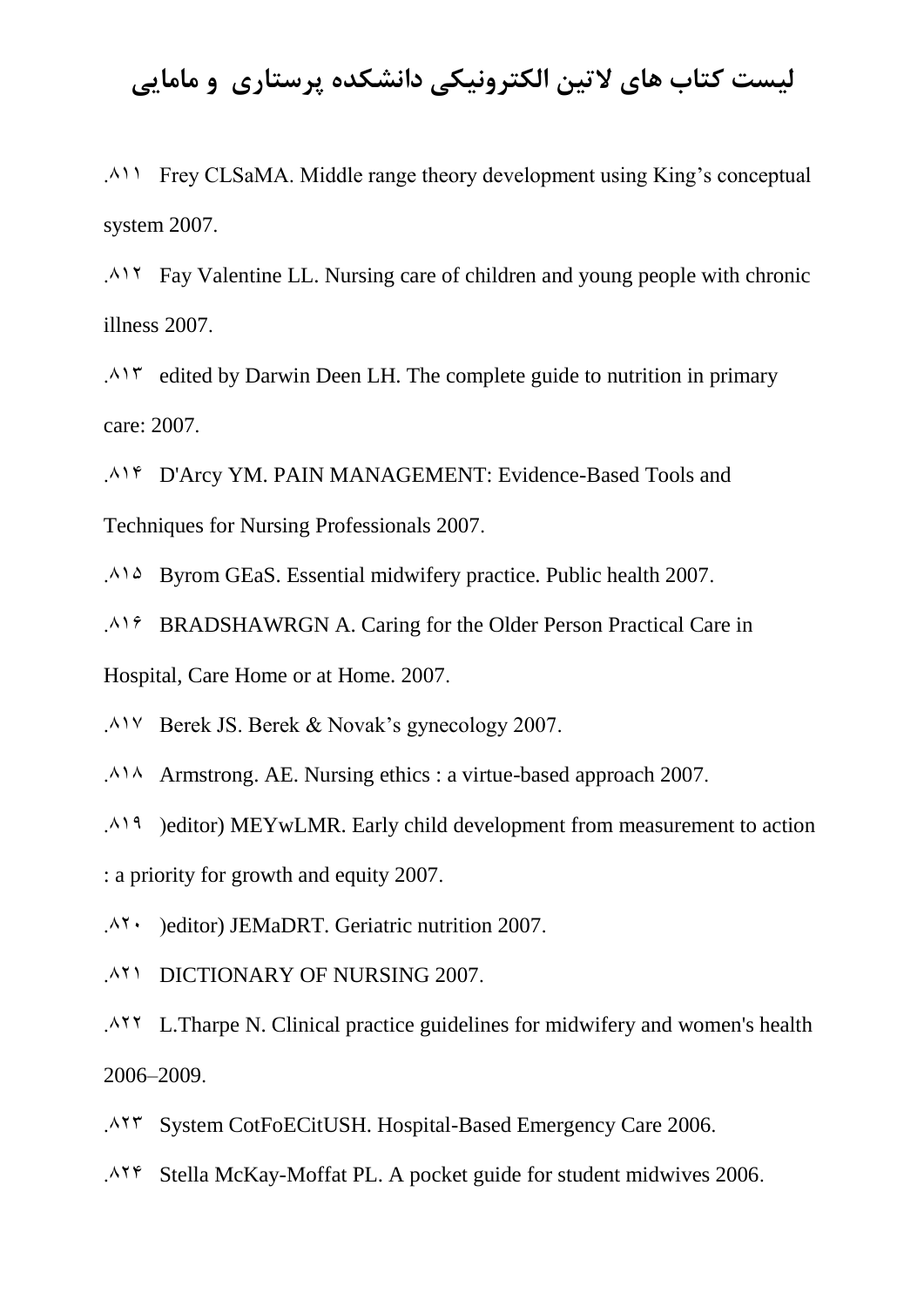.825 Simons MSPaG. Patient education for people with Parkinson's disease and their carers: a manual 2006.

 $.826$  Schulman J. Managing your patients' data in the neonatal and pediatric

ICU : an introduction to databases and statistical analysis 2006.

.827 Schostak J. Interviewing and Representation in Qualitative Research 2006.

.828 Rodger L. Bick RLB, William Baker. Hematological Complications in Obstetrics, Pregnancy, and Gynecology 2006.

 $.819$  R.Putz and R. Pabst e. Sobotta atlas of human anatomy (V.2 Trurk, VisceraL, ower Limb ) 2006.

.<sup>84</sup> R.Putz and R .Pabst e. Sobotta atlas of human anatomy (V.1 HeadN, eck, U pper L imb ) 2006.

 $.871$  Pyrek K. Forensic nursing 2006.

.832 Paul Griffiths MP, Elspeth Whitby. Imaging the central nervous system of the fetus and neonate 2006.

.833 Michaelene P. Mirr Jansen MZ-S. Advanced practice nursing : core concepts for professional role development 2006.

.834 Melanie Dreher DS, Micheline Asselin. Healthy places, healthy people : a cultural handbook for community nursing practice 2006.

 $.858$  McSherry W. Making sense of spirituality in nursing and health care practice : an interactive approach 2006.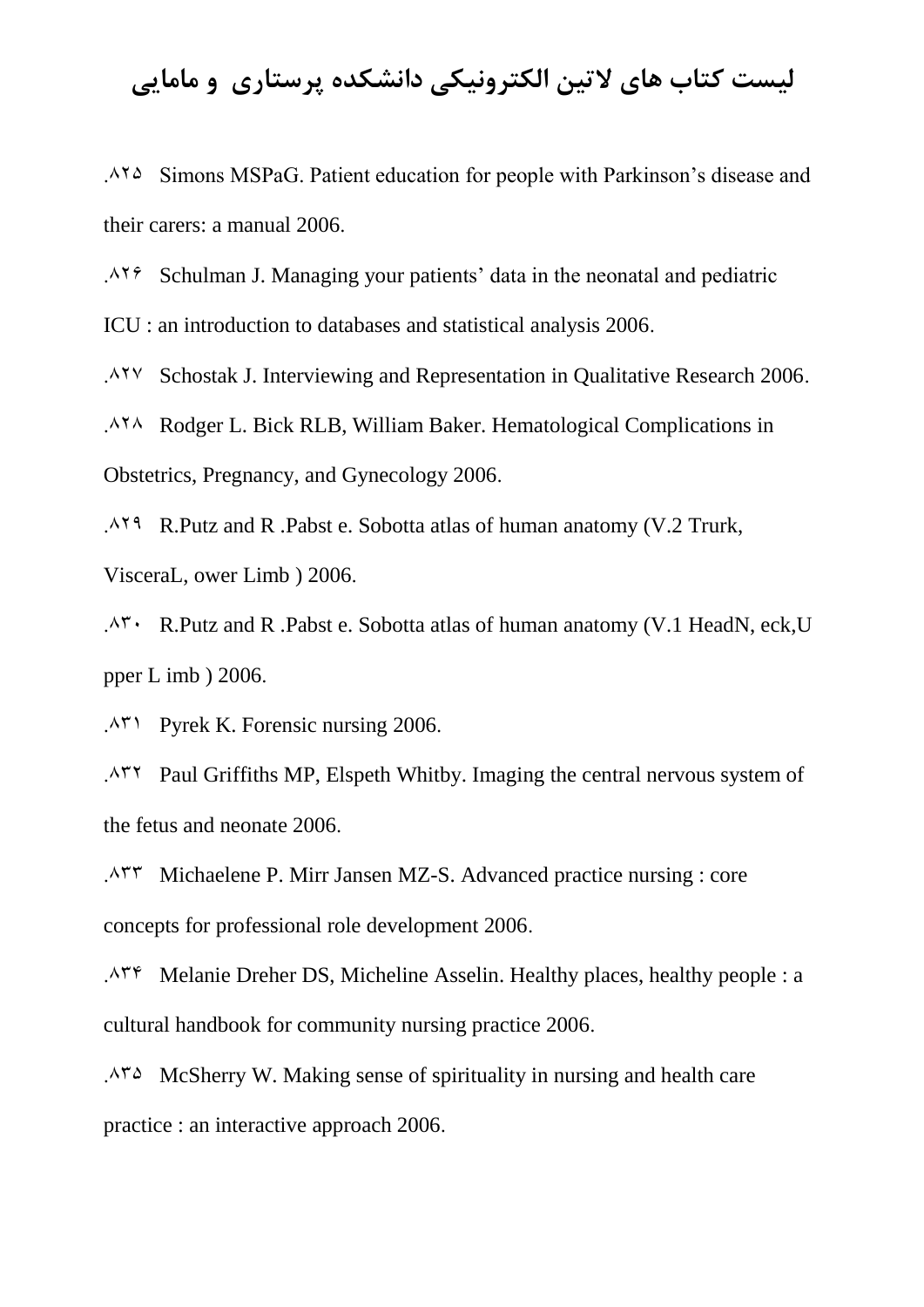$.87\%$  Marcia Sue DeWolf Bosek TAS. The ethical component of nursing education : integrating ethics into clinical experience 2006.

.837 Lyne DAaP. The Reality of Nursing Research: Politics, practices and processes 2006.

. $1888$  Lellan KM. Management of Pain A practical approach for health care professionals 2006.

.839 Lachman VD. Applied ethics in nursing 2006.

 $.84$ <sup>.</sup> Kupchik A. Judging juveniles : prosecuting adolescents in adult and juvenile

courts 2006.

.841 Keith Porter PSaRF. Leadership and Management for HR Professionals 2006.

 $.85$  Jane Smith JJF. Best practices in nursing education : stories of exemplary teachers 2006.

. AFT Jan Bowden VM. HEALTH PROMOTION IN MIDWIFERY:

PRINCIPLES AND PRACTICE 2006.

 $.844$  Ian Peate SC. Caring for adults with mental health problems 2006.

 $.848$  Hesook Suzie K, Ingrid Kollak. Nursing theories : conceptual and philosophical foundations 2006.

.846 HAROLD◊ELLIS. Clinical Anatomy Arevision and applied anatomy for clinical students 2006.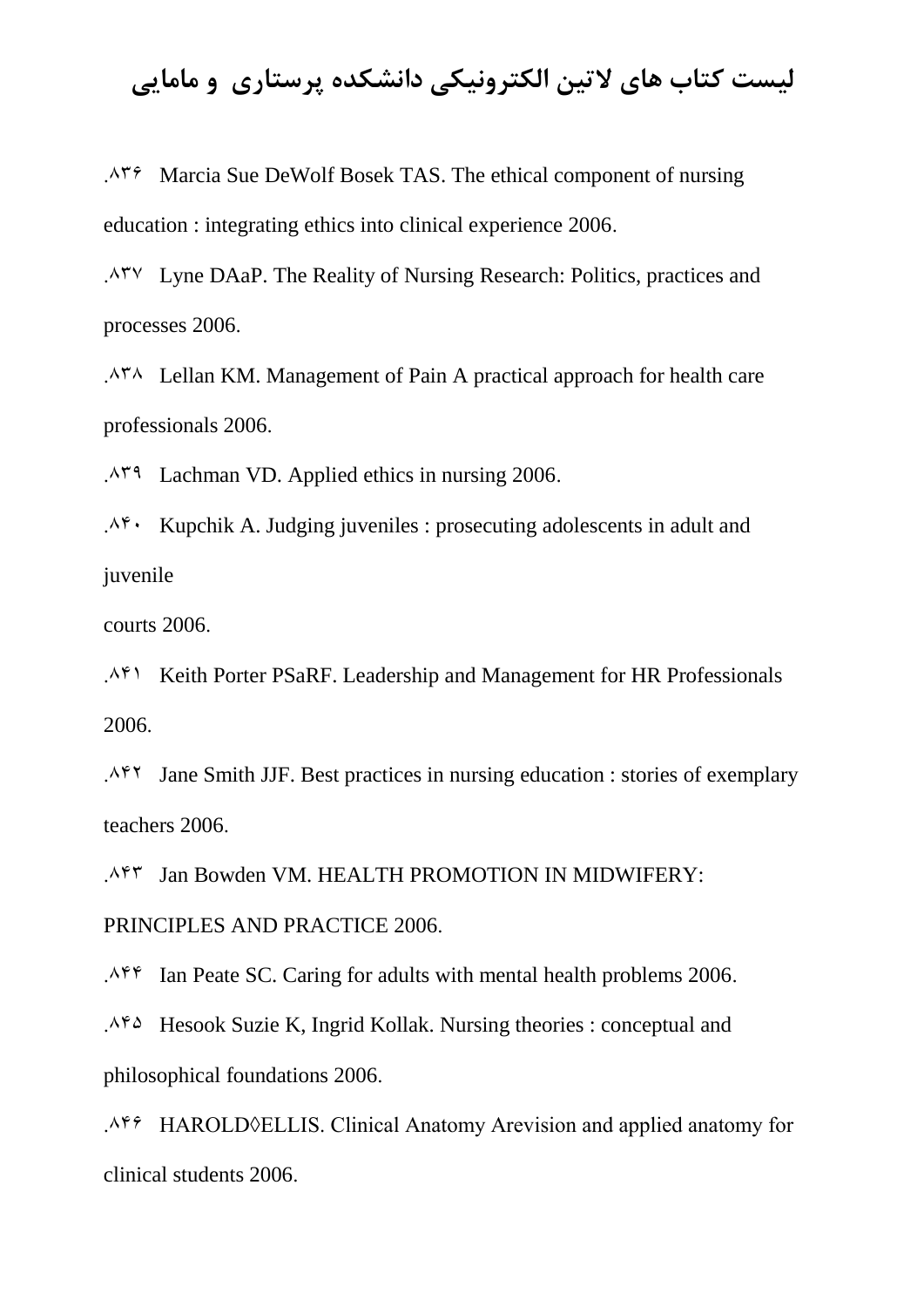.847 Dixon BKaC. Caring for People with Problem Behaviours 2006.

 $.848$  Browne K. A community health approach to the assessment of infants and their parents: the care programme 2006.

 $.849$  Braveman FR. Obstetric and gynecologic anesthesia: the requisites in anesthesiology 2006.

 $.84 \cdot$  Bethel Ann Powers TRK. Dictionary of nursing theory and research 2006.

 $.821$  Bartholomew LK. Planning health promotion programs: an intervention mapping approach 2006.

.852 Attarian HP. Sleep disorders in women : a guide to practical management. 2006.

.853 Ann Møller and Tom Pedersen JC. Evidence-Based Anaesthesia and Intensive Care 2006.

.854 Alfred E. Chang AEC. Oncology An Evidence-Based Approach 2006.

.855 A.Burtis C. Tietz textbook of clinical chemistry and molecular diagnostics 2006.

ت. احیا نوز اد ۲۰۰۵.TNRکتاب م۸۵۶.

.857 Tara M. Emmers-Sommer MA. Safer sex in personal relationships: the role of sexual scripts in HIV infection and prevention 2005.

.858 Shirley Melat Ziegler e. Theory-directed nursing practice 2005.

.859 Shirley May Harmon Hanson VG-DJRK. Family health care nursing : theory, practice, and research 2005.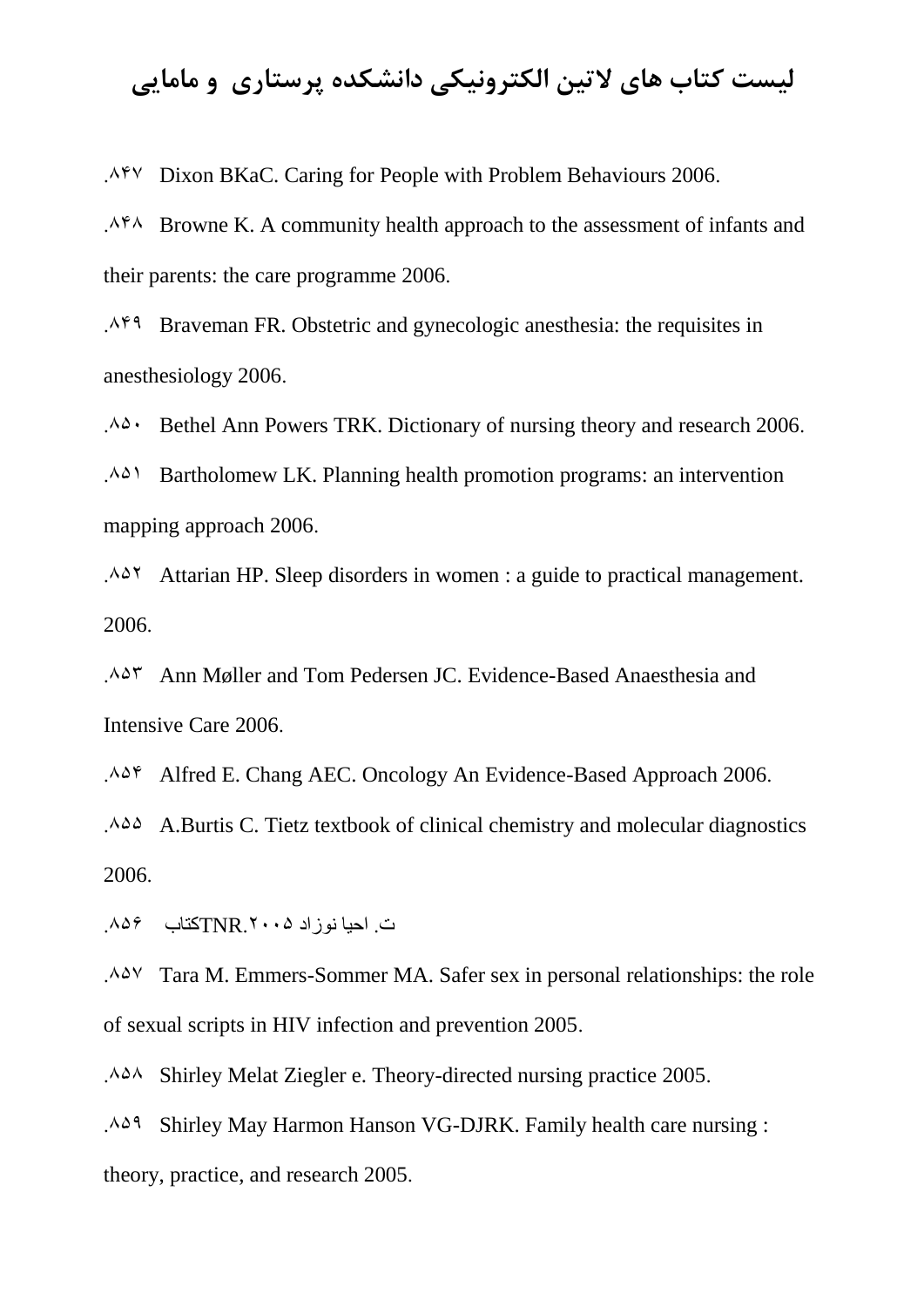. $1.87 \cdot$  Sherman RR. Qualitative research in education 2005.

. $\lambda$ <sup> $\gamma$ </sup> Sheila C. Grossman TMV. The new leadership challenge: creating the future of nursing 2005.

 $.87^{\circ}$  SCHMID T. Promoting Health Through Creativity For professionals in health arts and education 2005.

.863 R.Uys L. Curriculum Development in Nursing. 2005.

 $.864$  practice Ntan. Nursing theories and nursing practice 2005.

.865 P.McKenna SKaH. Doctoral Education in Nursing International Perspectives 2005.

.<sup>196</sup> Nadire BERKER SY. The HELP Guide to Cerebral Palsy 2005.

.867 Mitchell M. Anxiety Management in Adult Day Surgery A Nursing Perspective 2005.

 $.868$  Lorraine M. Wright ML. Nurses and families: a guide to family assessment and intervention 2005.

 $.859$  Leddy SK. Integrative health promotion : conceptual bases for nursing practice 2005.

.871 Kattwinkel J. Textbook Neonatal Resuscitaion 2005.

.871 Holloway I. Qualitative Research in Health Care 2005.

.872 Hansen-Turton DLTaT. Community and nurse-managed health centers : getting them started and keeping them going 2005.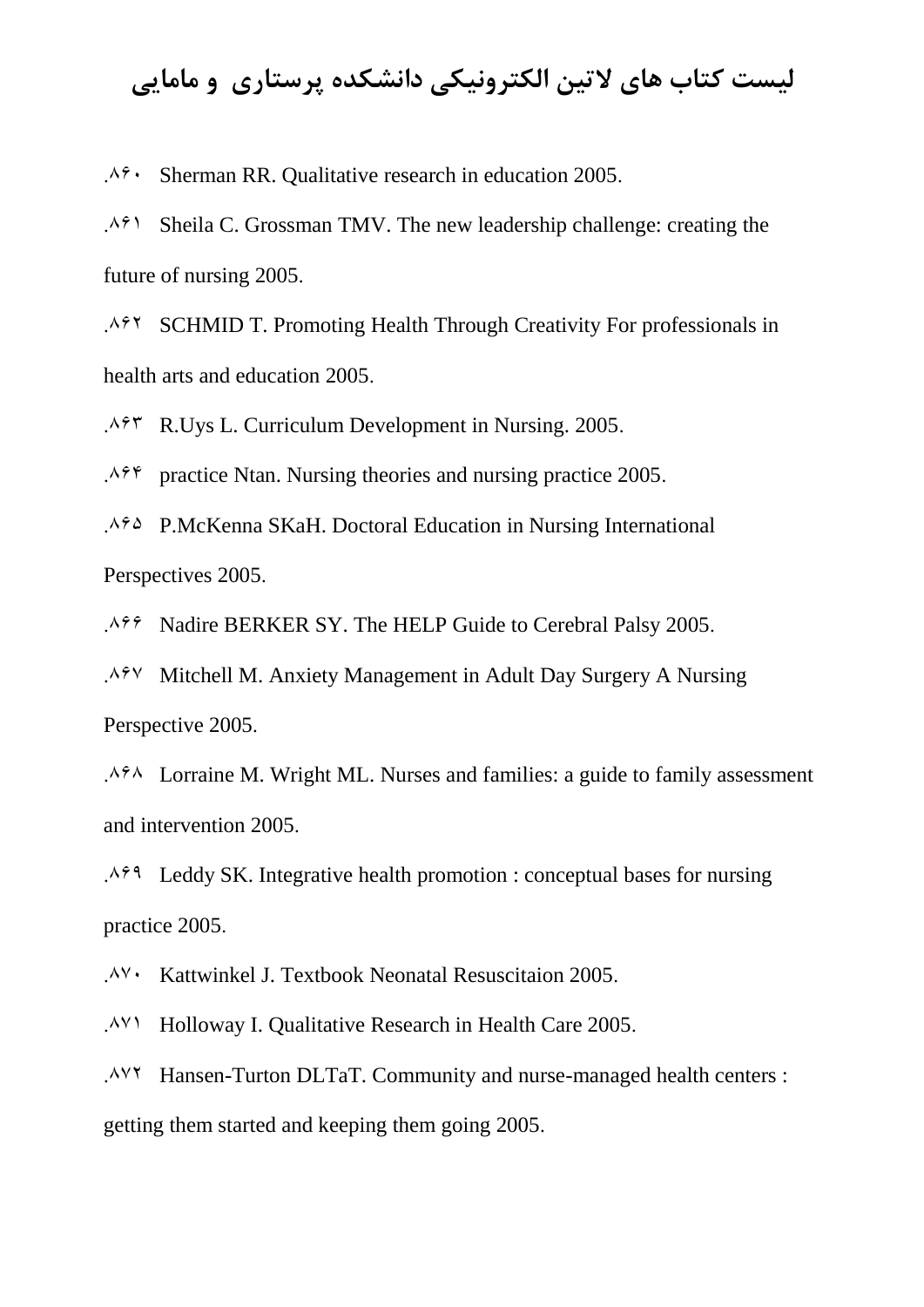.873 Gwele LRUaNS. Curriculum Development in Nursing Process and Innovations 2005.

.874 Fawcett J. Contemporary nursing knowledge : analysis and evaluation of nursing models and theories 2005.

 $.884$  Fabre J. Smart nursing : how to create a positive work environment that empowers and retains nurses 2005.

.876 Dent JA. A PRACTICAL GUIDE FOR MEDICAL TEACHERS 2005.

.877 DAVID WASSERMAN JB, ROBERT WACHBROIT. Quality of Life and Human Difference: Genetic Testing, Health Care, and Disability 2005.

.878 David Sines MS, Janice Forbes-Burford. Community health care nursing 2005.

.879 Cindy L. Schwartz · Wendy L.Hobbie LSCKSR. Survivors of Childhood and Adolescent Cancer: A Multidisciplinary Approach 2005.

.881 Christopher Gillberg RH, Hans-Christoph Steinhausen. A Clinician's Handbook of Child and Adolescent Psychiatry 2005.

.881 Allan P.Reed FSY. Clinical Cases in Anesthesia 2005.

.882 Wylen M. Obstetrics and Gynecology PreTest® Self-Assessment and Review 2004.

.883 Susan Klein SM, and Fiona Thomson. a book for midwives Care for pregnancy, birth, and women's health. 2004.

.884 Redman BK. Advances in patient education 2004.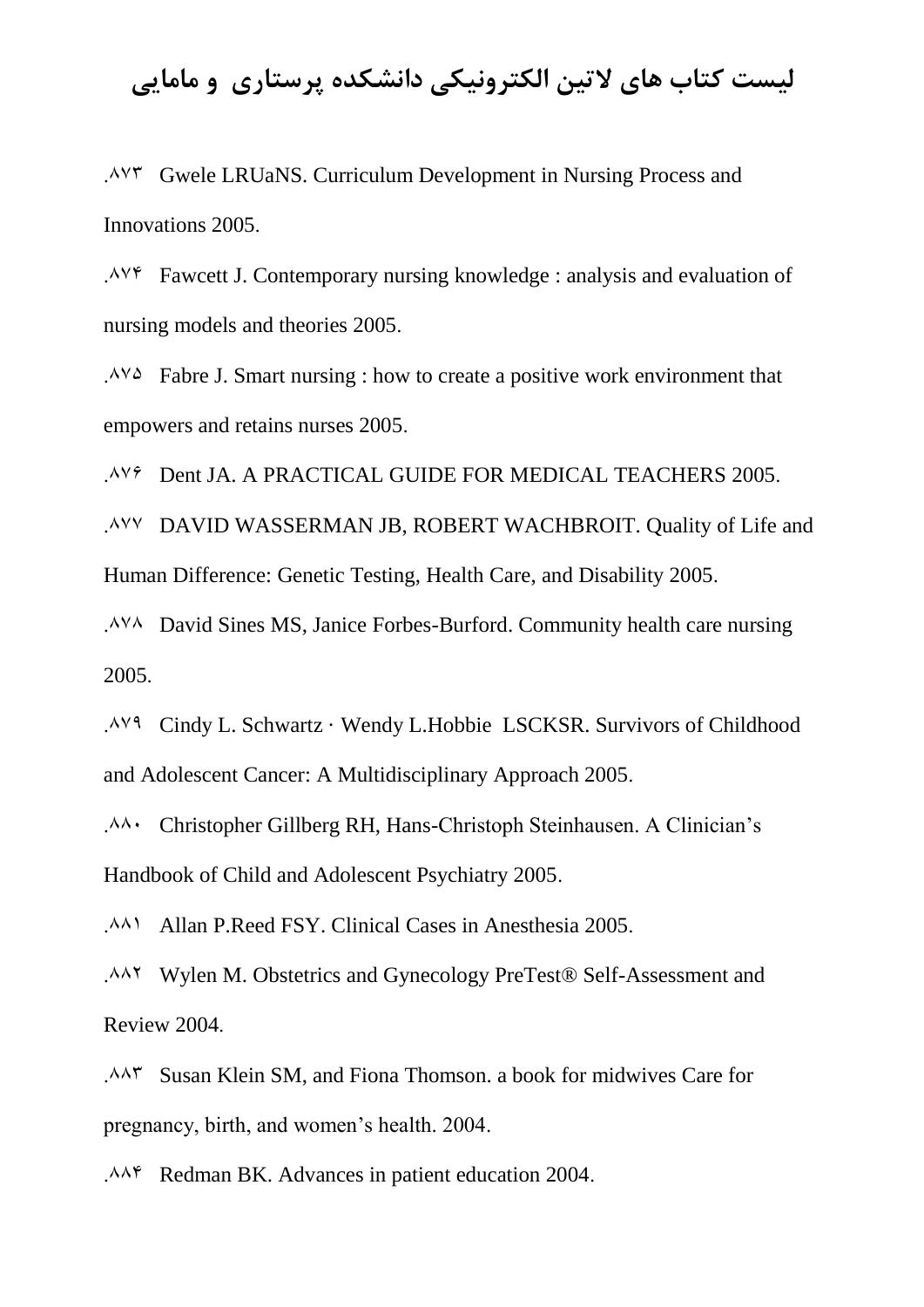.885 Pring GTaR. Evidence-based practice in education 2004.

. $\lambda \lambda$  Long T. Excessive Crying in Infancy 2004.

.887 Laurie Kennedy-Malone KRF, Lori Martin Plank. Management guidelines for nurse practitioners working with older adults 2004.

.888 Kate Exley RD. Giving a Lecture : From Presenting to teaching 2004.

.889 Jan Walker SP, Paula Smith and Nikki Jarrett. PSYCHOLOGY FOR

NURSES AND THE CARING PROFESSIONS 2004.

.891. Howe PD. Sport, Professionalism and Pain Ethnographies of injury and risk 2004.

.891 Helen Varney Burst JMK, Carolyn L. Gegor. Varney's midwifery 2004.

.892 Dewberry C. Statistical Methods for Organizational Research:Theory and practice 2004.

.893 David J. Spiegelhalter KRA, Jonathan P. Myles. Bayesian Approaches to Clinical Trials and Health-Care Evaluation 2004.

.894 Daniel J.Moran RWM. Evidence based educational methods 2004.

.895 Carol Noll Hoskins CM. Research in nursing and health : understanding and using quantitative and qualitative methods 2004.

.896 C. LAIRD BIRMINGHAM PJVB. Medical Management of Eating Disorders: A Practical Handbook for Health Care Professionals 2004.

.897 BA CB. Qualitative Research in Health Care 2004.

.898 Zubair Amin KHE. Basics in medical education 2003.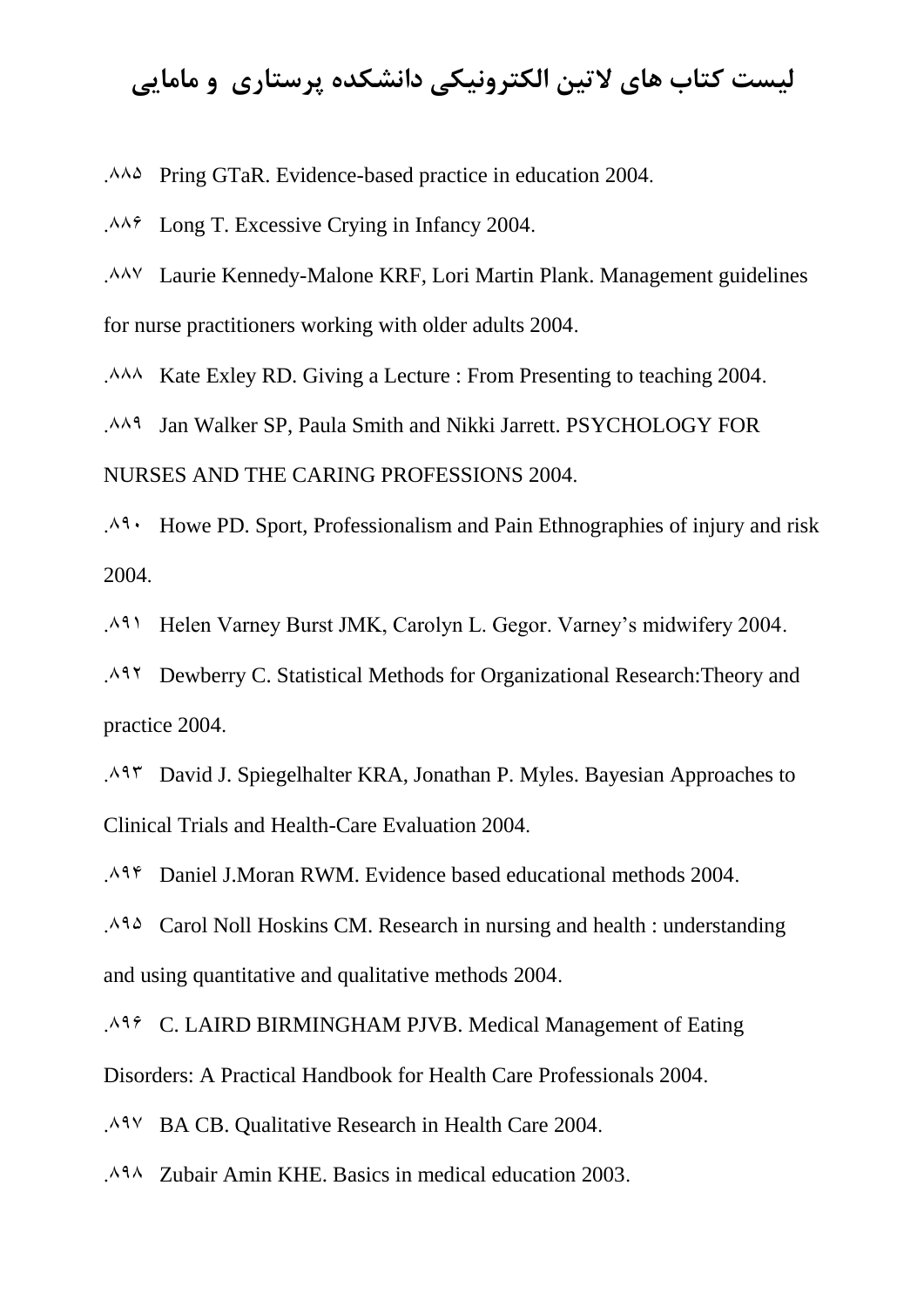.899 WatKinS D. Community Health Nursing : Frameworks for Practice 2003. .911 Vogel CHPYDLC. INTERNET RESEARCH METHODS: A Practical Guide for the Social and Behavioural Sciences 2003.

.911 Puri P. Newborn Surgery 2003.

.912 PETER CANTILLON LH. ABC OF LEARNING AND TEACHING IN MEDICINE 2003.

 $.9.5$  Miller TW. Building and managing a career in nursing : strategies for advancing your career 2003.

.914 Linda S. Williams PDH. Understanding medical-surgical nursing 2003.

.9.0 Latimer J. Advanced Qualitative Research for Nursing 2003.

.9.6 Kathleen Costello JH, and Colleen Harris. Nursing practice in multiple sclerosis : a core curriculum 2003.

.917 Katherine McLaughlin Renpenning SGT. Self-care theory in nursing 2003.

.9.8 Hartley JRECL. Nursing in Todays World Trends, Issues & Management 2003.

.919 Clark CC. American Holistic Nurses' Association complete guide to mind, body,and spirit care for common chronic conditions 2003.

.<sup>91</sup> Clark CC. Group leadership skills 2003.

.911 Bethel Ann Powers TRK. Nursing home ethics: everyday issues affecting residents with dementia 2003.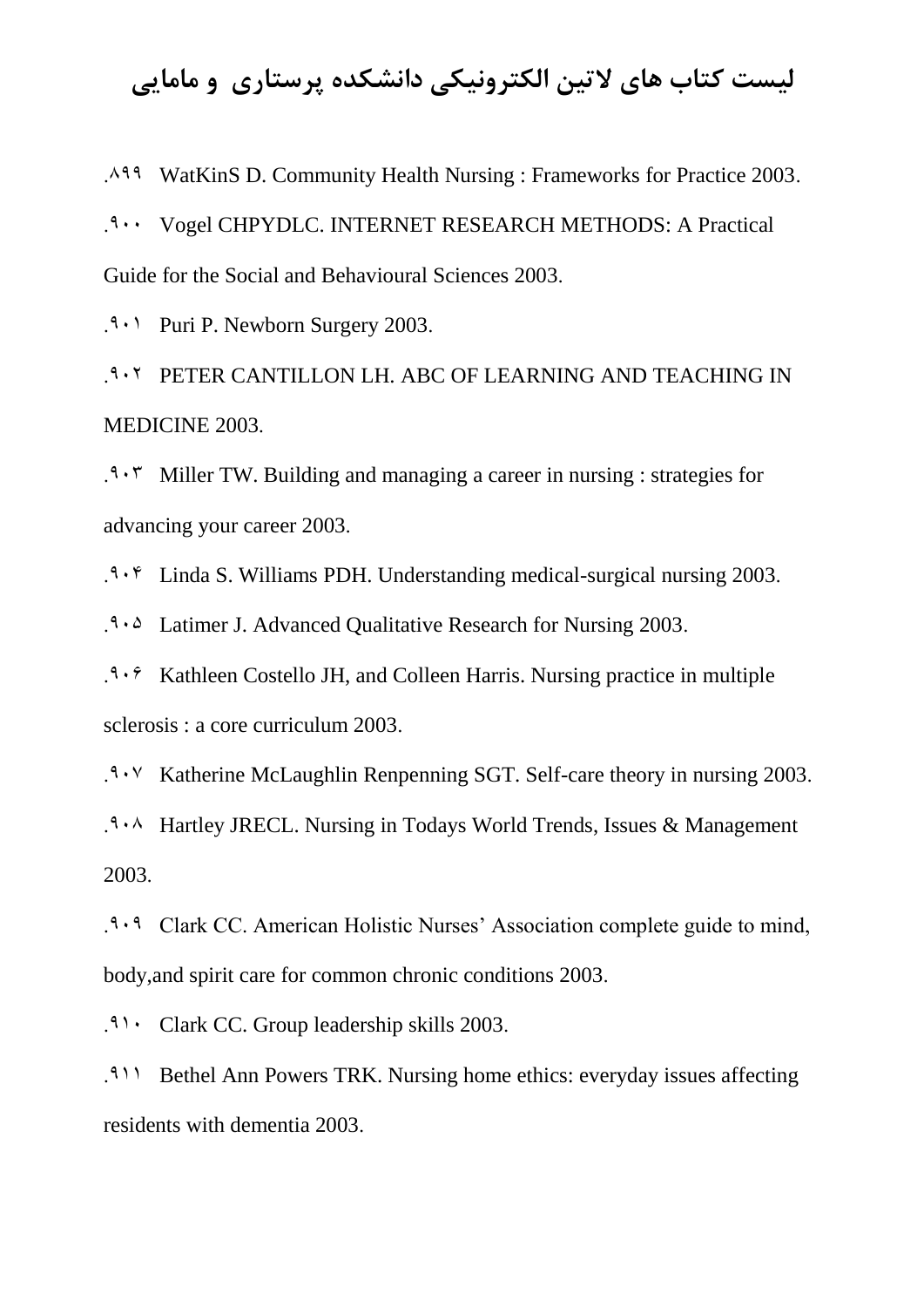.912 Bastable SB. Nurse as Educator Principles of Teaching and Learning for Nursing Practice 2003.

.913 Barnurn BS. Spirituality in nursing: from traditional to new age 2003.

.914 Aranda MOCaS. Palliative Care Nursing A Guide to Practice. 2003.

.915 Traynor AMRaM. Exemplary research for nursing and midwifery 2002.

.916 Sue C. DeLaune PKL. FUNDAMENTALS OF NURSING S T A N D A R D S & PR A C T I C E 2002.

.917 RAINEY J. Wound Care A Handbook for Community Nurses 2002.

.918 Perrin EC. Sexual Orientation in Child and Adolescent Health Care 2002.

.919 Moss MT. The emotionally intelligent nurse leader 2002.

.97 Koenig. VBCaHG. Parish nursing : stories of service and care 2002.

.921 INWOOD HL. Adult Cardiac Surgery Nursing Care and Management 2002.

.922 Holmes AEaJ. Mental health in primary care, a new approach 2002.

.923 FRESHWATER D. Therapeutic Nursing Improving Patient Care through Self-awareness and Reflection 2002.

.924 Vanetzian EV. Critical Thinking: An Interactive Tool for Learning Medical-Surgical Nursing 2001.

.925 Sandra P. Thomas HR, Pollio. Listening to Patients A Phenomenological Approach to Nursing Research and Practice 2001.

.926 Rosemary\_Mander]. Supportive Care and Midwifery 2001.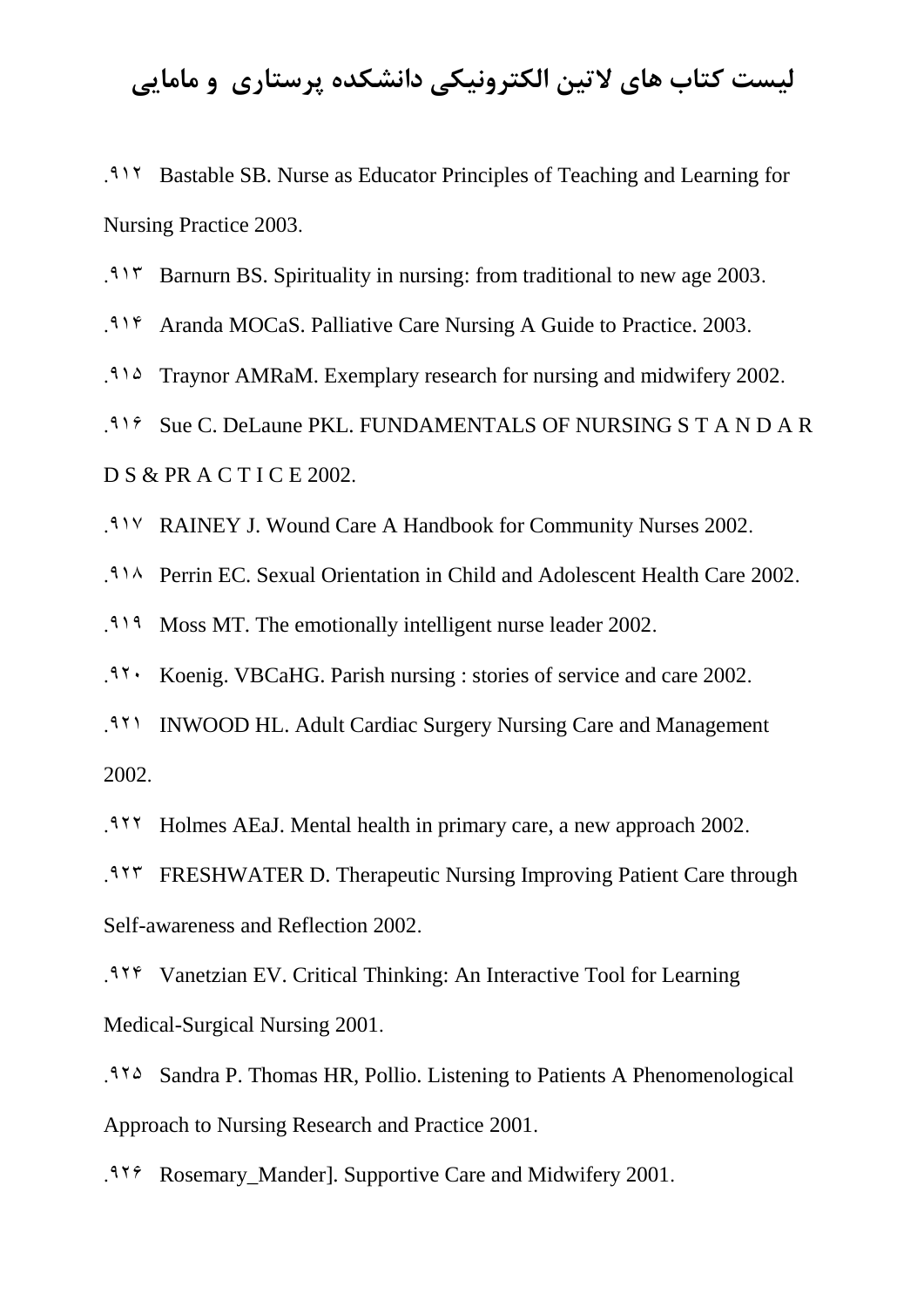## **لیست کتاب های التین الکترونیکی دانشکده پرستاری و مامایی**

.927 Parker ME. Nursing theories and nursing practice 2001.

.938 McCABE P. Complementary therapies in nursing and midwifery : from vision to practice 2001.

.929 Macrae J. Nursing as a spiritual practice : contemporary application of Florence Nightingale's views 2001.

.931 Edwards SD. Philosophy of Nursing An Introduction 2001.

.931 edited by Nada L. Stotland DES. Psychological aspects of women's health care : the interface between psychiatry and obstetrics and gynecology 2001.

.932 DeVries R. Birth by design : pregnancy, maternity care, and midwifery in North America and Europe 2001.

.944 Beare PG. Davis's NCLEX-RN review 2001.

.934 Seedhouse D. Practical Nursing Philosophy 2000.

.935 Laine Md. Fieldwork, Participation and Practice: Ethics and Dilemmas in Qualitative Research 2000.

.936 Heinz Feneis WD. Pocket Atlas of Human Anatomy: Based on the International Nomenclature 2000.

.937 Fagin C. Essays on nursing leadership 2000.

.938 Carr D. PROFESSIONALISM AND ETHICS IN TEACHING 2000.

.939 Bob L. Caruthers PPe, Teri Junge, Ben D. Price. Surgical technology for the surgical technologist : a positive care approach 2000.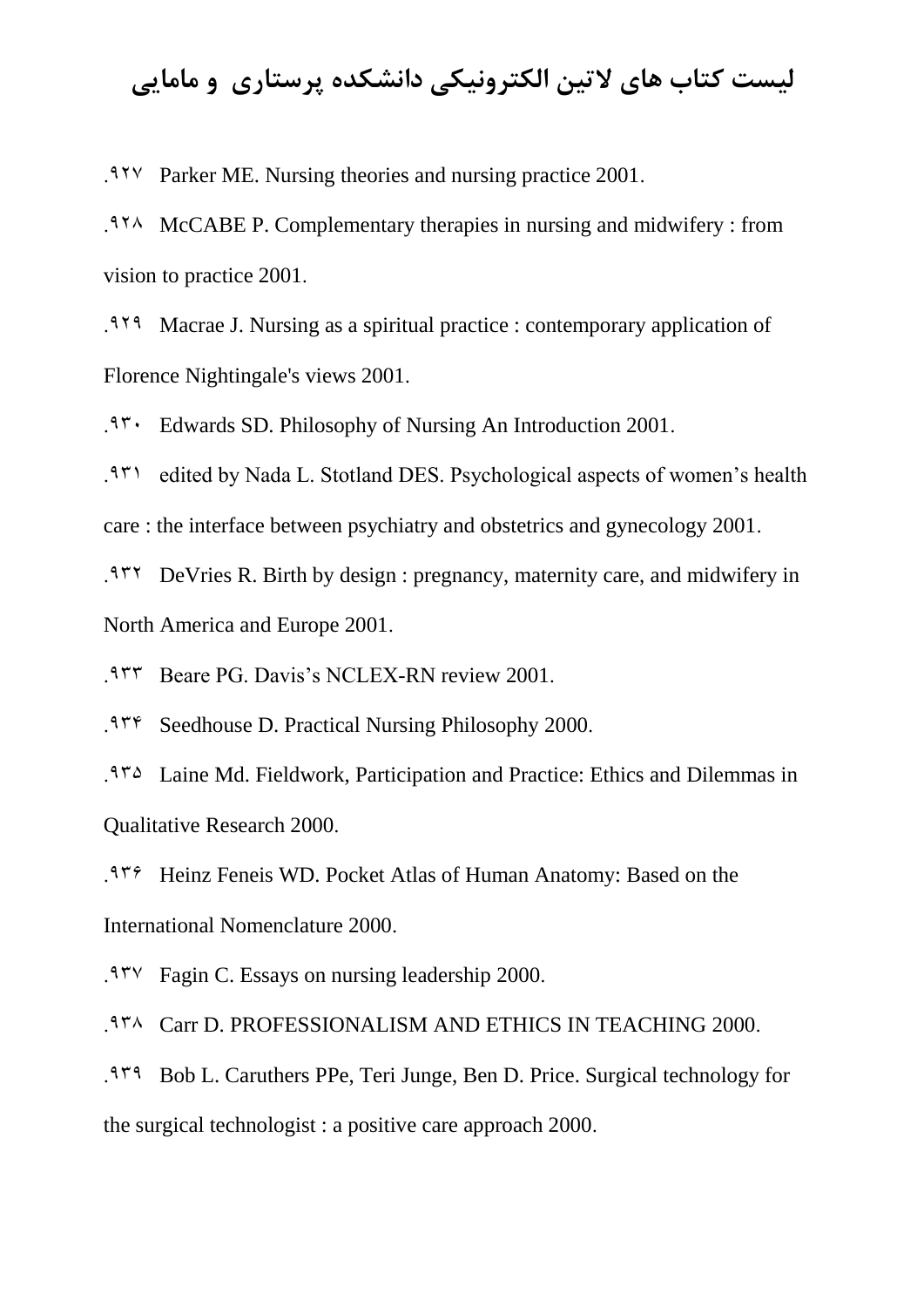## **لیست کتاب های التین الکترونیکی دانشکده پرستاری و مامایی**

.941 Russell G. Essential Psychology for Nurses and Other Health Professionals 1999.

.941 Horne MLaA. The handbook of child and adolescent psychotherapy 1999.

.942 stoppard Dm. Trusted advice Your healthy pregnancy A practical guide to enjoying your pregnancy 1998.

.943 Fraser GJ. African American midwifery in the South : dialogues of birth, race, and memory 1998.

.944 David E.Kern PAt. Curriculun development for medical education : six step approach 1998.

.945 Mckenna H. Nursing Theories and Models 1997.

.946 Draper P. Nursing Perspectives on Quality of Life

.1997

.947 Usher DSaR. Understanding Educational Research 1996.

.948 Brotzman SB. Handbook of orthopaedic rehabilitation 1996.

.949 Patricia Benner CAT, Catherine A. Chesla. Expertise in nursing practice: caring, clinical judgment and ethics 1995.

.94 $\cdot$  Jum C. Nunnally IHB. Psychometric theory 1994.

.951 Hunt G. Ethical Issues in Nursing 1994.

.952 Marland. H. The Art of Midwifery: Early Modern Midwives in Europe 1993.

.953 Martin Benjamin JC. Ethics in nursing 1992.